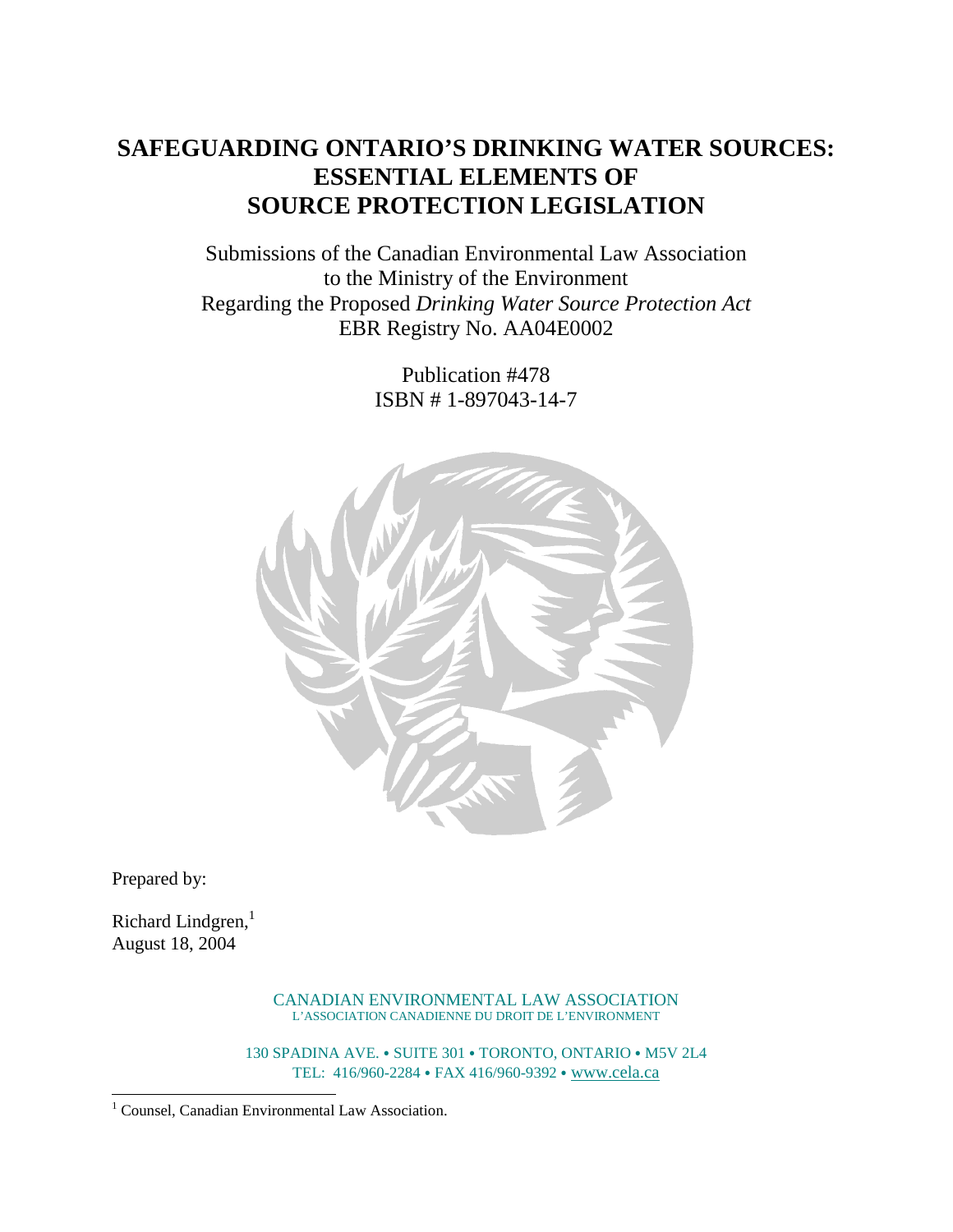# **TABLE OF CONTENTS**

| PART II - CLAUSE-BY-CLAUSE REVIEW OF THE DRAFT LEGISLATION  4 |  |
|---------------------------------------------------------------|--|
|                                                               |  |
|                                                               |  |
|                                                               |  |
|                                                               |  |
|                                                               |  |
|                                                               |  |
|                                                               |  |
|                                                               |  |
|                                                               |  |
|                                                               |  |
|                                                               |  |
|                                                               |  |
|                                                               |  |
|                                                               |  |
|                                                               |  |
|                                                               |  |
|                                                               |  |
|                                                               |  |
|                                                               |  |
|                                                               |  |
|                                                               |  |
|                                                               |  |
|                                                               |  |
|                                                               |  |
|                                                               |  |
|                                                               |  |
|                                                               |  |
|                                                               |  |
|                                                               |  |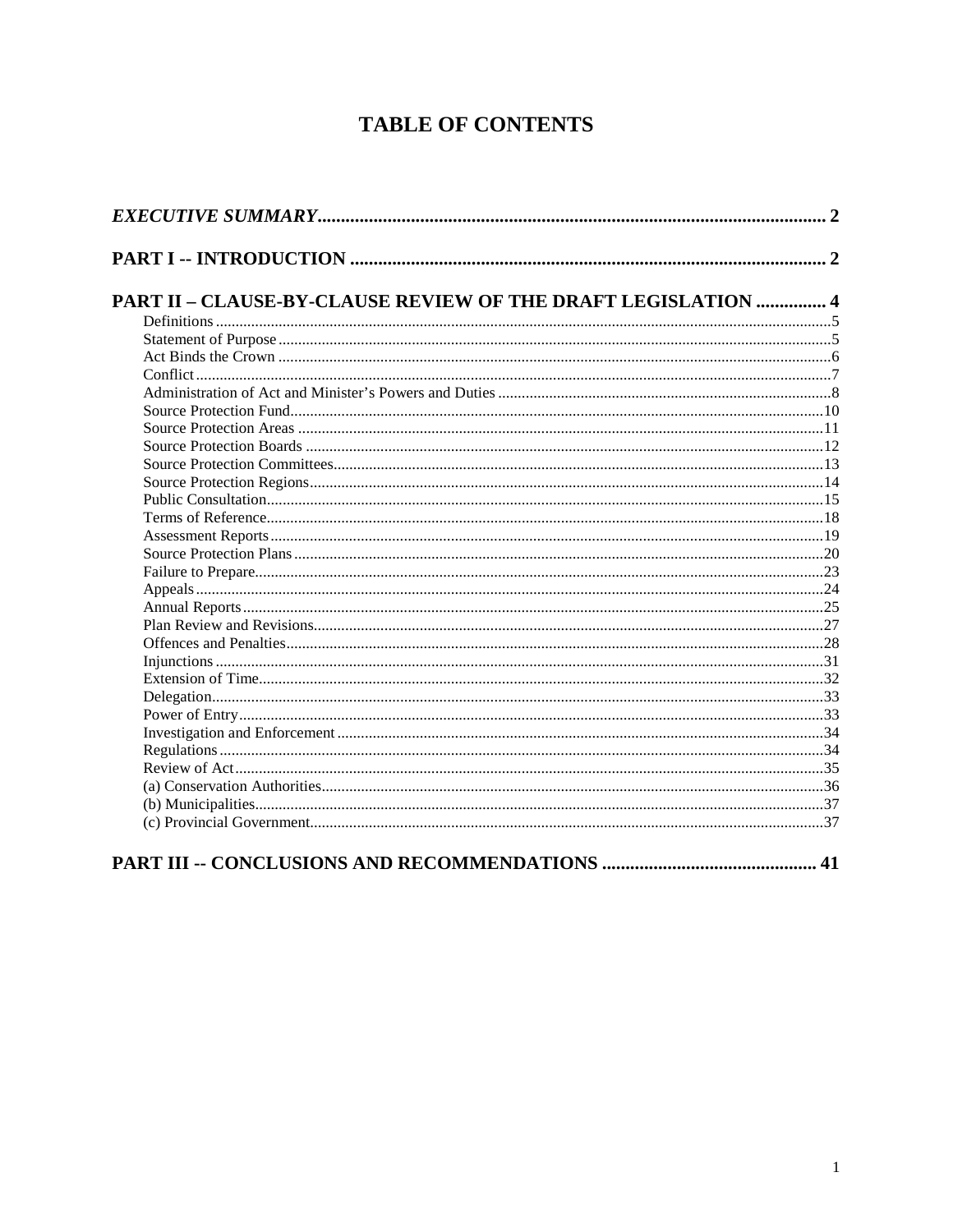## <span id="page-2-0"></span>**SAFEGUARDING ONTARIO'S DRINKING WATER SOURCES: ESSENTIAL ELEMENTS OF SOURCE PROTECTION LEGISLATION**

## *EXECUTIVE SUMMARY*

*Ontario's proposed Drinking Water Source Protection Act is largely limited to the procedural aspects of source protection planning, and the Act fails to address critical implementation and funding issues. Accordingly, prior to its introduction for First Reading in the Ontario Legislature, the Act must be significantly revised and expanded in order to effectively protect surface water and groundwater resources that supply drinking water. Among other things, the Act must be amended to include: statement of purposes; paramountcy provisions; ministerial powers and duties; public consultation requirements; investigation and enforcement provisions; prohibitions and penalties; and other necessary statutory requirements.*

## **PART I -- INTRODUCTION**

These are the submissions of the Canadian Environmental Law Association ("CELA") regarding the proposed *Drinking Water Source Protection Act* ("DWSPA"), which was released for public comment by the Ministry of the Environment ("MOE") in June 2004.

CELA is a public interest law group founded in 1970 for the purposes of using and improving laws to protect public health and the environment. Funded as a legal aid clinic specializing in environmental law, CELA represents individuals and citizens' groups in the courts and before tribunals on a wide variety of environmental matters. In addition, CELA staff members are involved in various initiatives related to law reform, public education, and community organization.

For the past two decades, CELA's casework and law reform activities have focused on drinking water quality and quantity issues. More recently, CELA has been involved in a number of drinking water matters, such as:

- representing the Concerned Walkerton Citizens during all phases of the Walkerton Inquiry;
- preparing various issue papers for Part II of the Walkerton Inquiry, including *Tragedy on Tap: Why Ontario Needs a Safe Drinking Water Act;*
- submitting model water legislation to entrench watershed planning and water conservation in Ontario;
- commenting on the *Safe Drinking Water Act, Sustainable Water and Sewage Systems Act, 2001*, and *Nutrient Management Act*, and proposed regulations thereunder;
- commenting on various municipal land use planning reforms and amendments to the *Municipal Act*;
- convening public workshops on source water protection across Ontario;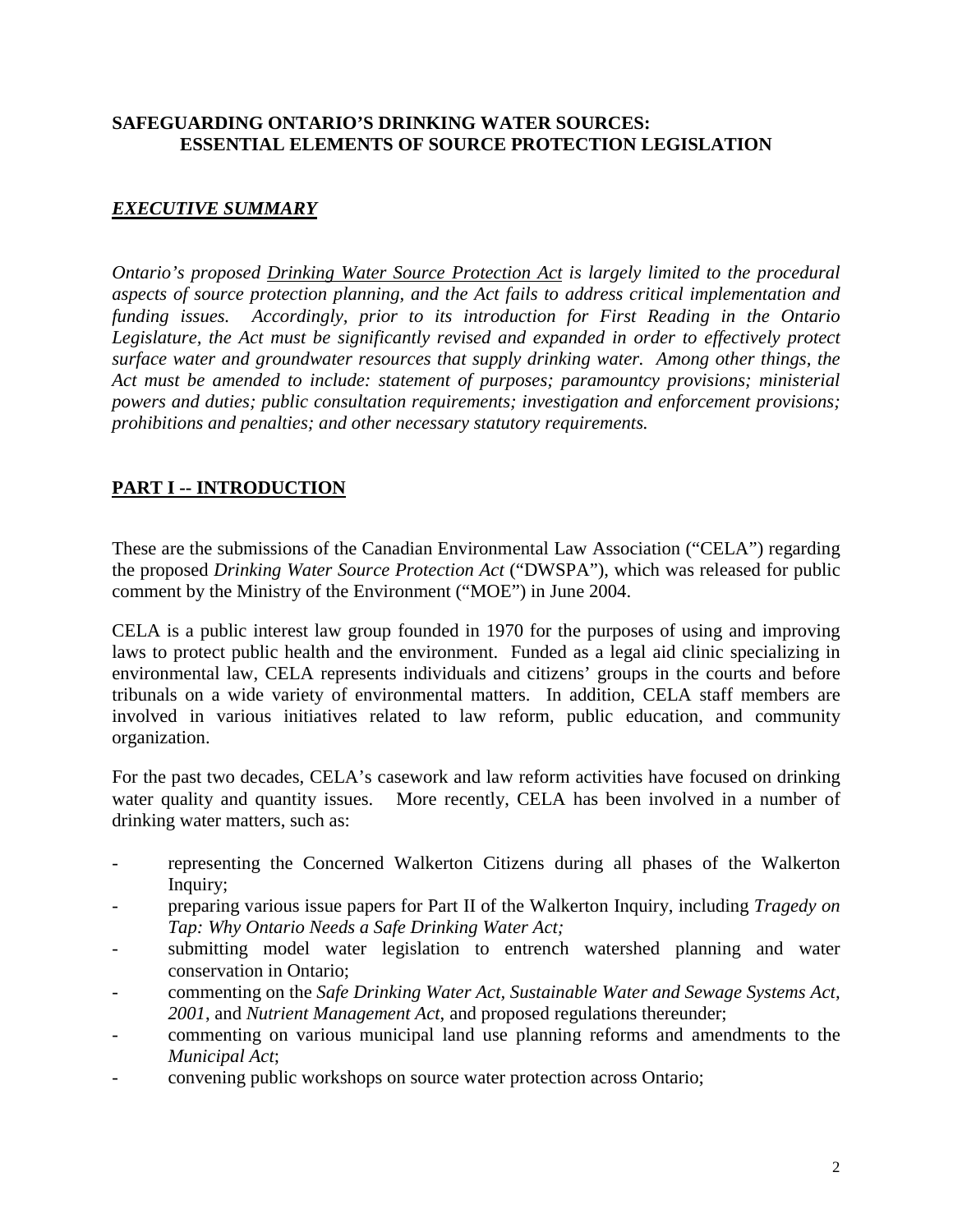- commenting on the MOE *White Paper on Watershed-Based Source Protection Planning*; and
- attending public meetings held by the MOE regarding source protection and water-taking initiatives.<sup>2</sup>

In addition, CELA has served as a member of several advisory committees established by the Ontario government to consider various aspects of source water protection, such as:

- Advisory Committee on Watershed-Based Source Protection Planning;
- Implementation Committee for Watershed-Based Source Protection;
- Nutrient Management Advisory Committee; and
- Advisory Committee to the Great Lakes Water Management Initiative.

It is against this extensive background and experience that CELA has reviewed the various provisions of the proposed DWSPA. For comparative purposes, we have also considered related documents and reports regarding source protection, including:

- *Source Water Protection Statement of Expectations* (endorsed by non-governmental organizations across Ontario);
- the Part I and II Reports of the Walkerton Inquiry;
- *Final Report: Protecting Ontario's Drinking Water Toward a Watershed-Based Source Protection Program* (April 2003);
- *Summary Report: Consultation Sessions on the White Paper on Watershed-Based Source Protection Planning (March 1 to 23, 2004)*; and
- MOE briefing materials and related documentation.

In our view, Ontario's source water protection legislation must entrench a planning process that is open, accessible, traceable and accountable. Among other things, this means that the legislative framework must:

- clearly define roles and responsibilities of the various parties and stakeholders;
- specify timeframes and deadlines to ensure timely decision-making;
- establish clear provincial standards to direct the planning process;
- impose mandatory content requirements for terms of reference, assessment reports and source protection plans;
- ensure that source water protection plans are funded and implemented as soon as possible through all existing and new regulatory and non-regulatory tools;
- establish procedures for the interim identification and protection of vulnerable or sensitive sources of drinking water;
- impose appropriate monitoring and reporting requirements; and
- require the integration of source water protection plans within other environmental and land use planning statutes.

In our view, the proposed DWSPA addresses some – but not all – of the above-noted elements of source water protection. In summary, the proposed legislation focuses primarily on certain

<sup>&</sup>lt;sup>2</sup> CELA's water-related briefs, factsheets and reports are available at: www.cela.ca.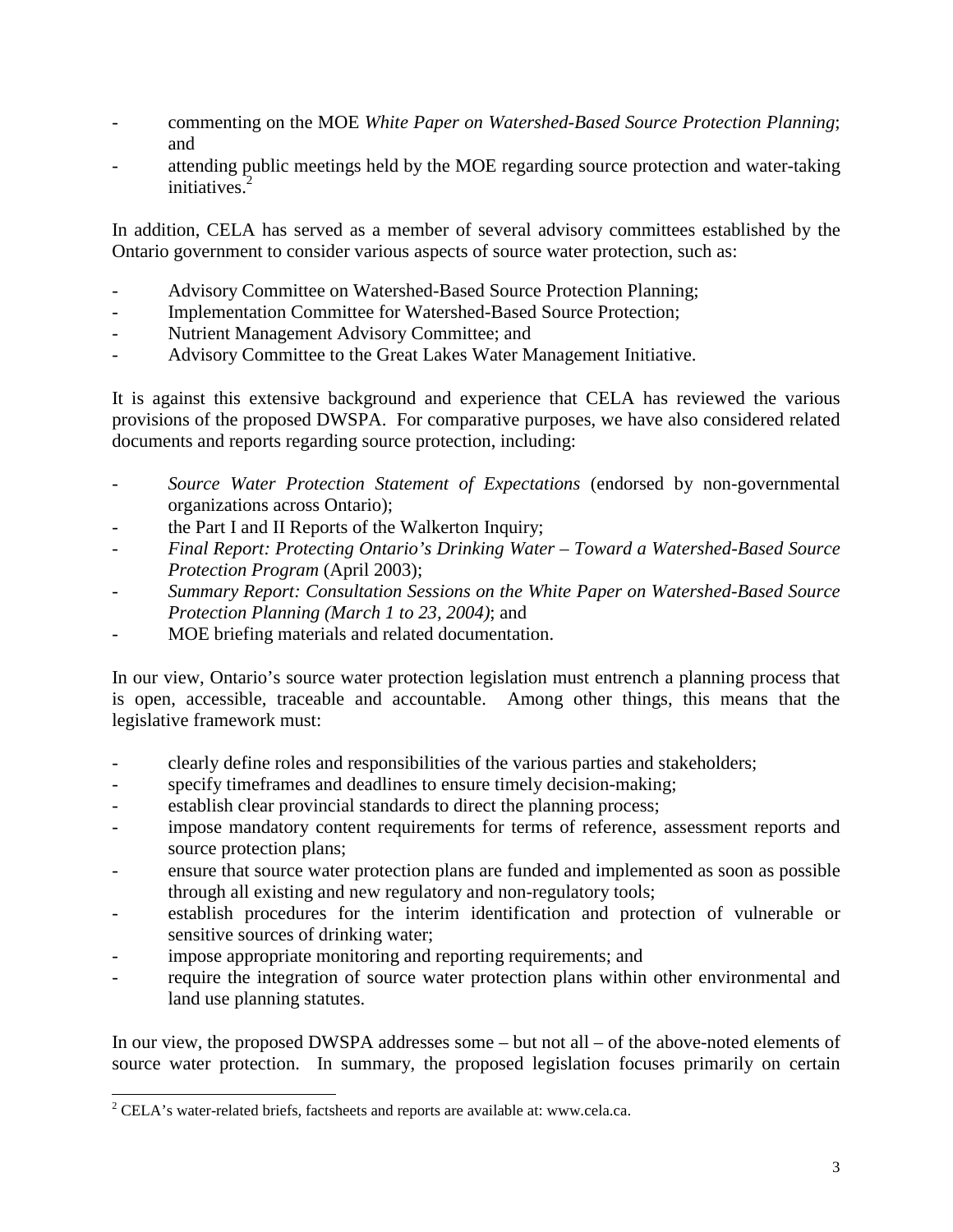<span id="page-4-0"></span>procedural aspects of source protection planning, and it lacks provisions related to the funding and implementation of source protection planning. In some aspects, the DWSPA contains less detail than what was proposed in the MOE *White Paper*, which itself contained less detail than the 2003 Report of the Source Protection Advisory Committee.

Moreover, CELA submits that Ontario's DWSPA must be more than mere enabling legislation that confers unfettered discretion upon the Minister and/or other ministries and agencies involved in source water protection matters. In our view, all essential components of source protection planning and implementation must be reflected in the DWSPA, with further operational details to be prescribed by implementing regulations, policies and guidelines.

On this point, we note that the DWSPA attempts to defer some critically important details to regulations that have not been drafted nor made available for public review and comment to date. In the absence of such key regulations, it is difficult  $-$  if not impossible  $-$  to assess the extent to which the legislation will be effective and enforceable. Accordingly, CELA would strongly suggest that when the DWSPA is revised and introduced for First Reading in the Ontario Legislature, it would be highly instructive for the MOE to release some draft regulations at the same time so that legislators, stakeholders, and the public at large can fully understand and comment upon the overall source protection package.

At the present time, CELA commends the Ontario government for moving forward with the source protection agenda, and we have greatly valued our participation in the ongoing development of the forthcoming source protection regime. However, having carefully considered the content of the draft legislation released by the MOE, CELA submits that the proposed DWSPA falls woefully short of establishing a comprehensive framework for source protection in Ontario. Accordingly, this CELA submission makes 34 recommendations to strengthen and improve the DWSPA, as described below in Part II of this brief.

It should be noted that CELA's comments on the proposed DWSPA are preliminary in nature, and we reserve the right to make further or other submissions regarding source protection planning once we have reviewed the imminent reports of the Implementation Committee and the Technical Experts Committee. Indeed, it appears highly likely that CELA will have additional comments to make once the full text of the revised DWSPA is introduced for First Reading in the upcoming legislative session.

Nevertheless, in order to facilitate further discussion of DWSPA content and structure, CELA has appended to this brief a draft version of source protection legislation that reflects the abovenoted recommendations. Again, it should be noted that the CELA draft is preliminary in nature, and that CELA draft bill is subject to change once the two provincial committees release their reports on source protection in Ontario.

# **PART II – CLAUSE-BY-CLAUSE REVIEW OF THE DRAFT LEGISLATION**

As presently drafted, the DWSPA proposed by the MOE merely consists of 16 sections, most of which address the rudimentary mechanics of source protection planning. The purpose of this part of CELA's submissions is to comment on these 16 sections, as well as to identify additional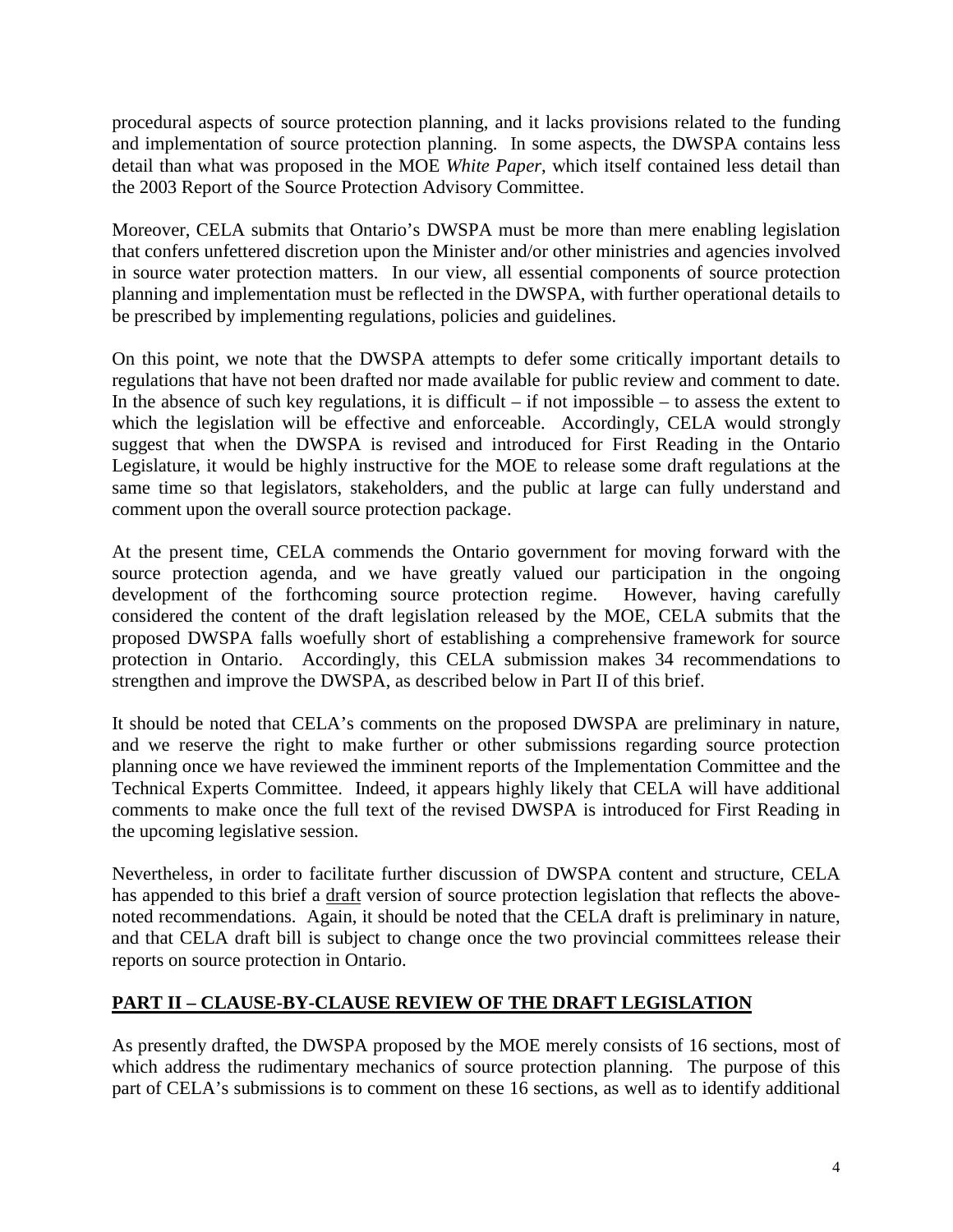<span id="page-5-0"></span>legislative provisions that must be incorporated in the DWSPA that will be introduced for First Reading.

## *Definitions*

CELA has no objection to the dozen definitions currently contained within section 1 of the proposed DWSPA. We find it curious, however, that an Act aimed at watershed-based source water protection fails to define either "water" or "watershed". Given the central importance of these terms, CELA submits that the Act should define these terms in order to provide greater certainty about the scope and intent of the legislation.

For example, "water" could be defined simply as "surface water and ground water" (see section 1(1) of the *Environmental Bill of Rights* ("EBR")), or more extensively as "wells, lake, river, pond, spring, stream, reservoir, artificial watercourse, intermittent watercourse, ground water or other water or watercourse" (see section 1(1) of the *Ontario Water Resources Act* ("OWRA")).

Similarly, "watershed" could be defined as "an area drained by a river and its tributaries" (see section 1(1) of the *Conservation Authorities Act* ("CAA")).

In addition, assuming that the Act will be expanded to contain additional provisions suggested by CELA, other stakeholders, or the provincial committees, then it will likely be necessary for section 1 to set out additional definitions of key words and phrases. For example, consideration should be given to defining terms such as "drinking-water", "hydrologically sensitive areas", "wellhead protection zone", "aquifer protection zone", "surface water intake protection zone", "mandatory measures", "voluntary measures", "cumulative impact" and "assimilative capacity", as discussed below.

**CELA RECOMMENDATION #1: The Act should be amended to include definitions of "water", "watershed", and other key words and phrases arising from further amendments to the Act.**

## *Statement of Purpose*

Alarmingly, the proposed DWSPA does not contain a statement of legislative purpose to guide the interpretation and application of the Act's provisions. While it is debatable whether the DWSPA should contain a preamble, CELA strongly submits that it is imperative for the Act to contain a broad and unambiguous purpose statement (see section 2 of the EBR). In addition, the Act should include a clear endorsement of the "precautionary principle" to guide decisionmaking processes under the legislation. CELA further submits that the Act should expressly facilitate action to address transboundary impacts upon sources of drinking-water relied upon by Ontarians (see section 3(2) of the EPA).

### **CELA RECOMMENDATION #2: The Act should be amended to include the following statement of legislative purpose:**

**(1) The purposes of this Act are to:**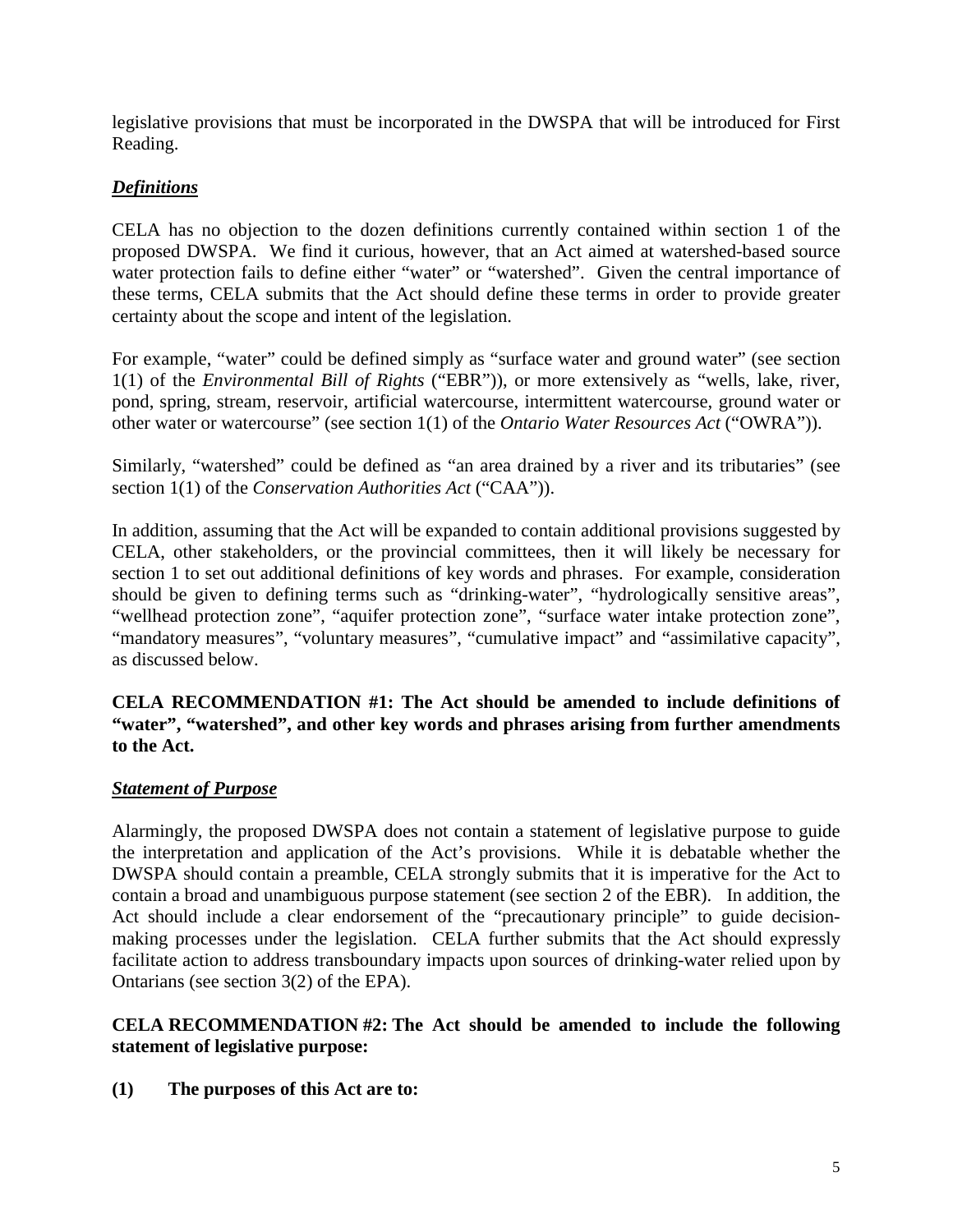- <span id="page-6-0"></span>**(a) promote human health by protecting the quality and quantity of current and future sources of drinking-water;**
- **(b) facilitate ecosystem-based watershed management and ensure sustainable water uses; and**
- **(c) integrate source protection plans with other environmental and land use decision-making processes.**
- **(2) The purposes set out in subsection (1) include the following:**
	- **(a) undertaking an ecosystem approach to identify and protect sources of drinking-water against degradation or depletion;**
	- **(b) conserving and restoring natural resources and ecological processes that are necessary to ensure water quality or quality;**
	- **(c) identifying, prohibiting, eliminating, and mitigating water risks;**
	- **(d) preventing or reducing the discharge of contaminants into the environment that may create a water risk; and**
	- **(e) ensuring meaningful public participation in the development and implementation of source protection planning.**
- **(3) Where water risks have been identified under this Act, the lack of full scientific certainty shall not be used as a reason to avoid or defer measures to prohibit, eliminate or mitigate such risks.**
- **(4) No action taken under this Act is invalid by reason only that the action was taken in relation to water risks caused by activities or things outside of Ontario's borders.**

## *Act Binds the Crown*

Most of Ontario's environmental statutes expressly provide that the provincial Crown is legally bound by the legislation (see section 120 of the EBR; section 2 of the OWRA; section 4 of the *Environmental Assessment Act* ("EAA"); section 20 of the *Environmental Protection Act* ("EPA"); and section 164 of the *Safe Drinking Water Act* ("SDWA").

Inexplicably, however, the proposed DWSPA fails to provide that the Act binds the Crown. In our view, it is fundamentally important to ensure that the Crown is bound by the source protection legislation, particularly during the critical implementation stage of source protection planning. CELA therefore submits that the DWSPA must clearly specify that the Act binds the Crown.

### **CELA RECOMMENDATION #3: The Act should be amended to clearly specify that the Act binds the Crown.**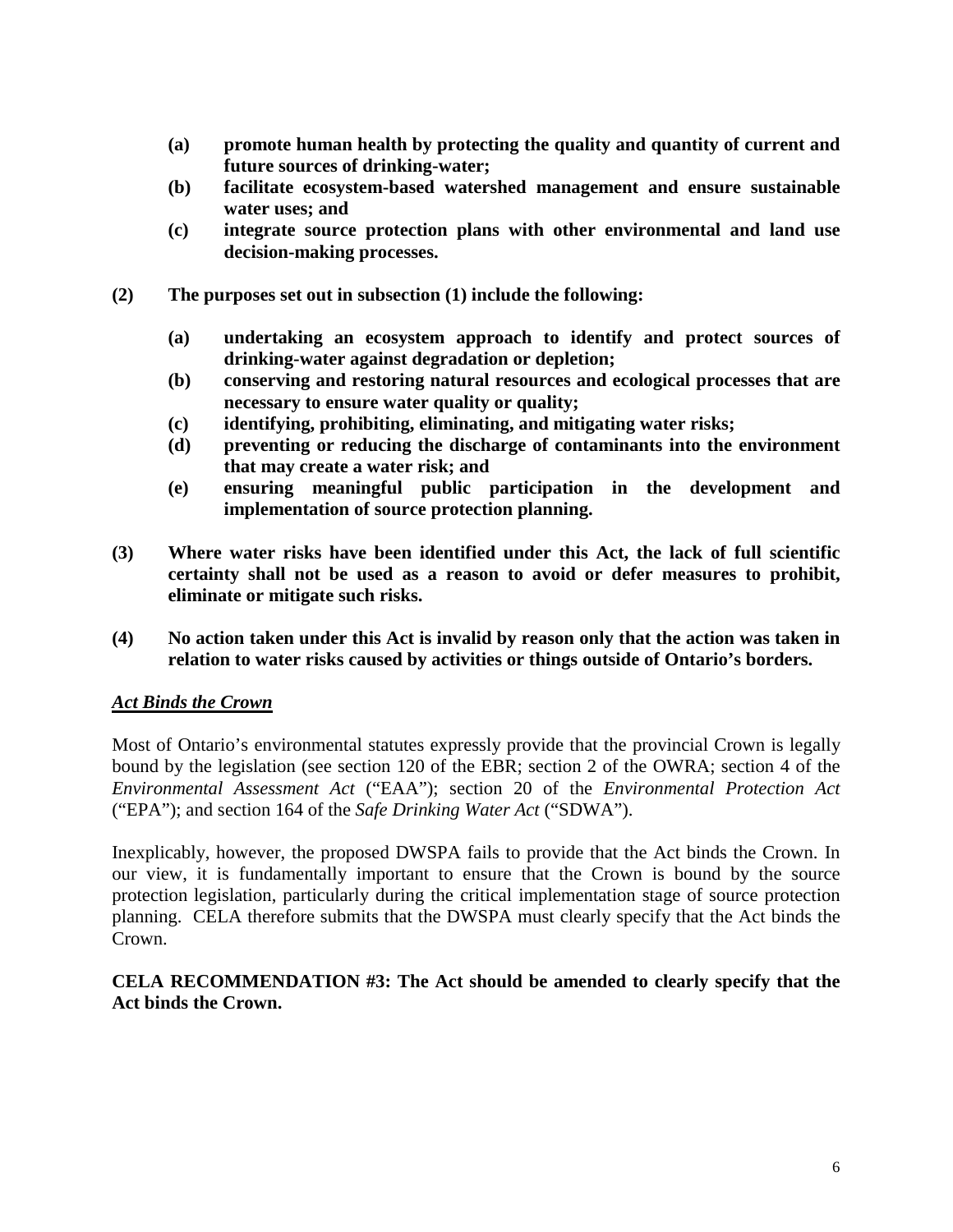# <span id="page-7-0"></span>*Conflict*

Most of Ontario's environmental statutes contain paramountcy clauses to help sort out operative conflicts with other legislative requirements (see section 166 of the SDWA; section 179 of the EPA; section 14 of the *Niagara Escarpment Planning and Development Act* ("NEPDA"); section 25 of the *Oak Ridges Moraine Conservation Act*; and section 71 of the *Planning Act*).

Surprisingly, however, the proposed DWSPA fails to include a paramountcy clause. In our view, this is a significant omission, particularly since the Act will inevitably affect activities undertaken or approved under numerous other statutes. Accordingly, CELA submits that the DWSPA must include a standard paramountcy clause to resolve real or perceived conflicts between the requirements of the Act and other provincial statutes.

## **CELA RECOMMENDATION #4: The Act should be amended to include a paramountcy clause as follows:**

- **(1) Where a conflict appears between any provision of this Act or the regulations and any other Act or regulation in a matter related to drinking-water sources or a matter specifically dealt with under this Act or the regulations, the provision of this Act or the regulations shall prevail.**
- **(2) Subsection (1) applies irrespective of when the other Act is enacted or the regulation is made under the other Act.**
- **(3) Subsection (1) does not apply if the other Act referred to in subsection (1) expressly states that a provision of that Act or of a regulation under it prevails over the provisions of this Act or the regulations.**

At the same time, CELA urges the Ontario government to systematically review and/or revise all environmental, land use planning and other statutes (and associated regulations, policies and guidelines) to ensure consistency with the DWPSA. Not only would this conformity exercise minimize the opportunities for inter-jurisdictional conflict, but it would also ensure that all provincial laws are integrated within a coherent and comprehesive legislative framework for source water protection.

At a minimum, the following provincial laws should be reviewed and/or revised to ensure overall consistency with the DWSPA:

- *Aggregate Resources Act;*
- *Building Code Act;*
- *Conservation Authorities Act;*
- *Conservation Land Act;*
- *Crown Forest Sustainability Act, 1994;*
- *Drainage Act;*
- *Environmental Assessment Act;*
- *Environmental Bill of Rights;*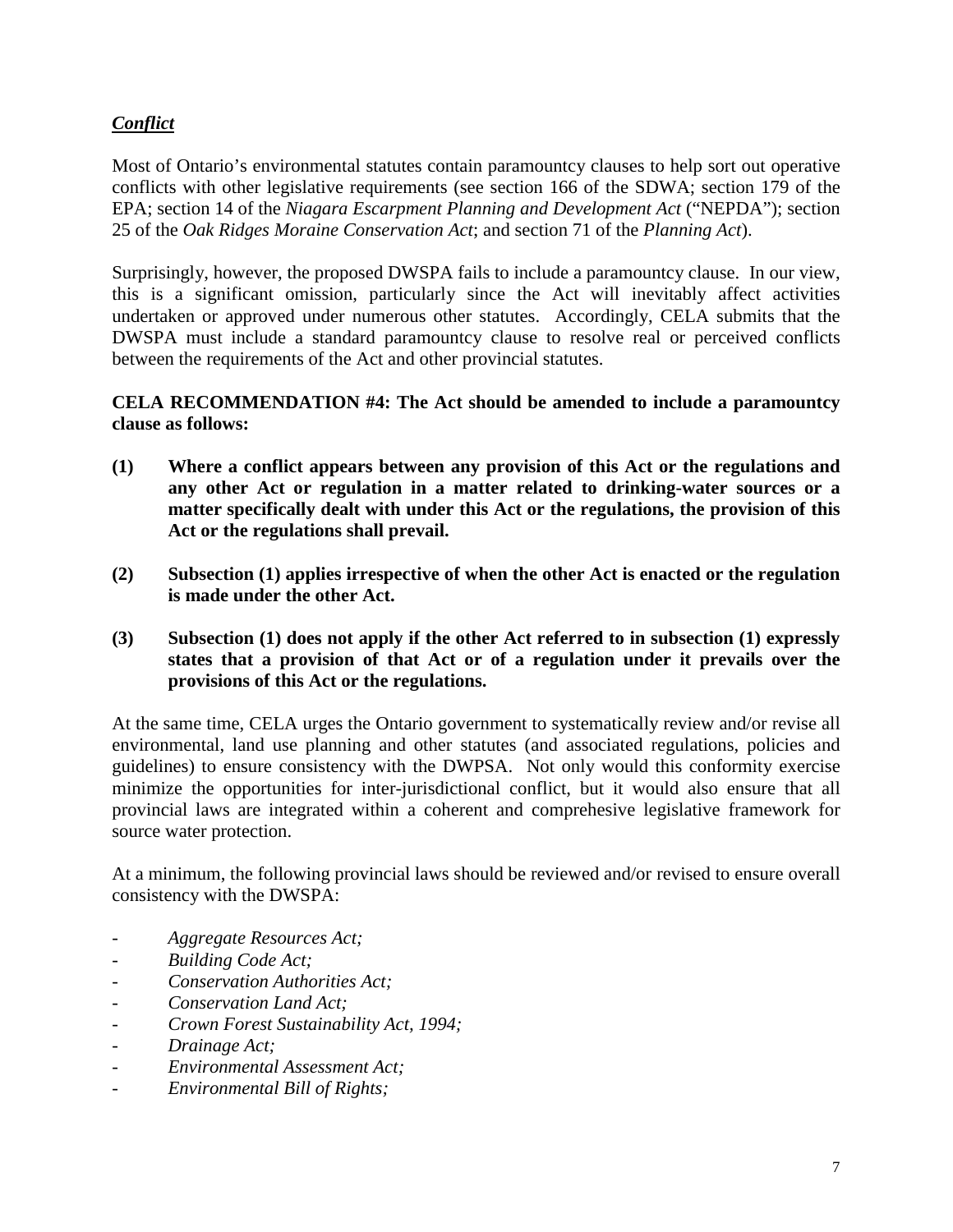- <span id="page-8-0"></span>- *Environmental Protection Act;*
- *Lakes and Rivers Improvement Act;*
- *Mining Act;*
- *Municipal Act;*
- *Niagara Escarpment Planning and Development Act;*
- *Nutrient Management Act;*
- *Oak Ridges Moraine Conservation Act, 2001;*
- *Oil, Gas and Salt Resources Act;*
- *Ontario Water Resources Act;*
- *Pesticides Act;*
- *Planning Act;*
- *Provincial Parks Act;*
- *Public Lands Act;*
- *Safe Drinking Water Act, 2002;*
- *Sustainable Water and Sewage Services Act;*
- *Technical Standards and Safety Act;*
- *Waste Diversion Act, 2002; and*
- *Waste Management Act, 1992*

The overall objective of this review/revision exercise is to:

- ensure that all provincial laws prohibit or restrict the issuance of instruments for projects or activities that create, or are likely to create, water risks as defined by the Act; and
- facilitate the implementation and funding of the Act by creating or revising various statutory powers and mechanisms under other provincial regimes (i.e. official plans, zoning by-laws, conservation easements, property tax incentives, licencing fees, registration requirements, etc.).

Ideally, this initiative should be undertaken forthwith as the DWSPA is being developed so that any consequential amendments to other statutes can be built into the Act itself. Some illustrative examples of possible consequential amendments are set out below.

### **CELA RECOMMENDATION #5: The Ontario government should systematically review all provincial statutes to ensure consistency with the Act, and any necessary revisions to these other statutes should be accomplished via consequential amendments specified within the Act.**

#### *Administration of Act and Minister's Powers and Duties*

Section 1 of the proposed DWSPA defines "Minister" as "the Minister of the Environment". However, the DWSPA gives the Executive Council unfettered discretion to transfer the administration of the Act to another Minister. CELA cautions against the exercise of this discretion, and strongly submits that the Minister of the Environment should retain overall responsibility for the administration of the Act, as recommended by Mr. Justice O'Connor in his Part 2 Report of the Walkerton Inquiry. We further note that the 2003 Report of the Source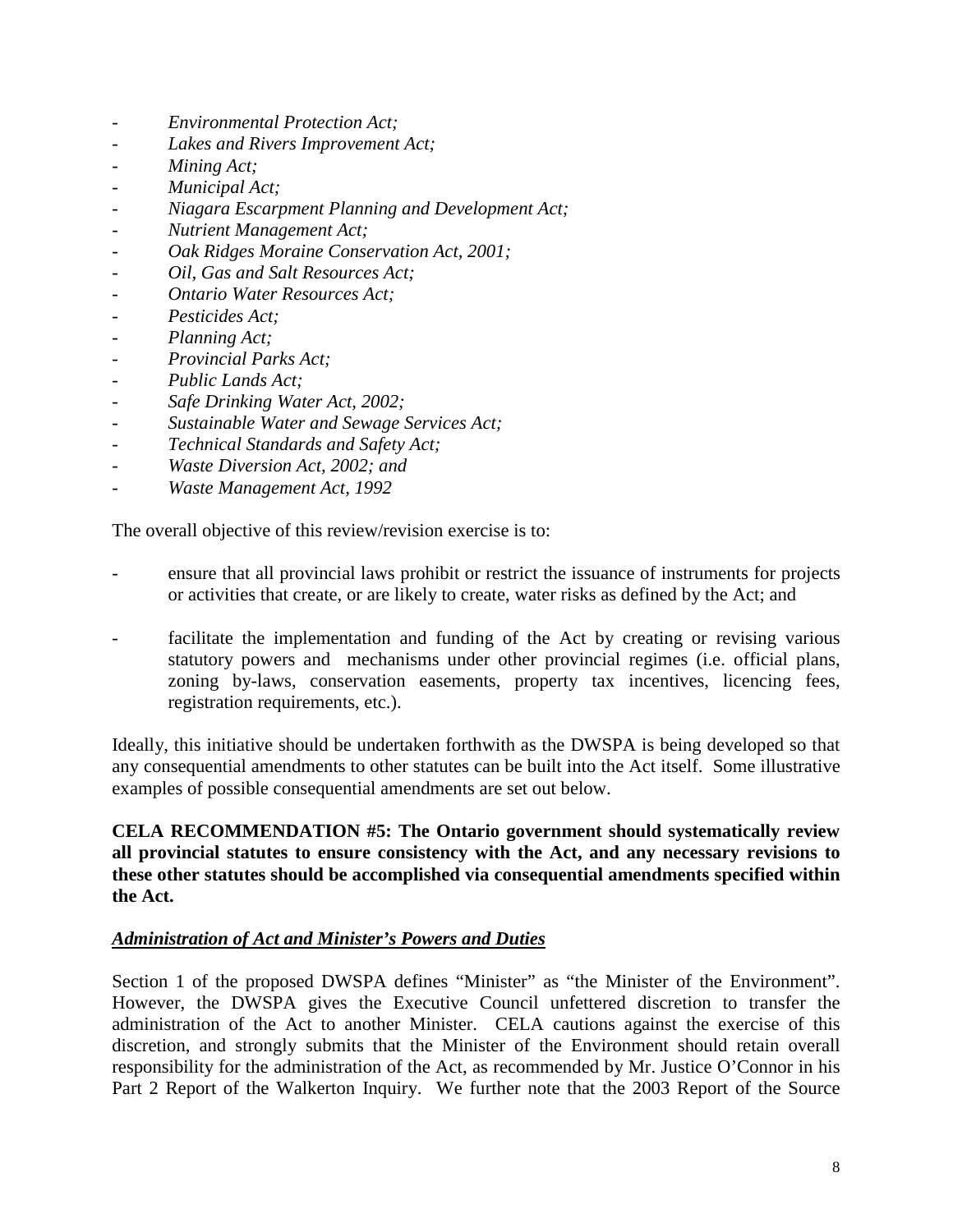Protection Advisory Committee also recommended that the Ministry of the Environment serve as the lead agency for the overall administration of the source protection planning framework.

The more pressing problem, however, is that the proposed DWSPA confers few powers, and imposes few duties, upon the Minister to ensure the timely and effective implementation and funding of the new source protection regime in Ontario. On this point, we note that Ontario's environmental statutes typically empower the Minister to undertake a variety of steps, measures or programs related to the subject matter of the legislation (see section 3 of the OWRA; section 3 of the SDWA; and section 4 of the EPA). Such provisions are conspicuously absent from the proposed Act.

Accordingly, CELA suggests that the Act should be amended to provide the Minister with a broad suite of statutory powers aimed at furthering the purposes and objects of the DWSPA. At a minimum, such powers should address matters such as: research; training; education; technical and financial assistance; and administrative agreements.

**CELA RECOMMENDATION #6: The Act should be amended to designate the Minister as being responsible for the administration of the Act, and should empower the Minister to undertake various steps, measures or programs in relation to source protection, as follows:**

- **(1) The Minister shall be responsible for overseeing the quality and quantity of sources of drinking-water in Ontario and, in that capacity and for the administration of this Act and the regulations, the Minister may:**
	- **(a) investigate concerns and recommend standards regarding the identification, protection or restoration of sources of drinking-water;**
	- **(b) conduct or fund research programs, and prepare or publish statistics relating to the identification, protection or restoration of sources of drinkingwater;**
	- **(c) convene or fund conferences, seminars, educational and training programs relating to the identification, protection or restoration of sources of drinkingwater;**
	- **(d) develop and disseminate model terms of reference, assessment reports, or source protection plans;**
	- **(e) provide or fund technical advice regarding the preparation or implementation of source protection plans;**
	- **(f) appoint committees to perform such advisory functions as the Minister considers advisable;**
	- **(g) engage in joint discussions and initiatives with other jurisdictions and levels of government regarding the identification, protection or restoration of sources of drinking-water; and**
	- **(h) perform such other functions or carry such other duties as may be assigned from time to time by the Lieutenant Governor in Council.**
- **(2) The Minister may in writing delegate any of his powers or duties under this Act to an employee of the Ministry specified in the delegation, other than the power to**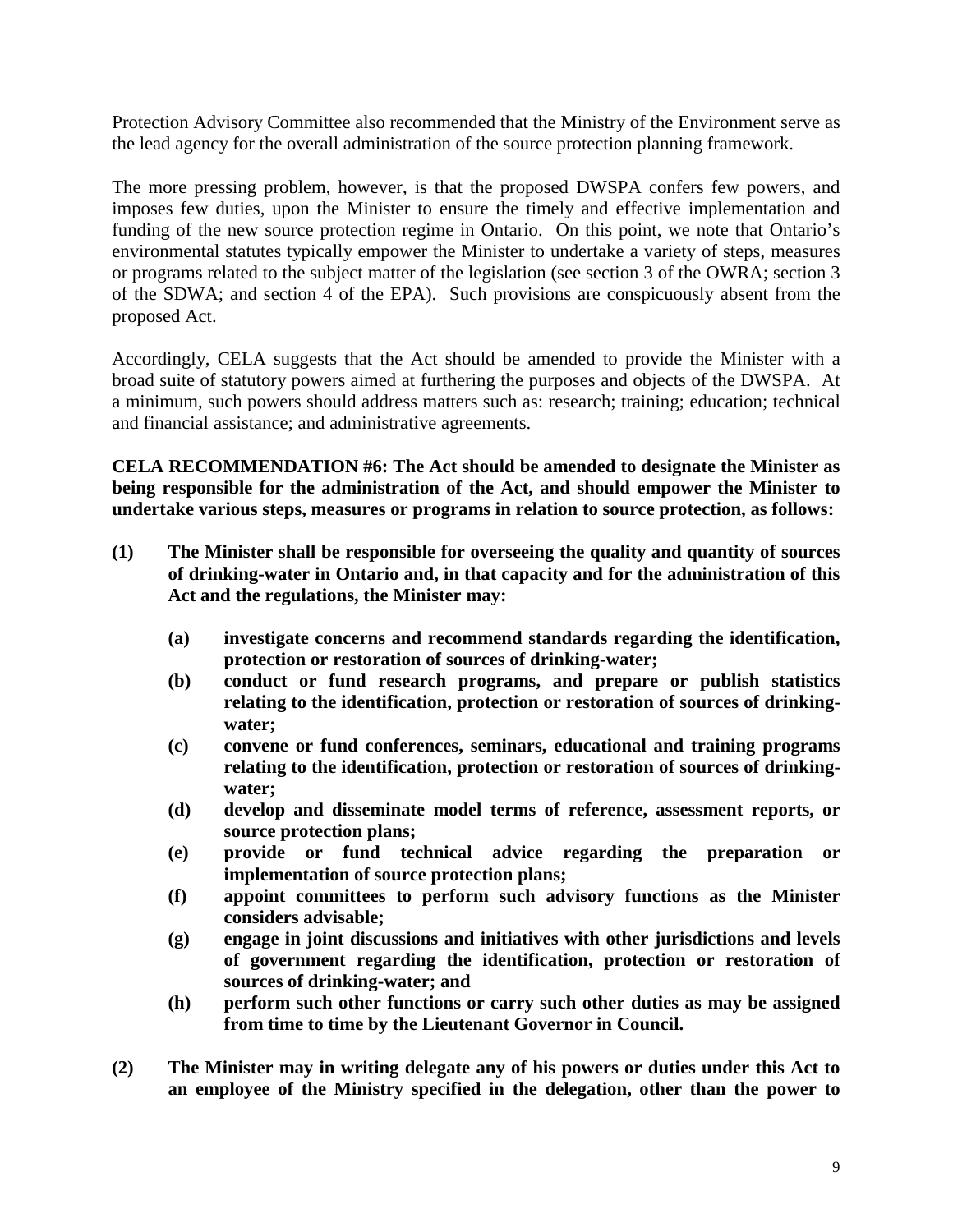<span id="page-10-0"></span>**approve a source protection plan and the power to make a regulation under this Act.**

**(3) The Minister may enter into agreements with such persons, entities or organizations as the Minister considers appropriate for the purposes of this Act.**

## *Source Protection Fund*

CELA hastens to add that the mere establishment of the above-noted Ministerial powers and duties under the Act does not necessarily guarantee that there will be adequate and sustainable funding from the Ministry for the development and implementation of source protection plans. On this point, we note that Mr. Justice O'Connor specifically recommended that "the provincial government should ensure that sufficient funds are available to complete the planning and adoption of source protection plans" (Recommendation 6). Similar recommendations are contained in the 2003 Report of the Source Protection Advisory Committee (Recommendations 19, 20 and 34).

To implement such recommendations, CELA strongly submits that the proposed DWSPA should be amended to impose a mandatory duty upon the Minister to establish and oversee a specialpurpose account for source protection purposes. To our knowledge, this fund could be initially started with an appropriate allocation from the Consolidated Revenue Fund. However, to ensure the long-term sustainability of the fund, the Act should specify that all water-related licencing and application fees under other statutes (i.e. permits to take water under the OWRA, drinkingwater system approvals under the SDWA, wastewater discharges permitted under the EPA or OWRA, etc.) shall be earmarked for the source protection fund and utilized solely for the purposes of source protection, conservation and restoration. Combined with municipal water rates and other charges or levies (such as water taking charges), CELA anticipates that such funding mechanisms should go a long way in providing resources for the ongoing implementation of source protection plans.

We further note that there are Ontario precedents for special purpose funds for environmental programs (i.e. section 85 of the *Fish and Wildlife Conservation Act, 1997*, section 20 of the NEPDA, section 6.1 of the *Aggregate Resources Act*, and Part V of the *Crown Forest Sustainability Act*). Accordingly, we see no reason why a similar account cannot be established in the context of source water protection.

**CELA RECOMMENDATION #7: The Act should be amended to impose a mandatory duty upon the Minister to establish and administer a special purpose "Source Protection Fund", as follows:**

- **(1) Within 90 days after this Act comes into force, the Minister shall establish a special purpose account, known as the "Source Protection Fund", in the Consolidated Revenue Fund.**
- **(2) All amounts received by the Crown under this Act, and under such other Acts as may be prescribed by regulation, shall be held in the Source Protection Fund,**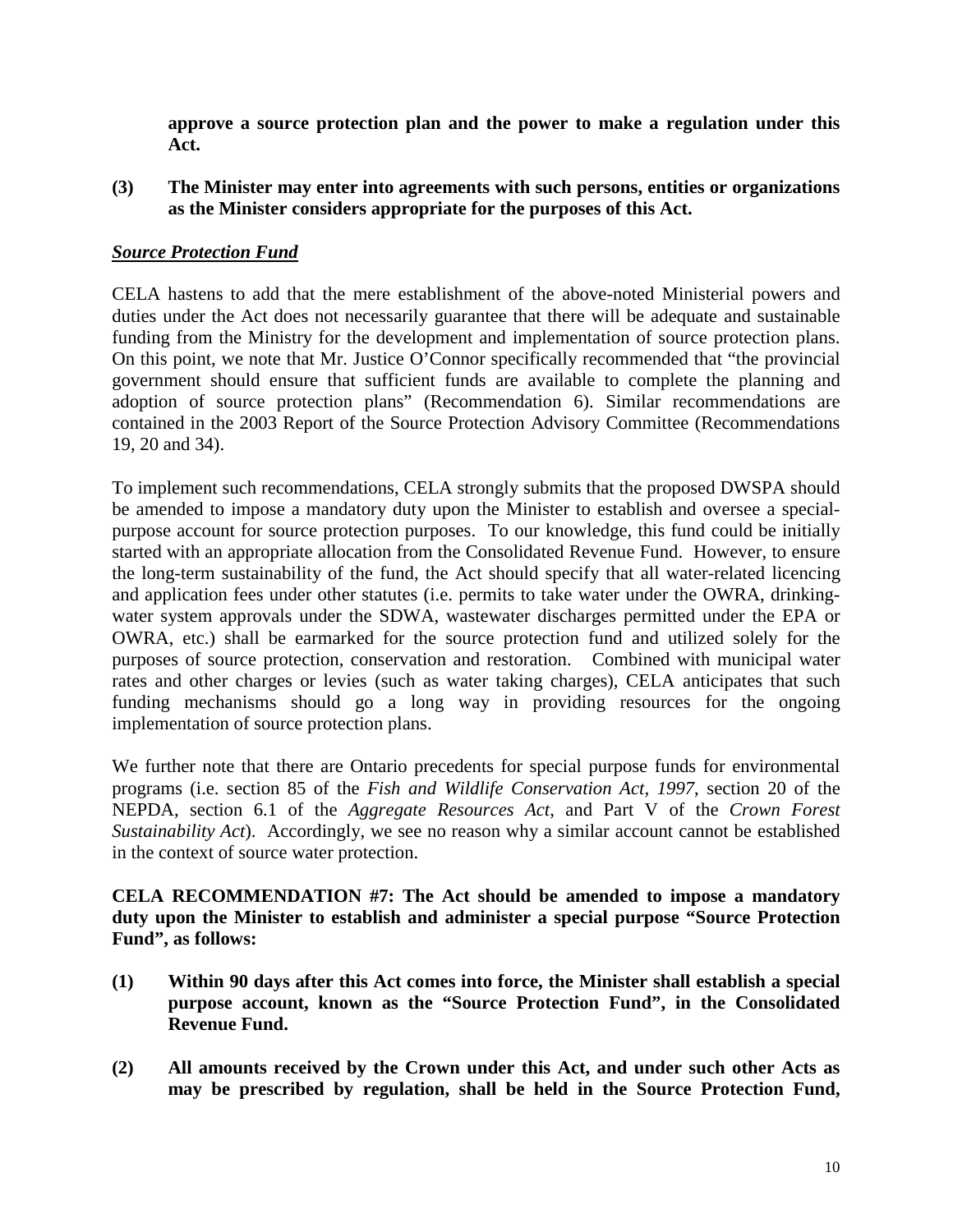<span id="page-11-0"></span>**including all fines, fees, and proceeds from sales under this Act and other prescribed Acts, including sales of things forfeited to the Crown.**

- **(3) Money standing to the credit of the Source Protection Fund is, for the purpose of the** *Financial Administration Act***, money paid to Ontario for a special purpose.**
- **(4) The Minister shall direct that money be paid out of the Source Protection Fund to source protection boards under this Act at a level sufficient to enable such boards to develop terms of reference, assessment reports, and source protection plans in accordance with this Act and the regulations.**
- **(5) The Minister shall direct that money be paid out of the Source Protection Fund, in such amounts and upon such terms as the Minister considers advisable, to any person, agency, ministry, municipality, entity or organization that requests financial assistance in order to implement an approved source protection plan.**
- **(6) The Minister shall ensure that a report is prepared annually on the operation and financial affairs of the Source Protection Fund.**
- **(7) The Minister shall submit the report required by subsection (6) to the Lieutenant Governor in Council and shall table the report with the Speaker of the Legislative Assembly.**

#### *Source Protection Areas*

In essence, subsection 2(1) of the proposed DWSPA defines "drinking-water source protection areas" as the areas currently administered by conservation authorities ("CA's") listed in the Schedule to the Act. CELA strongly supports the Act's use of the CA's territorial jurisdiction for the purposes of delineating source protection areas, and notes that this approach is consistent with the recommendations of Mr. Justice O'Connor and the 2003 Report of the Source Protection Advisory Committee.

At the present time, however, CA's primarily exist in southern and central Ontario, and generally do not exist across northern Ontario. Subsection 2(2) of the proposed DWSPA attempts to address the northern situation by simply providing that the Minister "may" establish drinking water source protection areas in parts of Ontario that lack CA's. In CELA's view, this highly discretionary approach is unacceptable, particularly since there is no guarantee that the Minister will, in fact, exercise that discretion adequately or at all.

In addition, we are greatly concerned about the paucity of detail in the Act about non-CA source protection areas. We further note that Recommendation 1 of Mr. Justice O'Connor was that "source protection plans should be required for all watersheds in Ontario", not just those under CA jurisdiction (emphasis added). Similarly, Recommendation 1 of the 2003 Report of the Source Protection Committee specified that the source protection framework should be used in all watersheds in Ontario.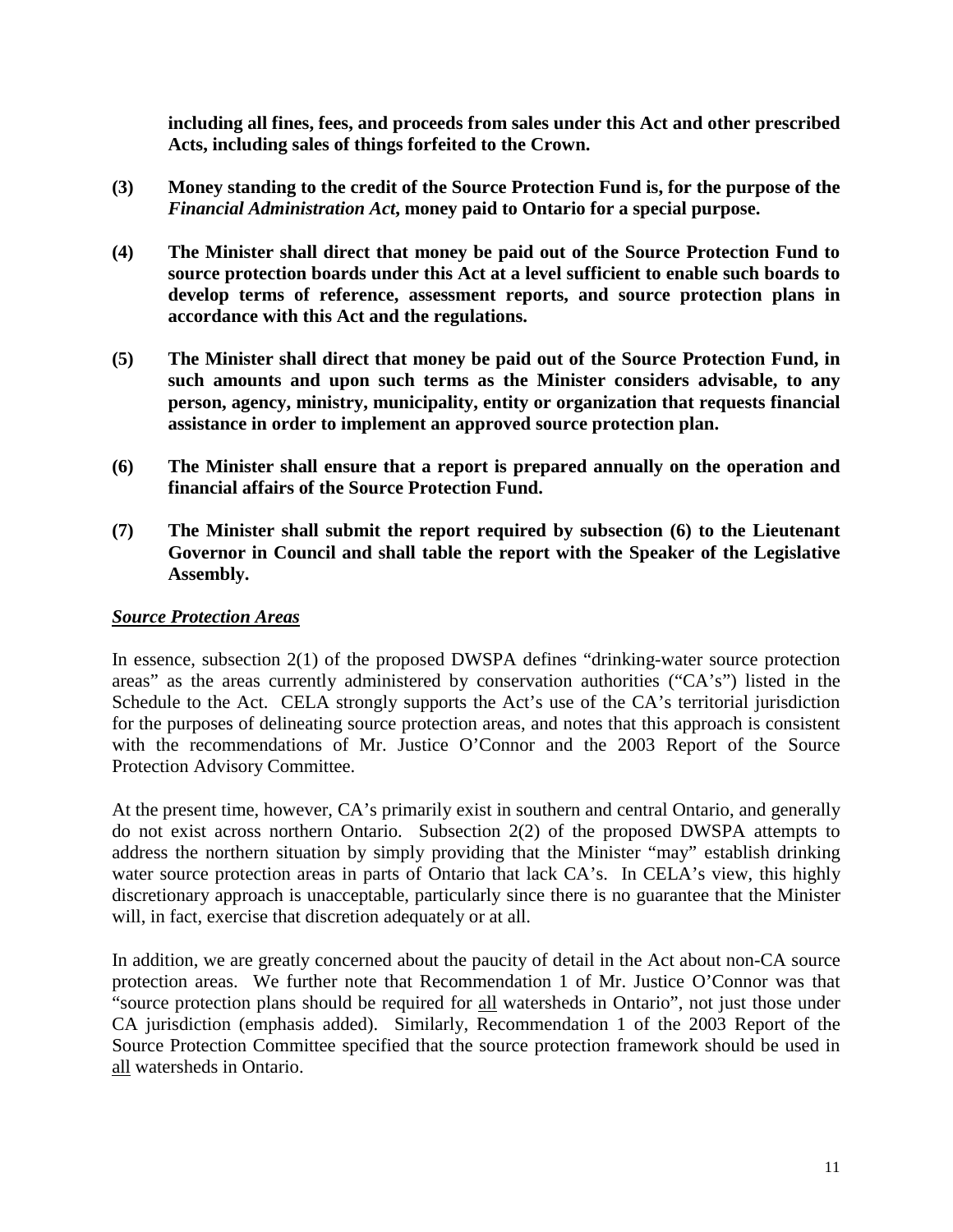<span id="page-12-0"></span>Moreover, it should be recalled that for many years, a similar discretionary power to delineate "sources of public water supply" existed under section 33 of the OWRA. Unfortunately, it appears that this discretion was rarely – if ever – exercised by public officials under the OWRA. Moreover, CELA strongly submits that for residents of Ontario (i.e. private well owners) outside of CA's, the source protection regime under the Act will be the only level of protection for their surface water or ground water supplies. As a matter of fairness, and as a matter of public health and safety, these residents should not be subject to second-rate – or non-existent – source protection efforts merely because they live outside of CA jurisdiction.

Accordingly, CELA recommends that the Act should be amended to impose a mandatory duty upon the Minister (or his/her delegate) to establish drinking water source protection areas in respect of non-CA lands. Similarly, the Act should impose a firm deadline to ensure that this duty is implemented in a timely manner.

**CELA RECOMMENDATION #8: The Act should be amended to impose a mandatory duty on the Minister to establish drinking water source protection areas in areas not covered by CA's within 45 days after the Act comes into force, as follows:**

**(1) Within 45 days after this Act comes into force, the Minister shall, by regulation, establish drinking water source protection areas in the parts of Ontario not covered by conservation authorities listed in the Schedule to this Act.**

## *Source Protection Boards*

In effect, section 3(1) (and the Schedule) of the proposed DWSPA names current CA's in delineated source protection areas as source protection boards ("SPB's") for the purposes of the Act. CELA supports this approach for CA areas, as it is consistent with the recommendations of Mr. Justice O'Connor and the 2003 Report of the Source Protection Advisory Committee.

Section 3(2) of the proposed DWSPA empowers the Minister to prescribe by regulation the person or body that shall be the SPB in non-CA areas. As noted above, CELA submits that the Act must be amended to impose a mandatory duty on the Minister to do so by an actual deadline so that there is some certainty and accountability regarding the commencement of source protection efforts in non-CA areas.

**CELA RECOMMENDATION #9: The Act should be amended to impose a mandatory duty on the Minister to designate a person or body as the source protection board in non-CA areas within 45 days of the Act's coming into force, as follows:**

**(1) Within 45 days after this Act comes into force, the Minister shall, by regulation, designate persons or bodies as source protection boards for source protection areas in the parts of Ontario not covered by conservation authorities listed in the Schedule to this Act.**

Section 3(3) of the proposed DWSPA imposes a general obligation upon non-CA SPB's to comply with public consultation requirements that may be prescribed by regulation. As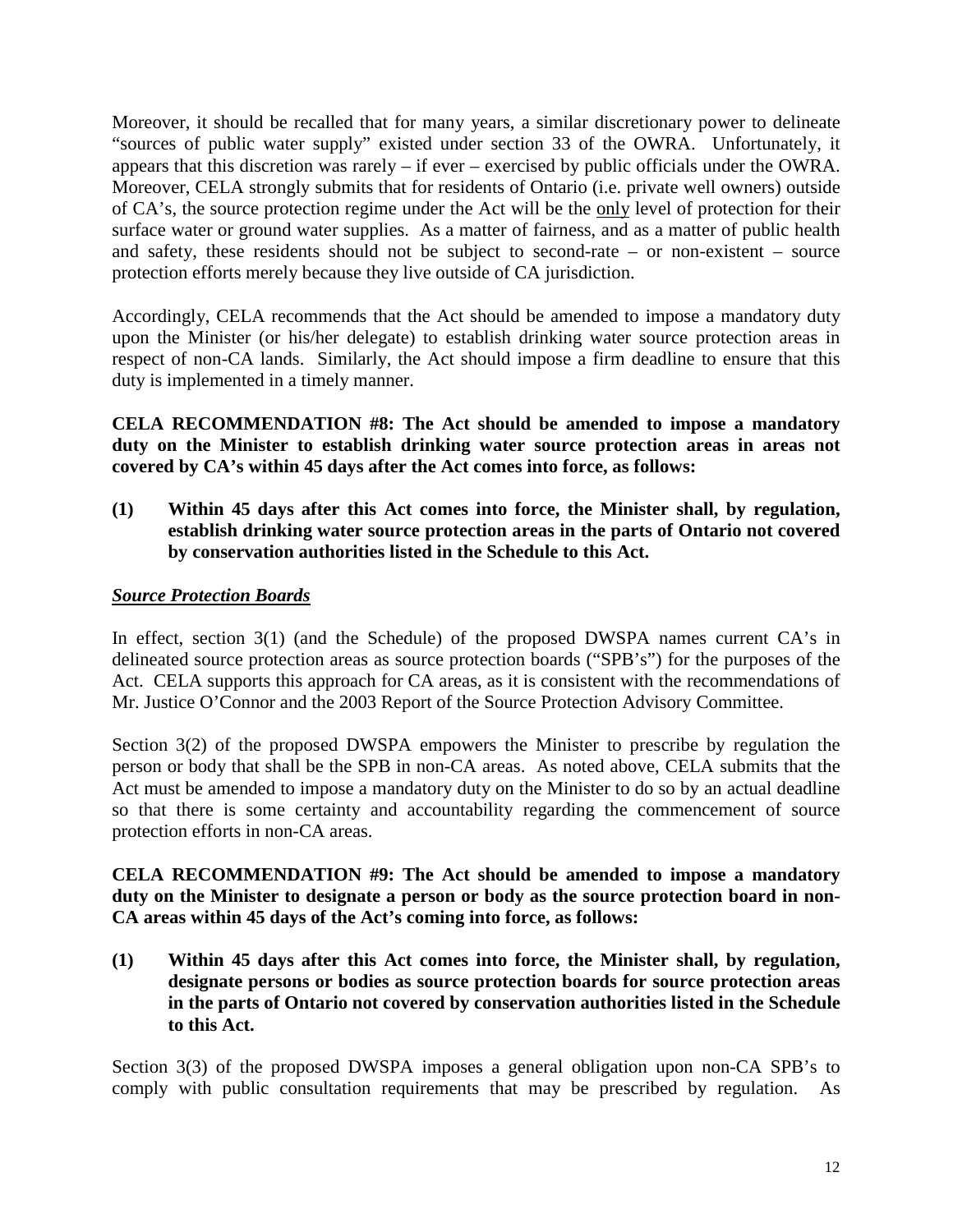<span id="page-13-0"></span>described below, CELA submits that this language is too vague and uncertain, and that it should be supplanted by much clearer statutory requirements regarding public consultation during the development of terms of reference, assessment reports, and source protection plans. Such requirements should apply equally to CA and non-CA SPB's.

## *Source Protection Committees*

Section 4 of the proposed DWSPA requires each SPB to appoint a multi-stakeholder source protection committee ("SPC"), which is responsible for preparing the terms of reference, assessment reports and source protection plans under the Act. CELA supports the creation of the SPC, but submits that the Act should be amended to more fully flesh out the composition, functions and powers of SPC's.

For example, section 4(2) simply sets out the maximum number of SPC members (16), without further specifying the interests or perspectives that should be represented on the SPC. We note that section 4(3) provides that the SPC members shall be appointed "in accordance with the regulations", but no draft regulations have been released to date. In addition, section 4 does not specify a timeframe or deadline in which the SPC is to be established by the SPB.

Thus, the proposed DWSPA does not guarantee that the SPC will be established in a timely manner across Ontario, nor does the Act ensure that SPC composition will be reflective of the recommendations of the 2003 Report of the Source Protection Advisory Committee (i.e. 1/3 municipal representatives; 1/3 provincial, First Nations, and federal representatives; and 1/3 local public health representatives and other stakeholders). Accordingly, CELA submits that the Act should be amended to impose a clear deadline and to specify the proportional representation of the various interests and stakeholders who are entitled to be members of the SPC.

**CELA RECOMMENDATION #10: The Act should be amended to specify that within 90 days after the Act comes into force, the source protection board shall appoint the members of the source protection committee as follows:**

- **(a) one-third of the committee members shall be municipal representatives;**
- **(b) one-third of the committee members shall be provincial, First Nations and federal representatives; and**
- **(c) one-third of the committee members shall be representatives of local public health agencies, environmental organizations and other stakeholder interests.**

If there is an administrative reason to delay the establishment of a SPC within a specific watershed, then the Minister can adequately deal with this issue on a case-by-case basis using the section 13 power to extend any prescribed timeframe under the Act.

CELA further submits that the Act should confer certain ancillary powers upon the SPC's in order to facilitate the development of the required documents and to ensure meaningful public consultation. For example, section 4 of the proposed DWSPA does not appear to enable the SPC to establish sub-committees, nor to convene working groups of non-SPC members, to assist in the development of the required documents. As "creatures of statute", SPC's have no inherent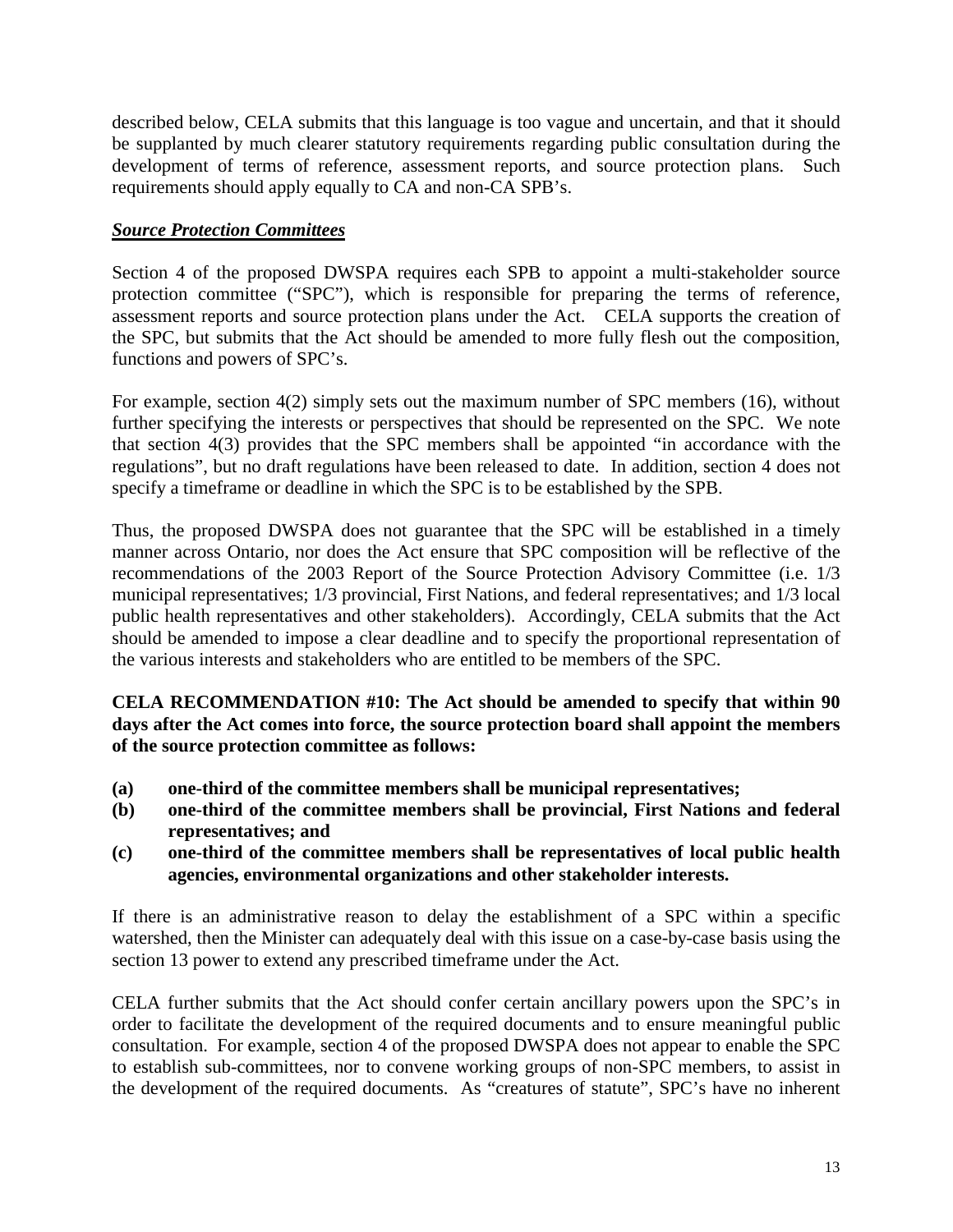<span id="page-14-0"></span>jurisdiction, and they will be able to exercise only those powers which are specifically given to them by the Act. We further note that the 2003 Report of the Source Protection Advisory Committee expressly recommended that the SPC should be able to obtain expert input and to more fully engage the public at large in source protection efforts. Therefore, CELA recommends that the Act should be amended accordingly.

**CELA RECOMMENDATION #11: The Act should be amended to provide that in the exercise of its powers and duties, the source protection committee may,**

- **(a) obtain technical or scientific assistance related to source protection planning;**
- **(b) establish sub-committees or working groups consisting of experts or other persons interested in, or potentially affected by, source protection planning;**
- **(c) enter into agreements with such persons, entities or levels of government as the committee considers advisable;**
- **(d) conduct seminars or publish educational information related to source protection planning; and**
- **(e) perform such other functions or tasks as may be specified by the source protection board or prescribed by the regulations.**

## *Source Protection Regions*

Section 5 of the proposed DWSPA gives the Minister discretion to make regulations that consolidate source protection areas into a single source protection region, and to designate the lead SPB for the region. CELA has no objection to the establishment of source protection regions, provided that the regional consolidation is necessary to achieve the purposes of the Act and facilitates the efficient pooling of resources or sharing of expertise. In addition, the Minister should take into account any submissions made by CA's or other persons prior to making a consolidation regulation. Therefore, CELA submits that the Act should include clear criteria or factors to help structure the exercise of the Minister's discretion regarding source protection regions.

**CELA RECOMMENDATION #12: The Act should be amended to provide that when deciding whether to establish or amend a source protection region, the Minister shall consider the following factors:**

- **(a) the purposes of the Act;**
- **(b) any comments submitted by any person, entity or conservation authority regarding the source protection region;**
- **(c) the watershed boundaries and linkages within the source protection region; and**
- **(d) whether consolidating source protection areas will facilitate the pooling of resources, the sharing of expertise, or otherwise ensure efficient and effective source protection planning.**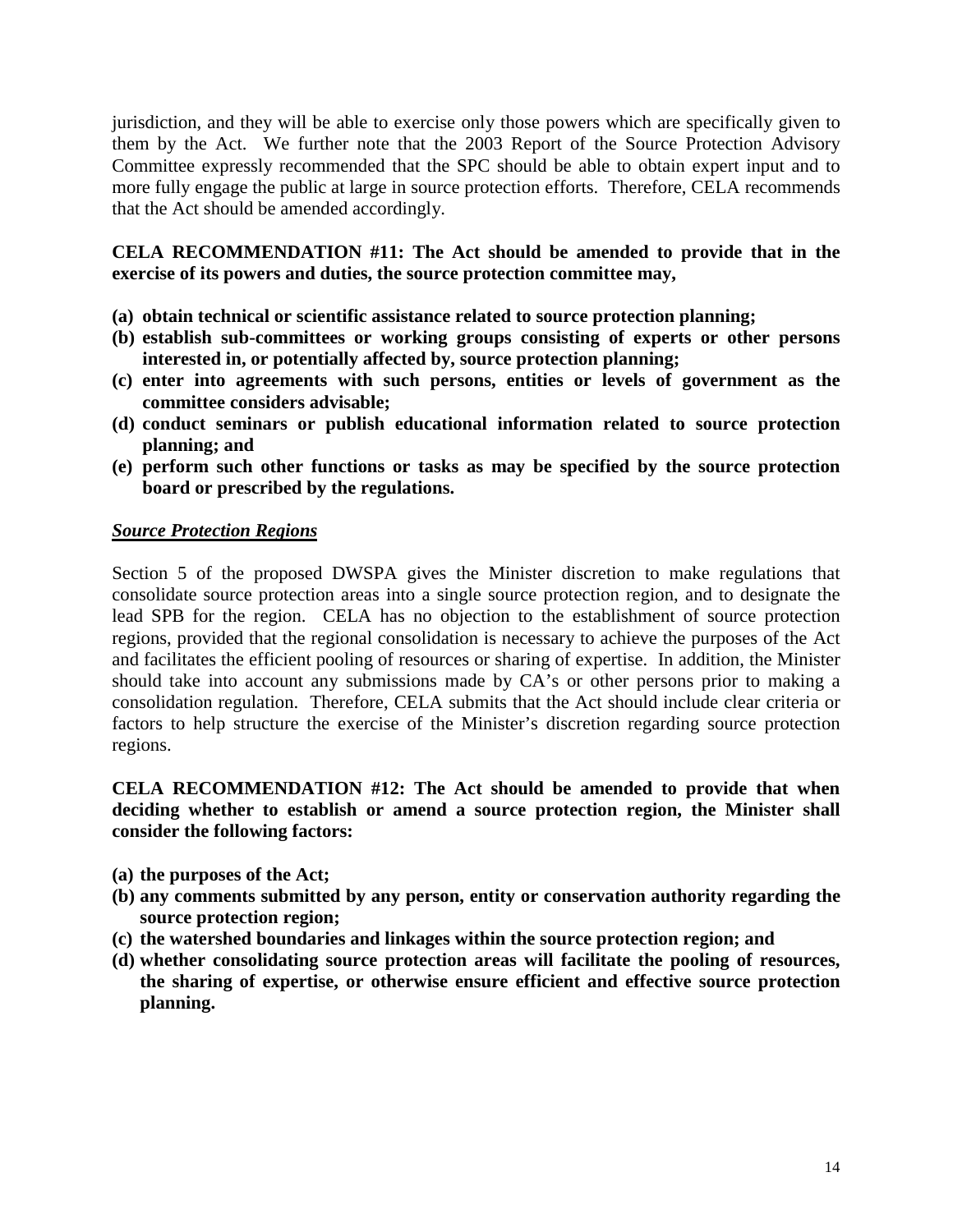## <span id="page-15-0"></span>*Public Consultation*

In CELA's view, the proposed DWSPA falls considerably short of ensuring that the source protection planning process is open, accessible, traceable, and accountable, as recommended by Mr. Justice O'Connor and the 2003 Report of the Source Protection Advisory Committee. The fundamental problem is that the draft Act contains relatively few provisions that address the need for public participation early and often throughout the entire planning process. Indeed, the dearth of clear public consultation requirements in the Act is arguably the most significant shortcoming of the proposed DWSPA.

For example, the first reference to public consultation in the proposed DWSPA is section 3(3), which provides, in essence, that designated SPB's boards for non-CA areas must comply with "consultation requirements prescribed by the regulations". First, it is unclear why SPB's in CA areas are not subject to an identical consultation requirement in section 3(1). Second, we note that the draft Act gives the Minister unfettered discretion as to when – or whether – a regulation is made to actually prescribe consultation requirements. In particular, section  $16(1)(n)(iii)$ provides that the Minister "may" (not "shall") make a regulation relating to "consultation on proposed terms of reference, assessment reports and source protection plans". Third, even if the Minister was inclined to make such a regulation at some unspecified point in the future, there is no guarantee that the content of the consultation regulation will, in fact, ensure meaningful public involvement during all critical stages of the planning process.

The next reference in the proposed DWSPA to public consultation is in section 6(2), para.5 of the Act, which merely specifies that the terms of reference should include "a consultation plan" for the preparation of the assessment report and source protection plan. Significantly, it appears that the critically important terms of reference themselves are not subject to mandatory public notice/comment under the Act. At best, the Act merely provides that the terms of reference shall be made available to public," presumably after the terms of reference have been finalized by the SPB and Minister (see section 6(8)). Again, CELA submits that simply making the terms of reference available *ex post facto* falls woefully short of engaging the public in a meaningful manner during the crucial upfront stages of the planning process.

CELA has the same concern regarding section 7(8) of the proposed Act, which simply provides that the finalized assessment report should made available to the public "after it is approved by the Minister". We understand that that the assessment report is to be developed in accordance with the "consultation plan" described in the terms of reference. However, in the absence of any substantive direction in the Act regarding "consultation plans", and in the absence of any regulations prescribing consultation requirements, CELA cannot conclude that there will be adequate public consultation regarding the assessment report.

This concern also exists with respect to source protection plans, as section 8(11) simply specifies that the source protection plan shall be available to the public "after it is approved by the Minister". CELA is aware that section 8(5) of the draft bill requires the Minister to publish notice of the proposed source protection plan on the EBR Registry. While we support the use of the EBR Registry for this purpose, CELA submits that this posting should not constitute the first formal opportunity for the public to submit comments on the proposed plan. To the contrary, the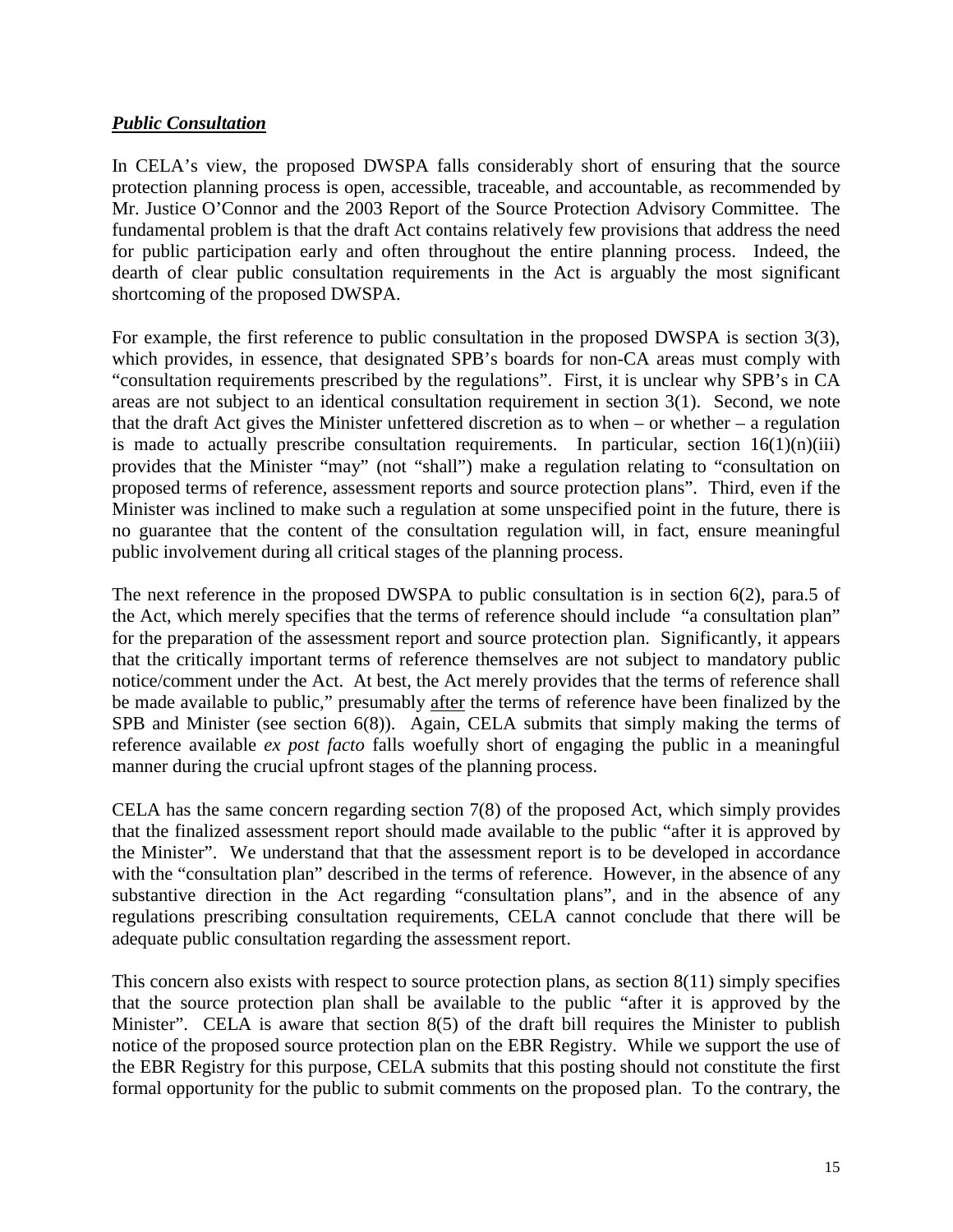Act should expressly mandate public notice/comment on the proposed plan long before it lands on the Minister's desk for EBR posting and/or approval.

Finally, section 9(4) empowers the Minister (or another ministry) to draft terms of reference, assessment reports, or source protection plans where the SPB has failed or refused to do so. However, the Act fails to impose any public consultation requirements regarding Ministrydrafted documents. Again, this is unacceptable if the objective is to ensure public support or community "buy in" of source protection planning efforts in Ontario.

In summary, CELA objects to the draft bill's attempt to largely relegate public consultation to unknown regulations under the Act, or to the discretion of individual SPB's that develop "consultation plans". CELA submits that such an approach does not confer sufficient status or weight upon public consultation requirements, especially since it is far easier to amend or revoke regulations than statutes. Similarly, this approach does not ensure consistency within or between watersheds in terms of public consultation, and, more importantly, will undoubtedly undermine the credibility and effectiveness of the planning process. In our view, clear and unambiguous statutory requirements regarding public consultation must be included within the Act, which can be supplemented by further details contained within regulations under the Act.

Failure to properly consult interested persons or affected communities during the source protection planning process will likely result in a proliferation of public protests, appeals, and litigation – none of which will expedite the effective implementation and funding of source protection efforts. CELA further notes that Ontario's planning laws generally entrench public consultation requirements directly within the text of the statute (see section 5.1 of the EAA; Part II of the EBR; sections 7 and 10 of the NEPDA; and sections 17(15) and 34(12) of the *Planning Act*).

Accordingly, CELA strongly recommends that the Act should expressly entrench public notice and comment opportunities in relation to proposed terms of reference, assessment reports, and source protection plans. The overall objective is to ensure that public input is actively solicited well before the submission of the documentation from the SPB to the Minister for review and/or approval under the Act. Of course, the litmus test of any consultation program is whether the public issues or concerns are actually reflected in the documentation submitted to the Minister. In this regard, CELA submits that the drafters of the documentation should attempt to act upon or accommodate the input received from the public, and that the source protection committee's responses to public issues or concerns should be documented under the Act to ensure accountability and transparency.

### **CELA RECOMMENDATION #13: The Act should be amended to expressly impose public consultation requirements upon source protection committees, as follows:**

**(1) When preparing proposed terms of reference, assessment reports, and source protection plans under this Act, the source protection committee shall consult with such persons as may be interested in or affected by the matters under consideration by the board.**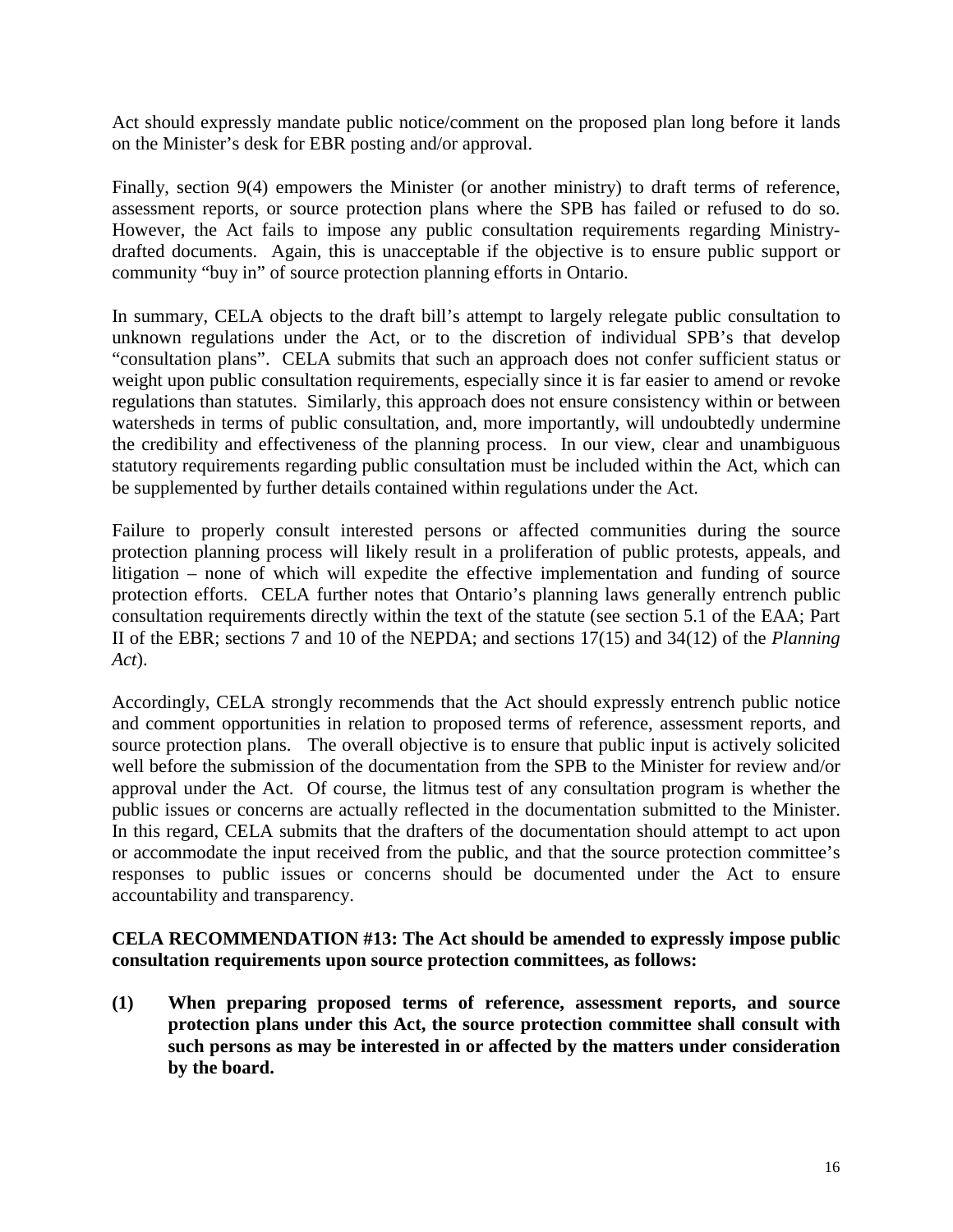- **(2) Without limiting the generality of subsection (1), the source protection committee shall provide notice of proposed terms of reference, assessment reports, and source protection plans as early as practicable in the planning process through the following means:**
	- **(a) media releases or advertisements;**
	- **(b) mailings to local residents;**
	- **(c) door to door flyers;**
	- **(d) notice on the board's website and EBR registry;**
	- **(e) actual notice to community leaders, political representatives, and nongovernmental organizations;**
	- **(f) any means of providing notice that would facilitate more informed public consultation; and**
	- **(g) any means of providing notice as may be prescribed by the regulations.**
- **(3) The notice required under subsection (2) shall include the following:**
	- **(a) a brief description of the proposal;**
	- **(b) a statement of the manner by which and time within that members of the public may submit comments on the proposal;**
	- **(c) a description of where and when members of the public may review written information about the proposal;**
	- **(d) any other information that the source protection committee considers appropriate; and**
	- **(e) any other information as may be prescribed by the regulations.**
- **(4) The notice required under subsection (2) shall be provided,**
	- **(a) at least 45 days before the source protection board decides whether to adopt and submit to the proposed terms of reference or assessment report to the Minister; and**
	- **(b) at least 90 days before the source protection board decides whether to adopt and submit the proposed source protection plan to the Minister.**
- **(5) The source protection committee that is required to give notice under subsection (2) shall undertake one or more of the following means of obtaining public comments on the proposed terms of reference, assessment reports and source protection plans:**
	- **(a) public meetings or workshops;**
	- **(b) focus groups;**
	- **(c) open houses;**
	- **(d) mediation;**
	- **(e) any other process that would facilitate more informed public consultation on the proposal; and**
	- **(f) any other process as may be prescribed by the regulations.**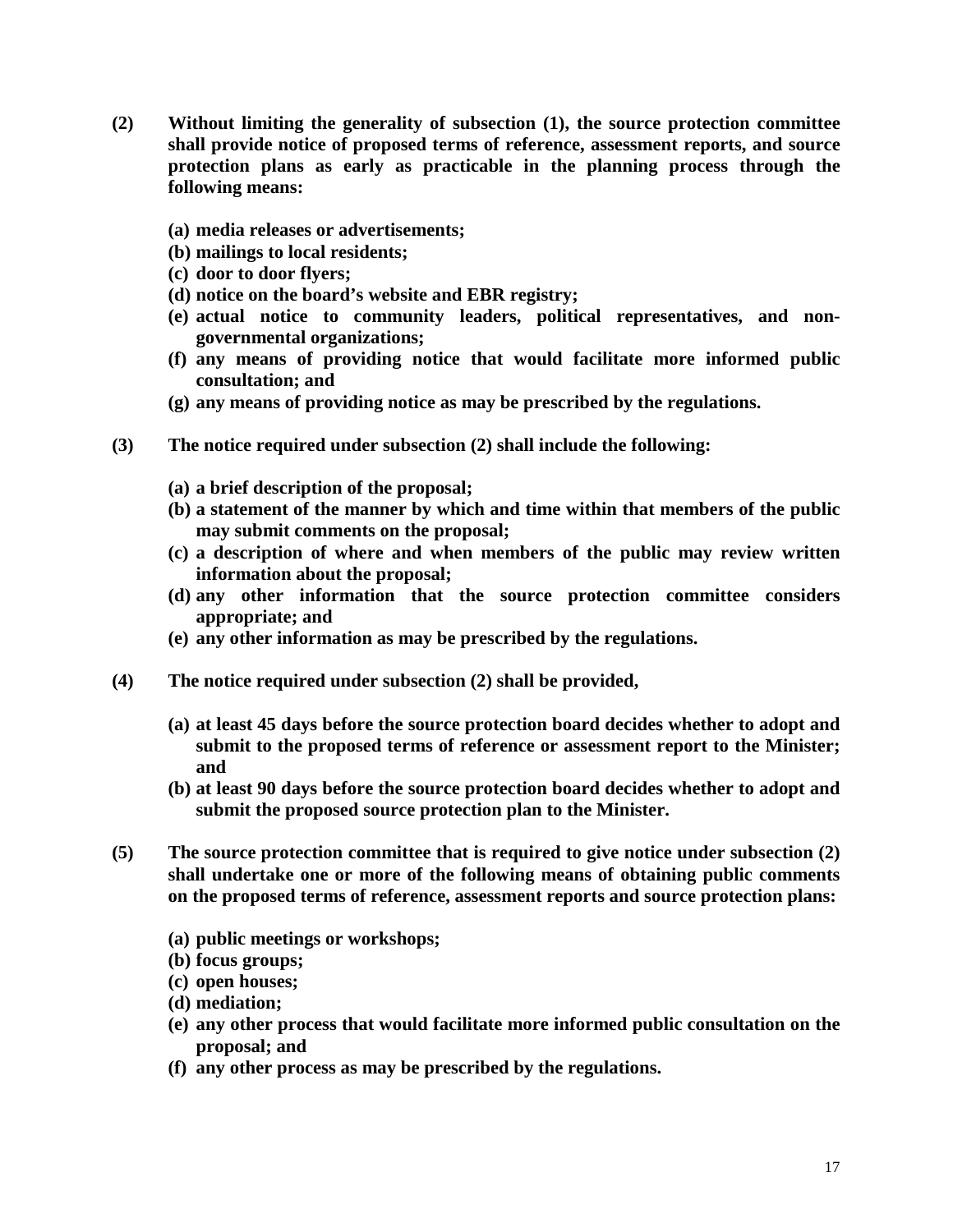<span id="page-18-0"></span>**(6) The source protection committee that is required to give notice under subsection (2) shall consider and, where reasonable or appropriate, address or accommodate all comments received from members of the public, and shall document the committee's response to public comments on proposed terms of reference, assessment reports, and source protection plans.**

## *Terms of Reference*

Section 6 of the proposed DWSPA requires SPC's to prepare terms of reference for the preparation of assessment reports and source protection plans under the Act. CELA supports the preparation of terms of reference as the first formal step in the planning process, provided that the SPC undertakes meaningful public consultation in respect of the terms of reference (i.e. proper notice, ample comment periods, access to information, etc.), as described above.

In general terms, CELA agrees with the Act's proposed minimum content requirements for draft terms of reference (subsections  $6(2)$  and  $(3)$ ). However, CELA notes that these content requirements do not specify that the terms of reference must include a work plan for identifying vulnerable or sensitive sources of drinking water, and for undertaking interim measures to protect such source water until such time as the source protection plan is approved. Given that at least two (or three) years may elapse before source protection plans are ready for implementation, CELA submits that the Act must require an effective process for identifying and protecting vulnerable or sensitive water sources on an interim basis.

## **CELA RECOMMENDATION #14: The Act should be amended to specify that the terms of reference shall include a work plan for identifying and protecting vulnerable or sensitive sources of drinking water pending the approval and implementation of the source protection plan.**

In addition, CELA notes that the Act fails to specify any firm timeframes or deadlines for the preparation or approval of terms of reference, other than to vaguely indicate that these steps should be taken within the "time period prescribed by the regulations". Given the present absence of such regulations, CELA cannot conclude that terms of reference will be prepared in a timely manner. Accordingly, CELA submits that the Act should be amended to impose clear deadlines for the preparation and approval for terms of reference.

### **CELA RECOMMENDATION #15: The Act should be amended to impose clear deadlines for the preparation and approval of terms of reference, as follows:**

- **(1) The source protection committee shall prepare and submit proposed terms of reference to the source protection board no later than six months after the day that the committee was appointed under this Act.**
- **(2) The source protection board shall approve, or shall amend and approve, the proposed terms of reference within 30 days of receipt from the source protection committee.**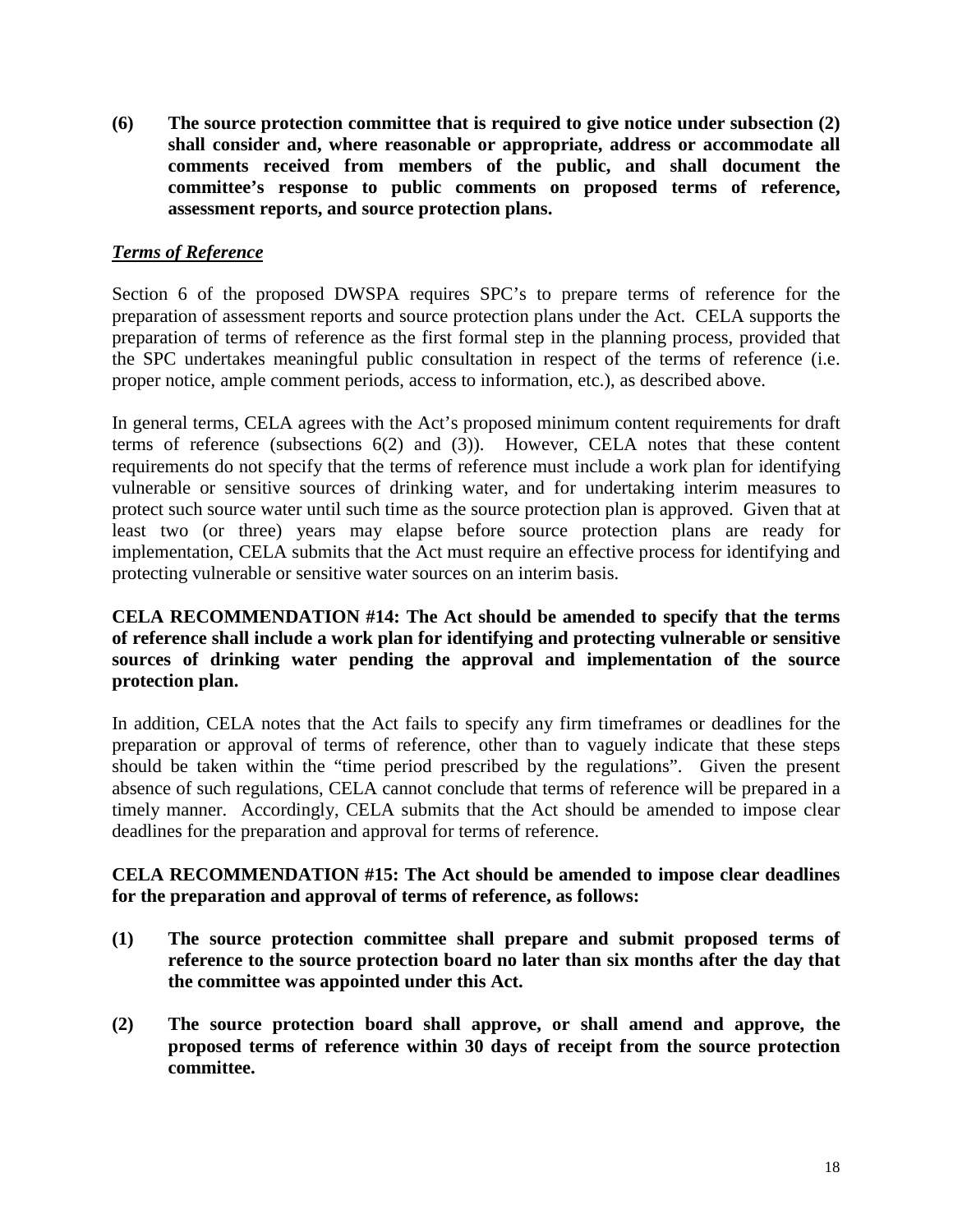- <span id="page-19-0"></span>**(3) The source protection board shall submit the terms of reference to the Minister no later than 7 days after the day that the board approves the terms of reference.**
- **(4) The Minister may make such amendments to the terms of reference as he or she considers appropriate,**
	- **(a) within 30 days after receiving the approved terms of reference from the source protection board; or**
	- **(b) at any time if there is a change in circumstances or new information concerning the preparation of an assessment report or source protection plan under this Act.**

#### *Assessment Reports*

Section 7 of the proposed DWSPA generally requires the SPC to prepare an assessment report in accordance with the regulations and the terms of reference. CELA supports this requirement, provided that the SPC undertakes meaningful public consultation during the preparation of the assessment plan, as described above.

Subsection 7(2) of the Act sets out the minimum content requirements for assessment reports. While such requirements appear to be comprehensive in scope, CELA notes that there are some significant omissions from the list under the Act. For example, it appears that the assessment report does not need to map or inventory individual wells that are not part of "prescribed" classes of drinking water systems. CELA objects to this exclusion on the grounds that there are numerous private well owners in communities across Ontario who are not hooked up to or serviced by regulated drinking water systems. For these residents, the source protection regime under the Act may, in fact, be the only protection of their drinking water quality. Therefore, at the very least, assessment reports under the Act should attempt to describe the location of such wells with a view towards developing an appropriate aquifer protection zone in such areas. In addition, it is important to know whether the existing wells are currently in use or abandoned since wells can serve as contaminant pathways into aquifers.

Similarly, CELA notes that the subsection  $7(2)$  list does not appear to require the assessment report to identify and evaluate cumulative impacts upon water quality, particularly from urban and rural non-point sources. This uncertainty is due, in part, to the fact that it is unclear whether the current definition of "water risk" catches activities or facilities that individually may not threaten water sources, but that may collectively pose a cumulative threat. Therefore, CELA recommends that the Act should specifically require assessment reports to identify and evaluate cumulative threats and assimilative capacity within the watershed.

CELA further notes that subsection 7(2), para.3 only requires a "general" assessment of water quality within the watershed. In our view, for baseline purposes (and for identifying remediation opportunities), CELA submits that the "general" assessment must include an evaluation of whether surface water within the watershed meets Provincial Water Quality Objectives, and whether groundwater currently meets Ontario Drinking Water Standards.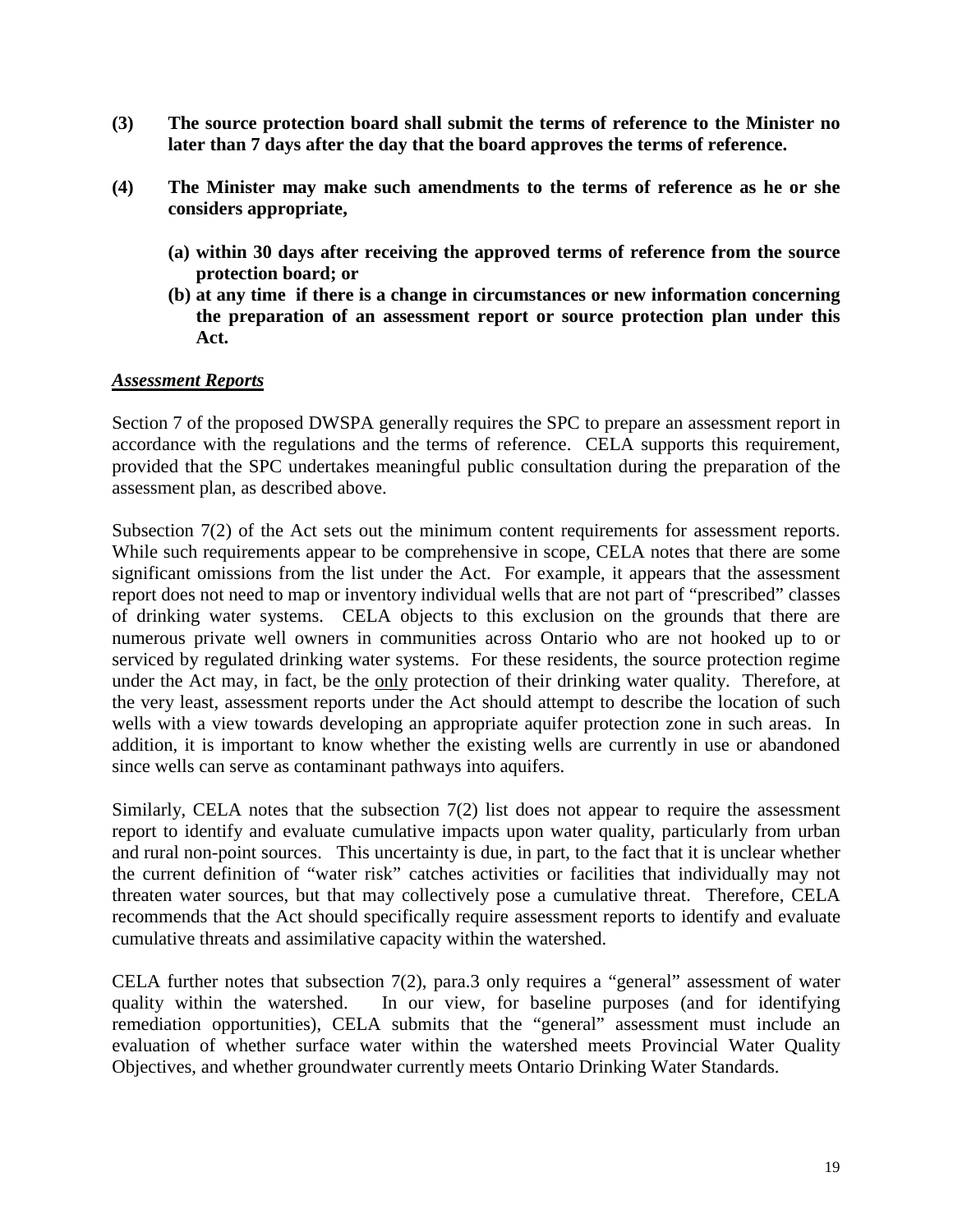<span id="page-20-0"></span>**CELA RECOMMENDATION #16: The Act should amended to specify that assessment reports shall:**

- **(a) map the location of all existing wells that are in use or abandoned, and aquifer protection zones, within the watershed;**
- **(b) identify and evaluate cumulative impacts and assimilative capacity within the watershed;**
- **(c) assess whether surface water within the watershed currently meets the Provincial Water Quality Objectives; and**
- **(d) assess whether groundwater within the watershed currently meets the Ontario Drinking-Water Quality Standards.**

In addition, CELA notes that the proposed DWSPA fails to establish clear deadlines for starting, submitting and approving assessment reports, other than to vaguely indicate that these steps should be taken within the "time period prescribed by the regulations". Given the present absence of such regulations, CELA cannot conclude that assessment reports will be prepared in a timely manner. Accordingly, CELA submits that the Act should be amended to impose clear deadlines for the preparation and approval for assessment reports.

**CELA RECOMMENDATION #17: The Act should be amended to impose clear deadlines for the preparation and approval of assessment reports, as follows:**

- **(1) The source protection committee shall prepare and submit the proposed assessment report to the source protection board no later than 12 months after the day that the terms of reference were approved under this Act.**
- **(2) The source protection board shall approve, or shall amend and approve, the proposed assessment report within 60 days of receipt from the source protection committee.**
- **(3) The source protection board shall submit the assessment report to the Minister no later than 7 days after the day that the board approves the assessment report.**
- (4) **The Minister shall approve, or shall amend and approve, the assessment report within 30 days of receipt from the source protection board.**

#### *Source Protection Plans*

Section 8 of the proposed DWSPA requires the SPC to prepare a source protection plan in accordance with the regulations and terms of reference. CELA supports this requirement, provided that the SPC undertakes meaningful public consultation during the preparation of the source protection plan, as described above.

Subsection 8(2) of the Act sets out the minimum content requirements for source protection plans. CELA submits that these requirements are clearly inadequate on their face, and are not even as detailed as the minimum content requirements for assessment reports under the Act.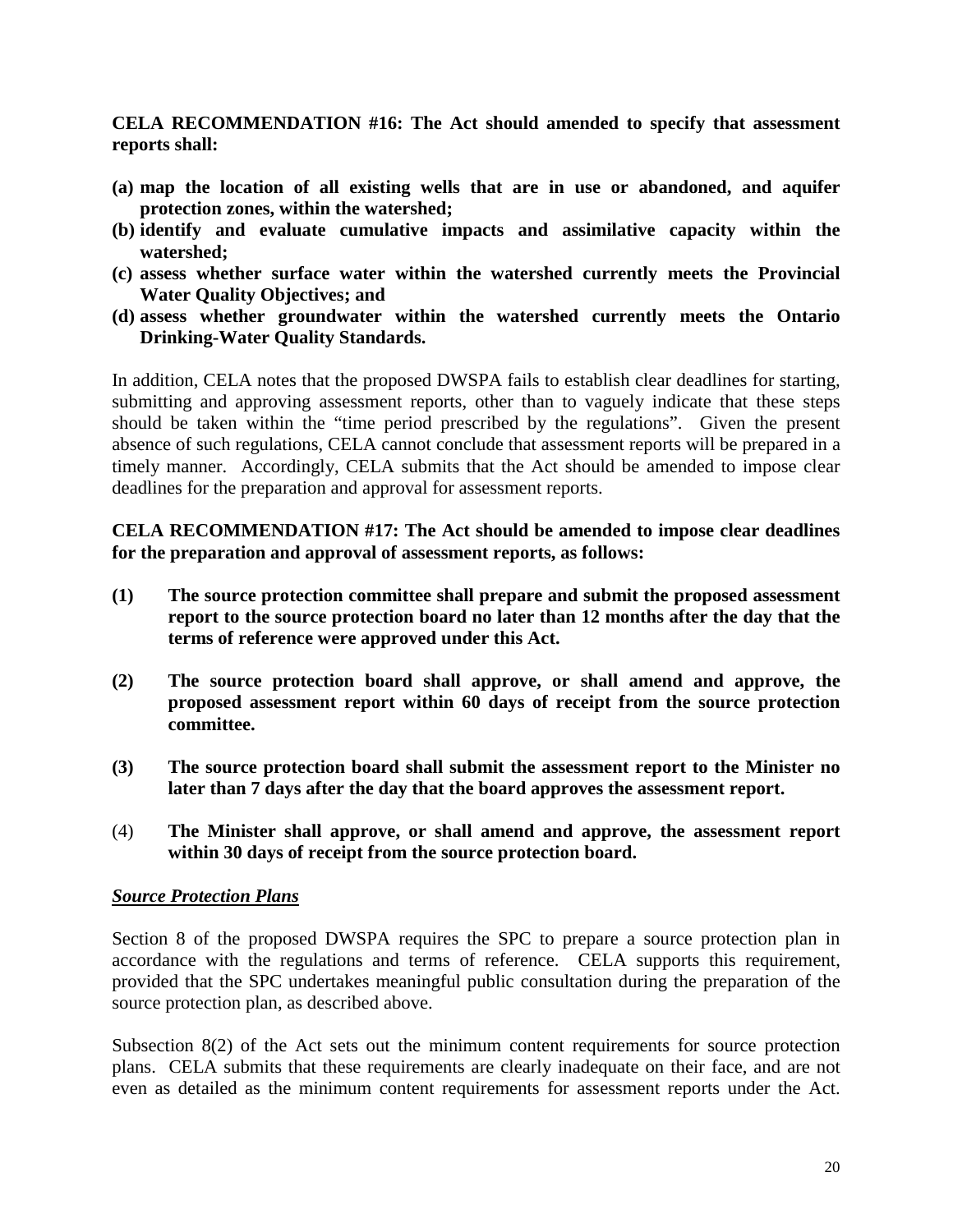Moreover, the subsection 8(2) list does not reflect the full range of matters listed in Recommendation 31 of the 2003 Report of the Source Protection Advisory Committee with respect to plan content. Accordingly, CELA strongly submits that the Act should be amended to significantly expand the core list of matters that must be included in every source protection plan in Ontario.

## **CELA RECOMMENDATION #18: The Act should be amended to expand the minimum content requirements for source protection plans, as follows:**

- **(1) The source protection plan shall include:**
	- **(a) the terms of reference;**
	- **(b) the assessment report;**
	- **(c) measurable objectives, goals and targets for the plan;**
	- **(d) hydrological and hydrogeological information regarding contaminant pathways and time of travel within the watershed;**
	- **(e) maps that identify,**
		- **1. areas of high, medium and low vulnerability and sensitive water resources;**
		- **2. natural features that contribute to the protection of drinking water sources;**
		- **3. baseline conditions and watershed characteristics;**
		- **4. existing and potential land uses within the watershed;**
		- **5. areas of significant water takings and areas experiencing low water conditions;**
		- **6. major point and non-point sources of contaminants and high risk land uses that pose a direct threat to drinking water sources**
	- **(f) an implementation plan and schedule for mandatory and voluntary measures to prohibit, manage or mitigate things or activities identified as water risks within the watershed;**
	- **(g) a plan for addressing remediation or restoration opportunities;**
	- **(h) a monitoring and reporting plan;**
	- **(i) a description of how and when the plan will be reviewed and updated;**
	- **(j) a description of outstanding issues or unresolved concerns will be addressed; and**
	- **(k) such other matters as may be prescribed by the regulations.**
- **(2) The implementation plan and schedule required under subsection (1) shall identify the persons or bodies responsible for implementing mandatory and voluntary measures set out in the source protection plan.**
- **(3) The implementation plan and schedule required under subsection (1) shall include mandatory measures to prohibit the following things and activities in areas of high vulnerability:**
	- **(a) new or expanded waste management systems or waste disposal sites ;**
	- **(b) new or expanded underground fuel storage tanks;**
	- **(c) new or expanded facilities for chemical production or storage;**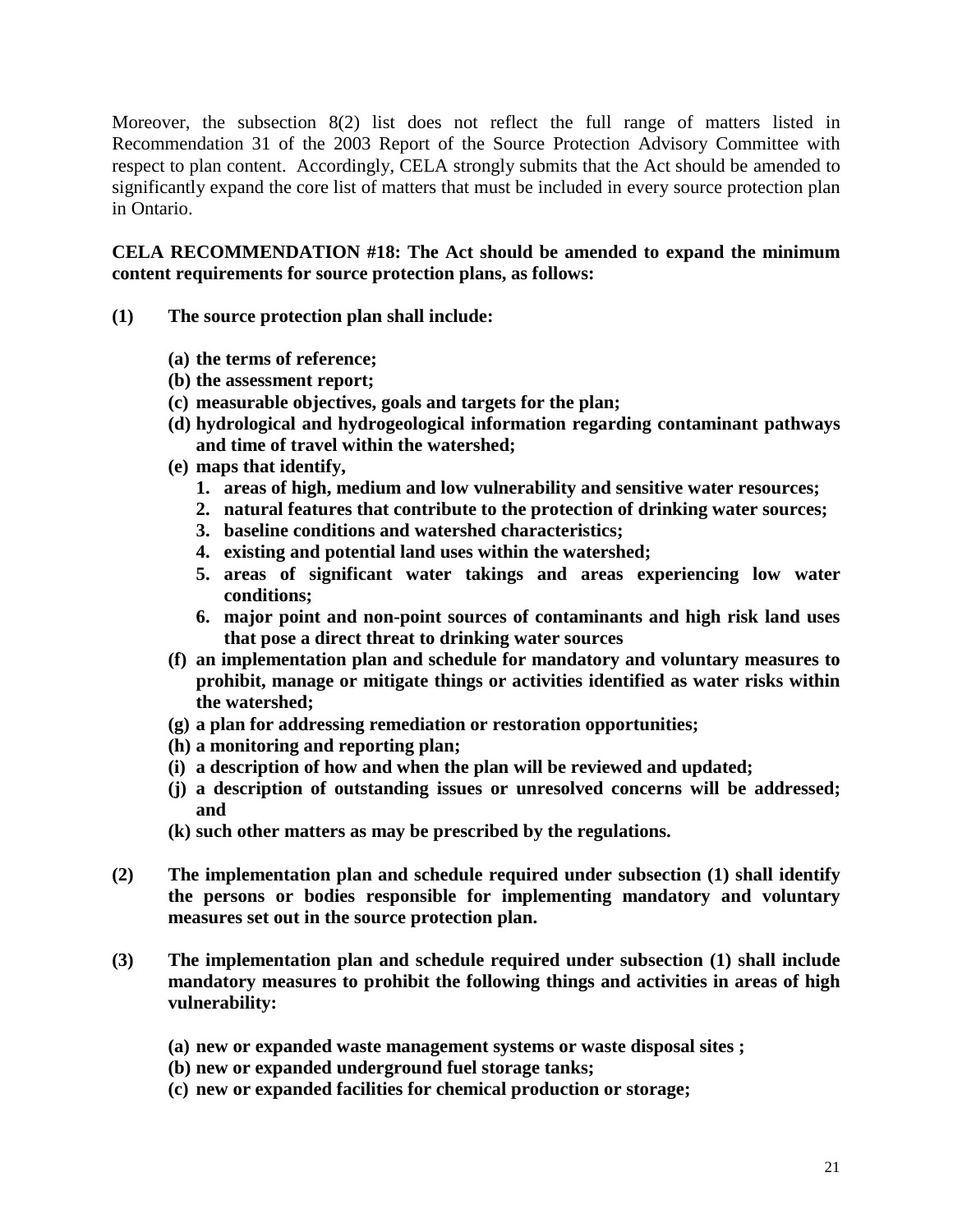- **(d) new or expanded major industrial, commercial, insitutional or residential development;**
- **(e) new or expanded septic systems or sewage works;**
- **(f) new or expanded intensive livestock operations;**
- **(g) applications of biosolids, septage and manure;**
- **(h) new or expanded water takings;**
- **(i) other high risk land uses or activities as identified in the assessment report;**
- **(j) such further matters as may be prescribed by regulation.**
- **(4) The implementation plan and schedule required under subsection (1) shall include mandatory measures to manage or mitigate the following things and activities in areas of high and medium vulnerability:**
	- **(a) existing land uses or activities that pose a water risk;**
	- **(b) re-development of brownfield sites; and**
	- **(c) such further matters as may be prescribed by the regulations.**
- **(5) The implementation plan and schedule required under subsection (1) shall include mandatory and voluntary measures to address existing land uses and activities within areas of low vulnerability.**

## **(6) Nothing in this Act prevents a source protection plan from containing mandatory measures in relation to things and activities that have not been identified in this Act or prescribed in the regulations as requiring mandatory measures.**

Subsection 8(7)(a) of the proposed DWSPA purports to empower the Minister to reject or exclude mandatory measures "that are not authorized by the regulations". CELA strongly submits that this subsection should be deleted since it should always be open to the SPC to develop mandatory measures that go beyond the minimum provincial "floor", and that are tailored to meet local needs or site-specific issues as identified in the assessment report.

## **CELA RECOMMENDATION #19: The Act should be amended by deleting subsection 8(7)(a).**

In addition, CELA notes that the proposed DWSPA fails to establish clear deadlines for starting, submitting and approving source protection plans, other than to vaguely indicate that these steps should be taken within the "time period prescribed by the regulations". Given the present absence of such regulations, CELA cannot conclude that source protection plans will be prepared in a timely manner. Accordingly, CELA submits that the Act should be amended to impose clear deadlines for the preparation and approval for source protection plans.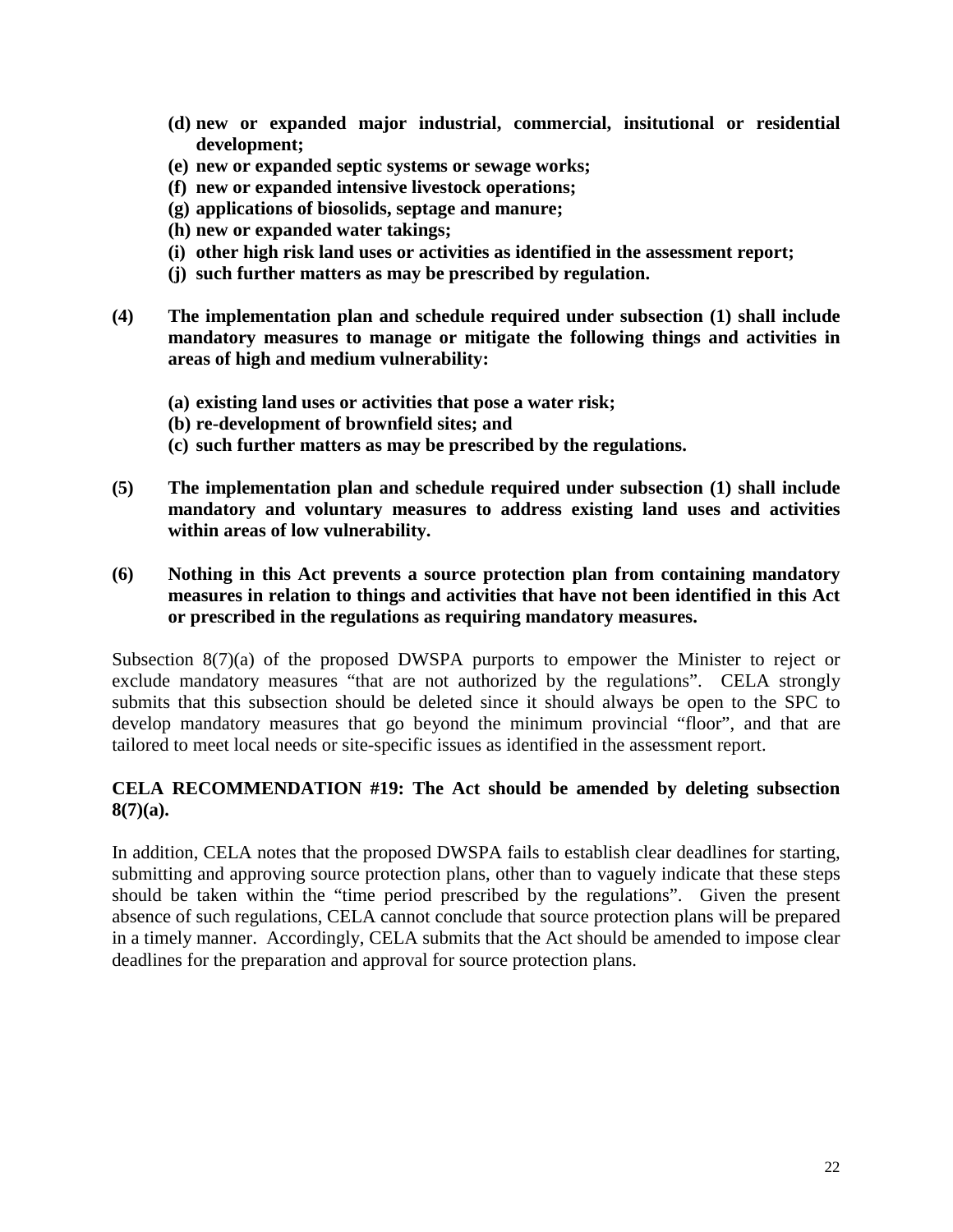<span id="page-23-0"></span>**CELA RECOMMENDATION #20: The Act should be amended to impose clear deadlines for the preparation and approval of source protection plans, as follows:**

- **(1) The source protection committee shall prepare and submit the proposed source protection plan to the source protection board no later than 2 years after the day that the assessment report was approved under this Act.**
- **(2) The source protection board shall approve, or shall amend and approve, the proposed source protection plan within 90 days of receipt from the source protection committee.**
- **(3) The source protection board shall submit the source protection plan to the Minister no later than 7 days after the day that the board approves the source protection plan.**
- **(4) The Minister shall approve, or shall amend and approve, the source protection plan within 60 days of receipt from the source protection board.**

## *Failure to Prepare*

Section 9 of the proposed DWSPA empowers the Minister to issue binding orders where SPB's fail or refuse to submit terms of reference, assessment reports, or source protection plans by the prescribed deadline. This section also empowers the Minister to draft the required documentation if necessary, and to require re-payment of any funding previously provided to the SPB. CELA anticipates that the need for such orders will not arise frequently (particularly since the Minister is also empowered to extend deadlines), but submits that the Act should contain these provisions if an SPB is unwilling to perform its duties under the Act.

However, to ensure the enforceability of any cost recovery orders under section 9, CELA submits that the Act should be amended to provide that the order can be filed in court (and generate interest) like a civil judgment for execution purposes (see section 153 of the EPA). In addition, CELA suggests that the Act should expressly provide that there is no right of appeal against an order requiring repayment of funding under the Act.

**CELA RECOMMENDATION #21: The Act should be amended to ensure the enforceability of cost recovery orders issued by the Minister, as follows:**

- **(1) An order requiring a source protection board to repay funding under this Act may be filed with a local registrar of the Superior Court of Justice and enforced as if it were an order of the court.**
- **(2) Section 129 of the** *Courts of Justice Act* **applies in respect of an order requiring a source protection board to repay funding under this Act, and for that purpose, the date of filing the order shall be deemed to be the date of the order.**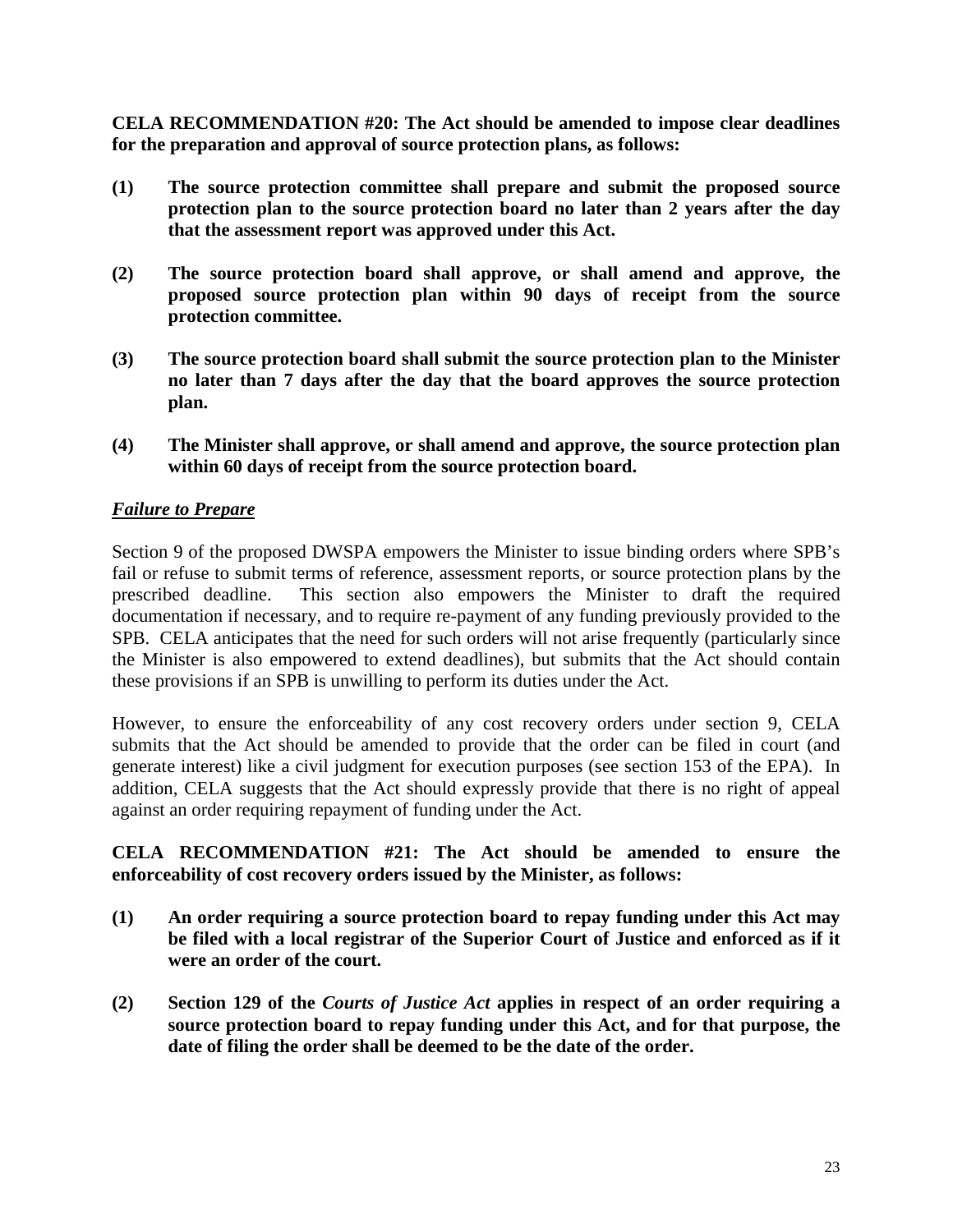### <span id="page-24-0"></span>**(3) No appeal lies to the Environmental Review Tribunal in respect of an order requiring a source protection board to repay funding under this Act.**

## *Appeals*

Section 10 of the proposed DWSPA confers a limited right of appeal against the Minister's approval of a source protection plan. CELA generally agrees with most of the suggested appeal provisions, but suggests that certain housekeeping amendments are necessary to more precisely entrench the appeal right and to make it more consistent with appeal rights found in Ontario's other environmental statutes.

In addition, CELA does not agree that a plan should be struck down, in whole or in part, merely because it includes provisions setting out mandatory measures that are not authorized by the regulations. As discussed above, CELA submits that the mandatory measures prescribed by regulation should constitute the minimum "floor", and that source protection boards should be free to impose such further or other mandatory measures as may be appropriate or necessary to address local issues or concerns within the watershed.

### **CELA RECOMMENDATION #22: The Act should be amended to more fully entrench an appeal right, as follows:**

- **(1) The notice of appeal shall,**
	- **(a) identify the specific part of the approved source protection plan to which the notice applies, if the notice does not apply to the entire plan;**
	- **(b) set out the grounds for the appeal;**
	- **(c) be served upon the Minister and the source protection board;**
	- **(d) be filed, accompanied by the prescribed fee, with the Tribunal within 15 days after the day that the Minister gives notice of the approval on the EBR Registry.**
- **(2) At the Tribunal hearing, the person who filed the appeal is not entitled to appeal any part of the approved source protection plan, or to rely upon any ground, that is not set out in the notice of appeal, except with leave by the Tribunal.**
- **(3) After holding a hearing, the Tribunal shall not allow the appeal nor grant any relief unless Tribunal finds that the approved source protection plan,**
	- **(a) fundamentally fails to comply with this Act or the regulations;**
	- **(b) was prepared in contravention of the terms of reference, including the public consultation requirements; or**
	- **(c) inadequately addresses water risks identified in the assessment report.**
- **(4) The filing of the notice of appeal does not stay the operation of the approved source protection plan, or any part of the plan, unless otherwise ordered by the Tribunal upon application by the person who filed the notice.**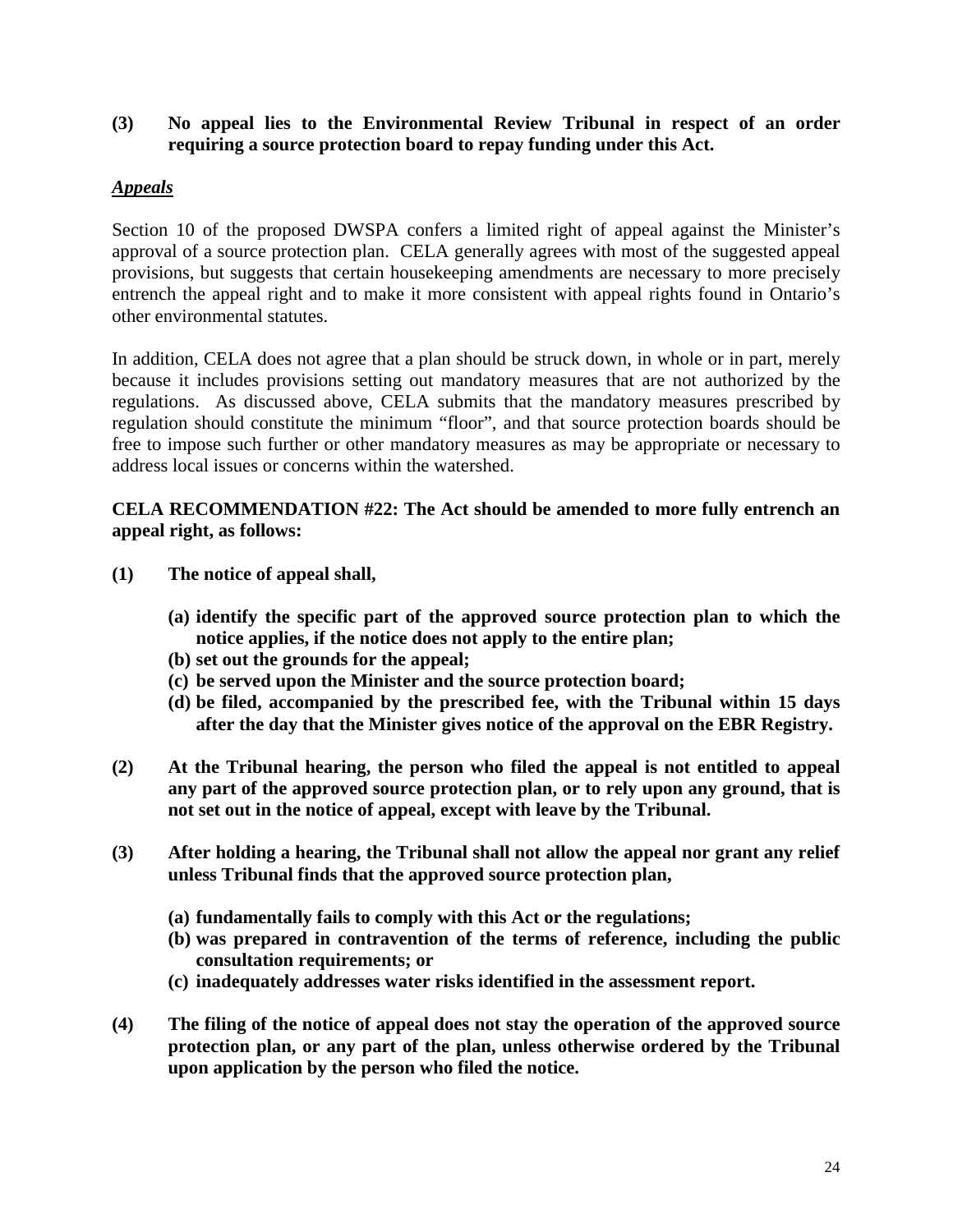- <span id="page-25-0"></span>**(5) The person filing the notice of appeal, the Minister, the source protection board, and any other person specified by the Tribunal are parties to the hearing.**
- **(6) Despite the** *Statutory Powers Procedure Act* **and subsection (3), the Tribunal may, on its own motion or on motion by any party, dismiss all or any part of an appeal without holding a hearing if the Tribunal is of the opinion that,**
	- **(a) the notice of appeal does not disclose any grounds upon which the Tribunal could allow the appeal or grant any relief under this Act;**
	- **(b) the appeal is not made in good faith, is frivolous or vexatious, or is made only for the purpose of delay;**
	- **(c) the appellant did not pay the prescribed fee for filing the notice of appeal; or**
	- **(d) the appellant did not comply with directions from the Tribunal, or did not respond to requests by the Tribunal for further information within the time specified by the Tribunal.**
- **(7) Any party to the hearing may appeal the decision of the Tribunal on a question of law to the Divisional Court in accordance with the rules of court.**
- **(8) Any party to the hearing may appeal the decision of the Tribunal on any matter other than a question of law to the Lieutenant Governor in Council, or such ministers of the Crown as may be designated by the Lieutenant Governor in Council, within 30 days of the Tribunal's decision.**
- **(9) In an appeal under subsection (7), the Lieutenant Governor in Council, or the designated ministers, may,**
	- **(a) confirm, alter or revoke the decision of the Tribunal;**
	- **(b) substitute his, her or their decision for the decision of the Tribunal; or**
	- **(c) require the Tribunal to hold a new hearing respecting all or part of the source protection plan under appeal.**
- **(10) Where a decision of the Tribunal is appealed to the Divisional Court or to the Lieutenant Governor in Council, the Divisional Court or the Lieutenant Governor in Council may,**
	- **(a) stay the operation of the Tribunal's decision; or**
	- **(b) set aside a stay ordered by the Tribunal under subsection (4).**

#### *Annual Reports*

Section 11 of the proposed DWSPA requires the SPB to file annual progress reports with the Minister, who, in turn, is required to summarize such reports in the Minister's annual report required under section 3(4) of the SDWA. CELA supports this reporting obligation, but submits that the current provisions in the draft Act are too minimalist to ensure full and timely reporting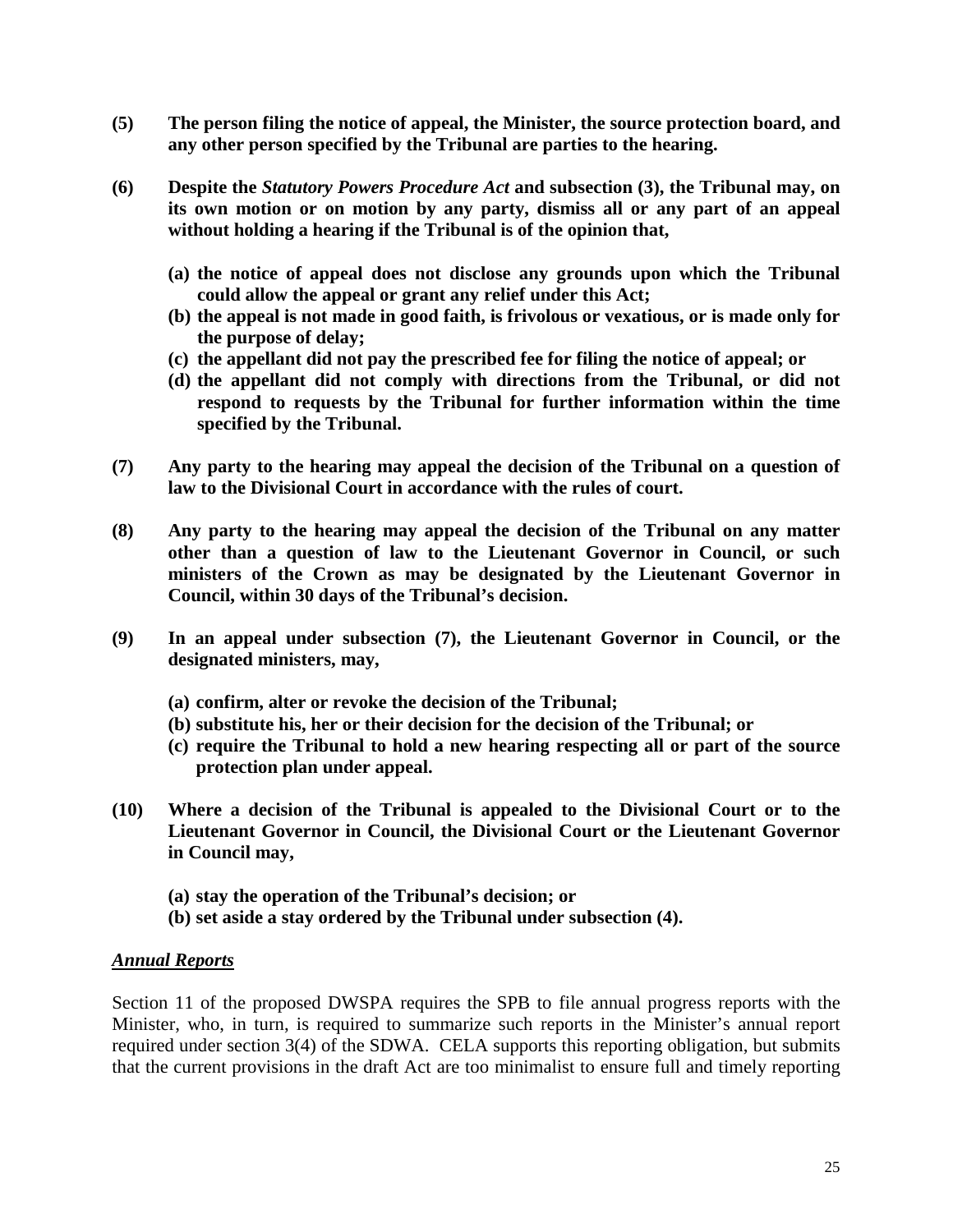by SPB's and the Minister. We further note that section 3(4) of the SDWA has not yet been proclaimed in force.

CELA submits that the Act should more fully prescribe the minimum content and publication requirements for such reports, which can be supplemented by further details prescribed by the regulations (see page 31 of the 2003 Report of the Source Protection Advisory Committee). More specifically, the monitoring regulations should ensure that the annual reports include the "outcome measures" (i.e. water quality and quantity indicators) described in the 2003 Report of the Source Protection Advisory Committee (pages 46-47).

In addition, the Act should require SPBs to file their annual reports with the Environmental Commissioner, who will then be in a better position to review and comment upon the success (or lack thereof) in implementing approved source protection plans across Ontario. As discussed below, CELA submits that sections 57 and 58 of the EBR should be amended by the Act to impose an express duty upon the Environmental Commissioner to review and comment upon source protection matters in the Commissioner's Annual Reports to the Legislature.

#### **CELA RECOMMENDATION #23: The Act should be amended to expand and enhance annual reporting obligations upon the source protection board and Minister, as follows:**

- **(1) The annual progress report shall include,**
	- **(a) information on the quality and quantity of the source water within the watershed, including the water budget;**
	- **(b) a description of water risks identified within the watershed;**
	- **(c) a summary of all surface water and groundwater monitoring programs undertaken by or for the board;**
	- **(d) an identification and discussion of any regulated drinking water contaminants detected in the source water in the watershed;**
	- **(e) an assessment of the effectiveness of the mandatory and voluntary measures contained within the source protection plan;**
	- **(f) discussion of any non-compliance with mandatory measures contained within the source protection plans, and steps taken to address such non-compliance;**
	- **(g) discussion of potential changes to the source protection plan to address new or emerging threats to the source water in the watershed;**
	- **(h) directions for contacting the board for further information; and**
	- **(i) any other matter as may be prescribed by the regulations.**
- **(2) The source protection board shall ensure that the annual progress report is available to the public after it is submitted to the Minister, and shall,**
	- **(a) post the annual progress report on the board's website;**
	- **(b) submit a copy of the annual progress report to the Environmental Commissioner;**
	- **(c) provide copies of the annual report free of charge upon request by any person; and**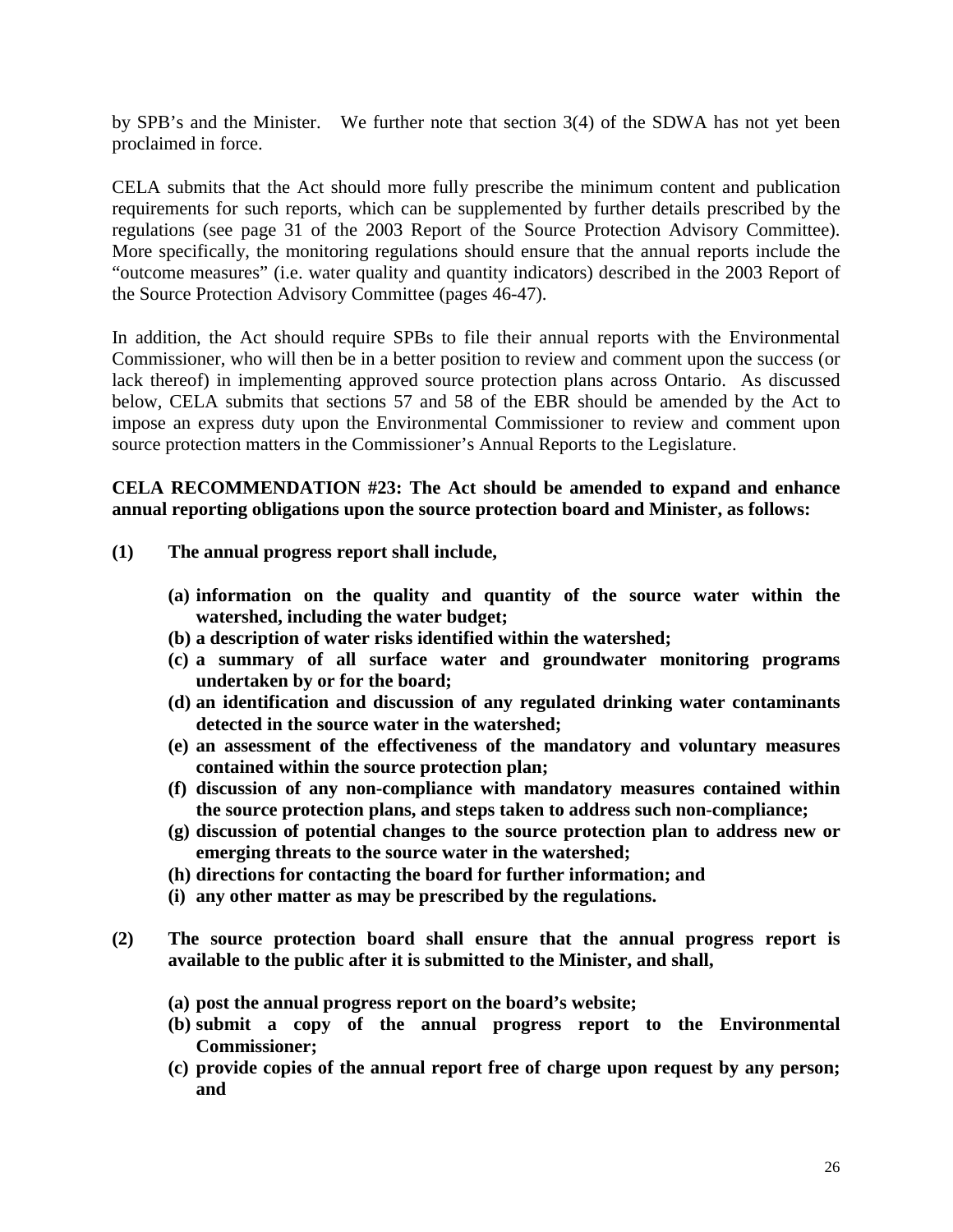- <span id="page-27-0"></span>**(d) ensure that all records, data, or documents discussed or summarized in the annual progress report are posted electronically on the board's website, and available for public inspection in the board offices during regular business hours.**
- **(3) The annual progress report for a calendar year shall be submitted by the source protection board to the Minister and the Environmental Commissioner on or before April 1 of the following calendar year.**
- **(4) The Minister shall include a summary of all annual progress reports submitted under this Act in the annual report prepared by the Minister under section 3(4) of the** *Safe Drinking Water Act***.**
- **(5) The summary required under subsection (4) shall include:**
	- **(a) an overview of the status of source protection plan implementation and monitoring programs across Ontario;**
	- **(b) a description of provincial activities undertaken in support of source protection plan implementation and monitoring;**
	- **(c) issue identification and trend analysis respecting source protection plan implementation and monitoring; and**
	- **(d) any other matter as may be prescribed by the regulations.**

#### *Plan Review and Revisions*

Section 12 of the proposed DWSPA contemplates amendments to approved source protection plans only where the Minister has made relevant regulatory changes, or where the SPC or SPB opine that the plan does not adequately protect "prescribed"classes of drinking water systems. In CELA's view, these grounds for amendment are far too narrow and discretionary.

In particular, CELA submits that it is imperative for the Act to automatically require periodic (i.e. 5 year) reviews of approved plans to ensure that they are continuously improved to reflect best management practices, new science, research, or plan implementation results. The overall goal is to ensure that the plans remain sufficiently protective of all sources of drinking water (not just those serving prescribed communal systems). In this regard, we note that the 2003 Report of the Source Protection Advisory Committee clearly endorsed periodic review and updating of source protection plans. CELA further notes that other Ontario statutes require five-year reviews of environmental plans or land use policies to ensure that they remain valid and effective (see section 17 of the NEPDA and sections 3(10) and 26 of the *Planning Act*).

Accordingly, CELA recommends that the proposed DWSPA should specify that the review process shall be initiated by the SPC every five years, and that the review process (including any plan amendments resulting therefrom) are subject to meaningful public consultation and Ministerial approval.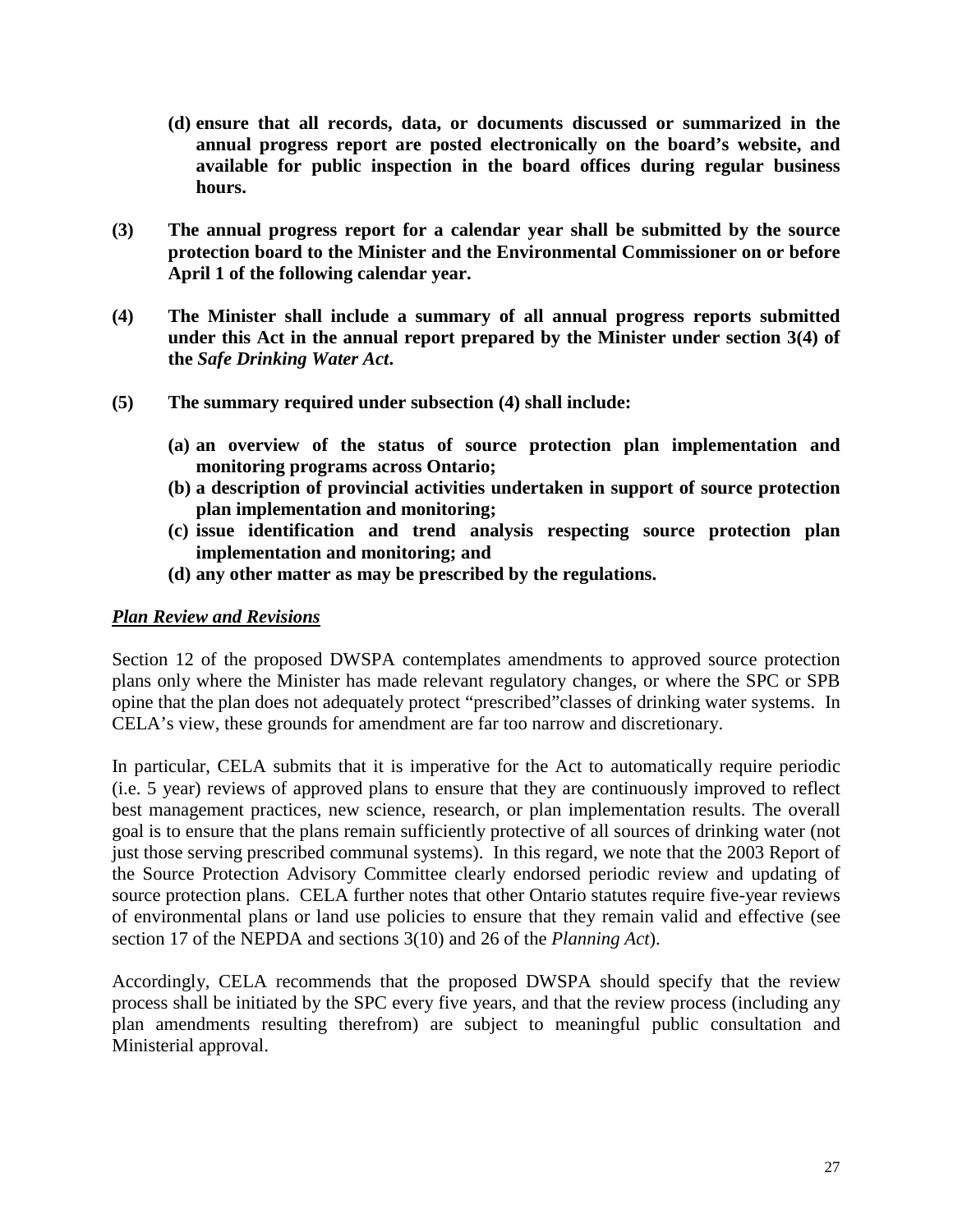<span id="page-28-0"></span>**CELA RECOMMENDATION #24: The Act should be amended to impose a duty on source protection committees to publicly review and, where appropriate, revise approved source protection plans, as follows:**

- **(1) The source protection committee shall, at least every five years from the date that the source protection plan is approved by the Minister, ensure that a public review of the plan is undertaken for the purpose of determining the need for a revision of the plan.**
- **(2) Where the source protection committee determines under subsection (1) that there is a need to revise the plan, the committee shall immediately prepare proposed revisions, and the provisions of this Act regarding public consultation and the preparation and approval of source protection plans apply with necessary modifications to such revisions.**
- **(3) Despite subsection (1), the Minister may, at any time, direct the source protection committee to undertake a review of the approved source plan, and when so directed, the committee shall cause the review to be undertaken forthwith.**

## *Offences and Penalties*

The proposed DWSPA does not contain any prohibitions to ensure compliance with the procedural and substantive components of the Act or regulations. This omission stands in contrast to other planning statutes in Ontario that include prohibitions to give "teeth" to the underlying planning instruments (see section 67 of the *Planning Act*; section 24 of the *Oak Ridges Moraine Conservation Act*; section 24 of the NEPDA; and section 38 of the EAA).

Accordingly, CELA submits that the Act should be amended to create offences and impose penalties aimed at ensuring full and timely compliance with the requirements of the DWSPA, regulations, and approved source protection plans. It should be noted that the recommendation below is modelled on provisions that already exist within environmental legislation.

It should be further noted that these enforcement-related recommendations may need to be revisited once the two source protection committees have released their reports in the fall of 2004.

**CELA RECOMMENDATION #25: The Act should be amended to create offences and impose penalties in order to ensure compliance with the Act, regulations, and approved source protection plans, as follows:**

- **(1) Every person who contravenes this Act or the regulations is guilty of an offence.**
- **(2) Every person who contravenes a prohibition or restriction contained in a source protection plan approved under this Act is guilty of an offence.**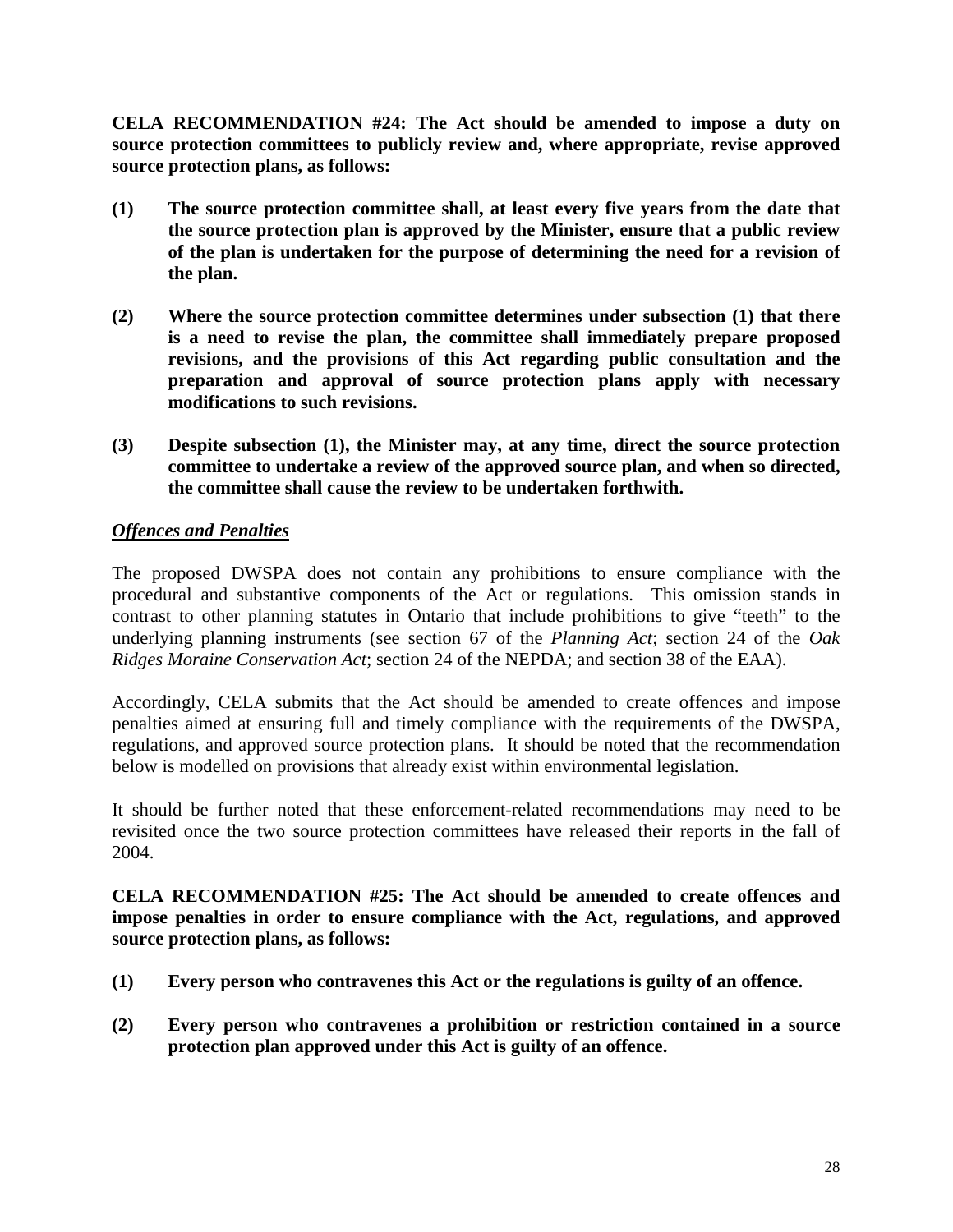- **(3) Every person who fails to comply with an order made under this Act is guilty of an offence.**
- **(4) An individual who is guilty of an offence under subsections (1), (2) or (3) is liable, on conviction,**
	- **(a) in the case of a first conviction, a fine of not more than \$50,000 for each day or part of a day on which the offence occurs or continues; and**
	- **(b) in the case of a subsequent conviction, to a fine of not more than \$100,000 for each day or part of a day on which the offence occurs or continues.**
- **(5) A corporation that is guilty of an offence described in subsections (1), (2) or (3) is liable, on conviction,**
	- **(a) in the case of a first conviction, a fine of not more than \$100,000 for each day or part of a day on which the offence occurs or continues; and**
	- **(b) in the case of a subsequent conviction, a fine of not more than \$200,000 for each day or part of a day on which the offence occurs or continues.**
- **(6) If a corporation commits an offence under subsections (1), (2) or (3), a director, officer, employee or agent of the corporation who directed, authorized, assented to, acquiesced in or failed to take all reasonable care to prevent the commission of the offence, or who participated in the commission of the offence, is guilty of an offence under subsections (1), (2) or (3), whether the corporation has been prosecuted for the offence or not.**
- **(7) The court that convicts a person under subsections (1), (2) or (3) may, on its own initiative or on motion of counsel for the prosecutor, make one or more of the following orders:**
	- **(a) an order prohibiting the continuation or repetition of the offence by the person;**
	- **(b) an order imposing requirements that the court considers appropriate the prevent similar unlawful conduct or to contribute to the person's rehabilitation; or**
	- **(c) an order requiring the person, within the period and upon terms specified in the order, to,**
		- **1. comply with the Act, regulations, approved source protection plan or order;**
		- **2. take specified actions to prevent, decrease or eliminate water risks that have been caused, or may be caused, by the commission of the offence;**
		- **3. restore or rehabilitate any source of drinking-water that has been, or may be, degraded or depleted by the commission of the offence;**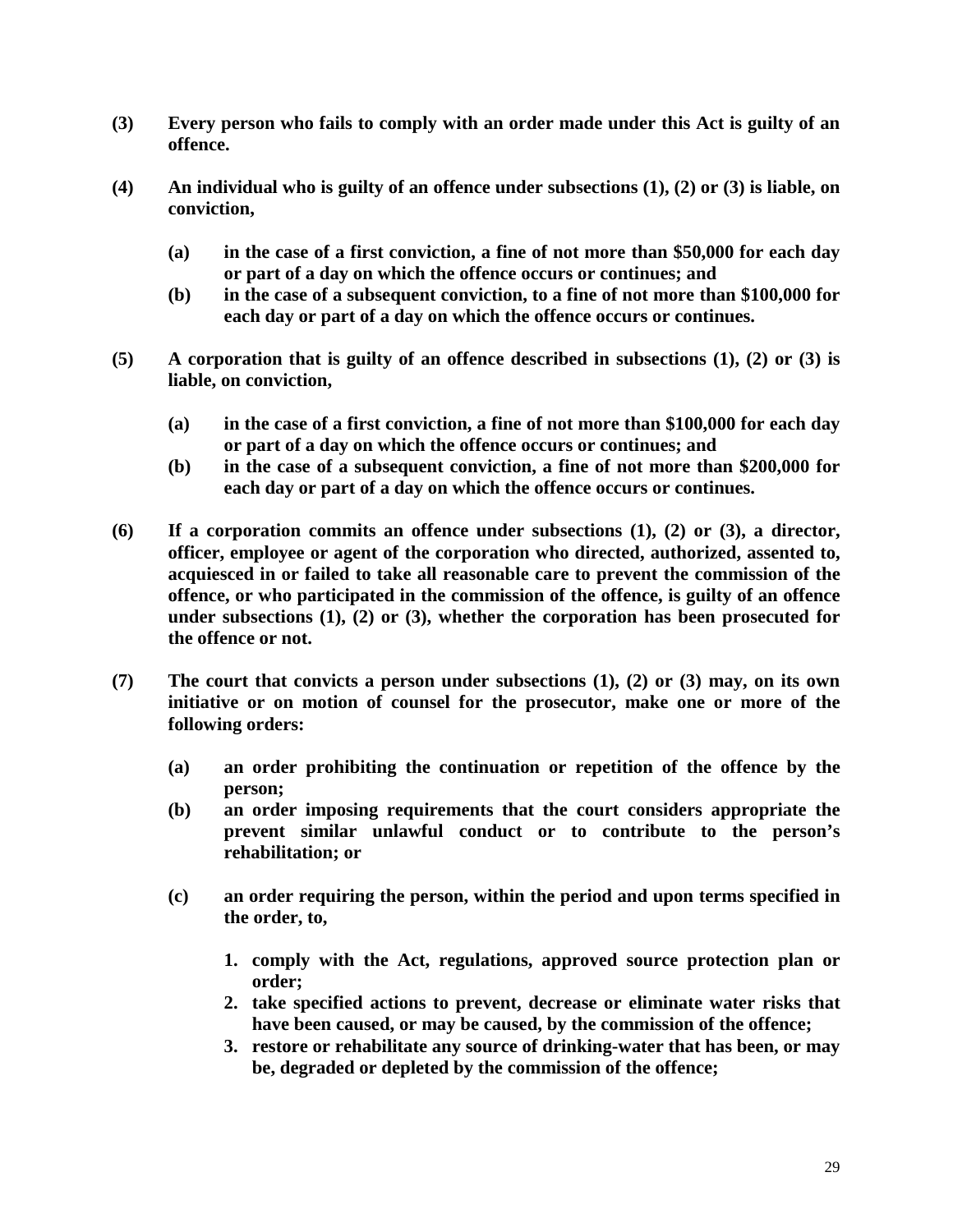- **4. pay to the Minister an amount of money as compensation, in whole or in part, for the cost of any remedial or preventive action taken or caused to be taken on behalf of the Minister as a result of the commission of the offence;**
- **5. pay to the Minister an amount of money the court considers appropriate for the purpose of promoting the identification, protection or restoration of sources of drinking-water; or**
- **6. publish, in any manner the court considers appropriate, the facts relating to the commission of the offence.**
- **(8) Subsection (7) is in addition to any other remedy or penalty provided by law.**

#### **(9) A proceeding under subsections (1), (2) or (3) shall not be commenced more than two years after the day on which the offence was alleged to have been committed.**

In addition, to maximize the effectiveness and enforceability of approved source protection plans, the Act should expressly prohibit the issuance of any statutory instruments (or provincial or municipal funding) that contravene approved plans or that would otherwise result in a water risk as defined by the Act. On this point, we note that legislative precedents for such a prohibition exist in Ontario's environmental laws (see section 13 of the NEPDA; section 7 of the *Oak Ridges Moraine Conservation Act*; and section 12.2 of the EAA).

In addition, to ensure that existing instruments conform with approved source protection plans, the Act should impose a mandatory duty on provincial officials to review and/or revise (or revoke) instruments currently in existence.

**CELA RECOMMENDATION #26: The Act should be amended to prohibit the issuance of statutory instruments, or the provision of public funding, for developments, undertakings, or activities that contravene an approved source protection plan or that otherwise create water risks, as follows:**

**(1) In this section,**

**"instrument" means any document of legal effect issued under an Act or regulation, and includes a permit, licence, approval, by-law, authorization, direction or order issued under an Act or regulation; and**

**"issuing authority" means the person, agency, ministry, or municipality that has issued or granted an instrument.**

- **(2) Despite any other general or special Act, no person, agency, ministry, municipality, board, tribunal or commission shall issue or amend an instrument for a project, development, undertaking or activity that,**
	- **(a) contravenes a prohibition or restriction contained in a source protection plan approved under this Act; or**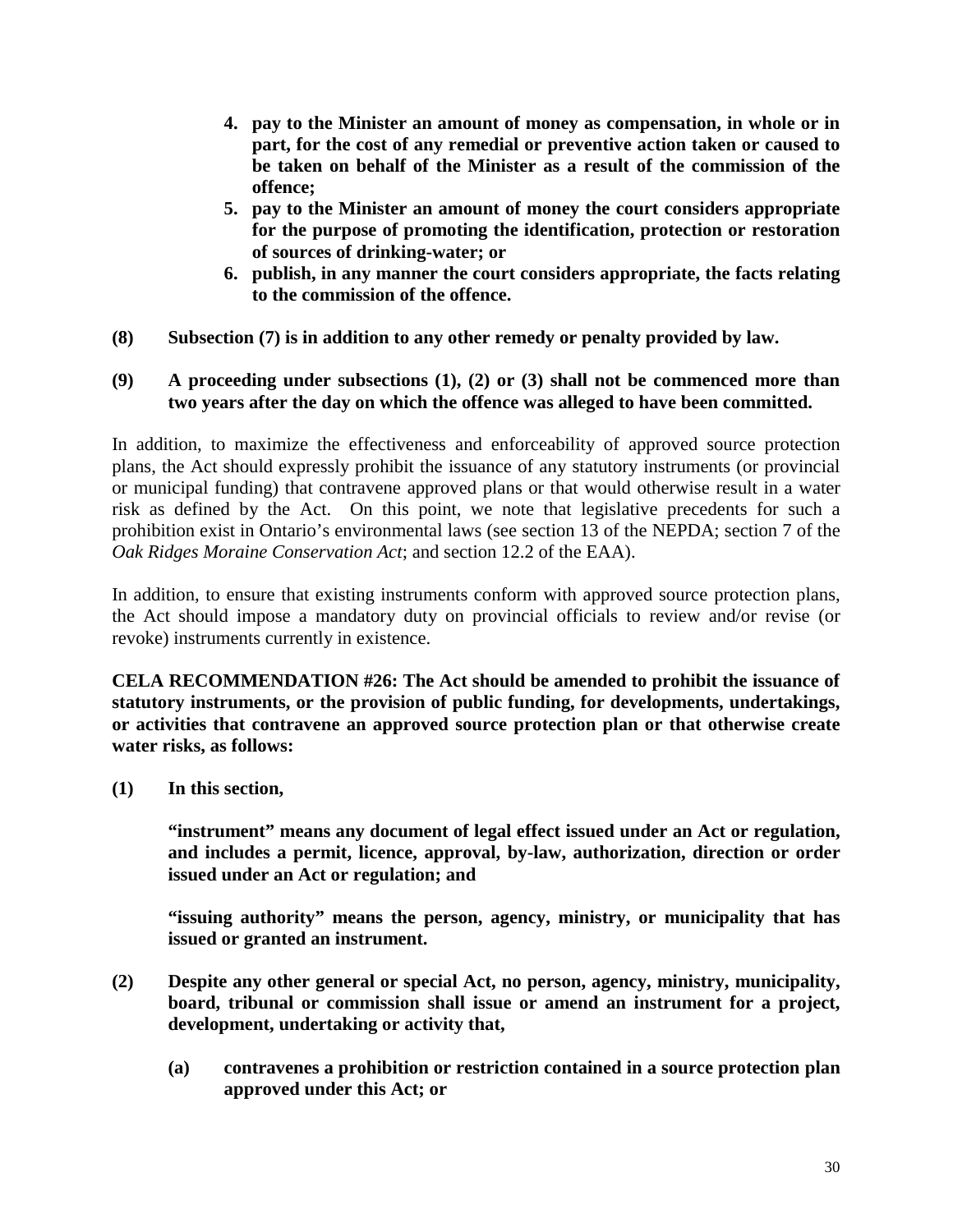- **(b) causes, or may cause, a water risk.**
- <span id="page-31-0"></span>**(3) No agency, ministry, municipality, board, tribunal or commission shall give or approve a loan, grant, subsidy or guarantee for a project, development, undertaking or activity that,**
	- **(a) contravenes a prohibition or restriction contained in a source protection plan approved under this Act; or**
	- **(b) causes, or may cause, a water risk.**
- **(4) No agency, ministry, municipality, local board, tribunal or commission shall undertake any public project, development, undertaking or activity that,**
	- **(a) contravenes a prohibition or restriction contained in a source protection plan approved under this Act; or**
	- **(b) causes, or may cause, a water risk.**
- **(5) Within three years after the date that this Act comes into force, every instrument shall be reviewed and, where necessary, revised or revoked by the issuing authority to ensure that the instrument conforms with the approved source protection plan.**

### *Injunctions*

The proposed DWSPA does not contain any provisions that empower the Minister (or any other person) to go to the civil courts to seek injunctive relief to enjoin contraventions of the Act, regulations, orders, or approved source protection plans. In this regard, we note that environmental statutes typically empower Ministers to seek such relief (see section 28 of the EAA; section 183 of the EPA; section 95 of the OWRA; section 120 of the SDWA; section 41 of the *Fisheries Act;* and section 311 of the *Canadian Environmental Protection Act, 1999*). We further note that the EBR has also recognized the utility of allowing residents to go to court to seek injunctive relief in respect of statutory contraventions (see sections 84 and 93 of the EBR).

Accordingly, CELA submits that the Act should be amended to ensure that injunctive relief may be sought by the Minister or any other person to enjoin contraventions under the Act, regulations, orders or source protection plans.

**CELA RECOMMENDATION #27: The Act should be amended to permit the Minister or any other person to seek injunctions in respect of contraventions of the Act, regulations, orders, or approved source protection plans, as follows:**

**(1) Where any provision of this Act or the regulations, or of an order made or source protection plan approved under this Act, is contravened, in addition to any other remedy or penalty imposed by law, such contravention may be restrained by action at the instance of the Minister or any other person resident in Ontario.**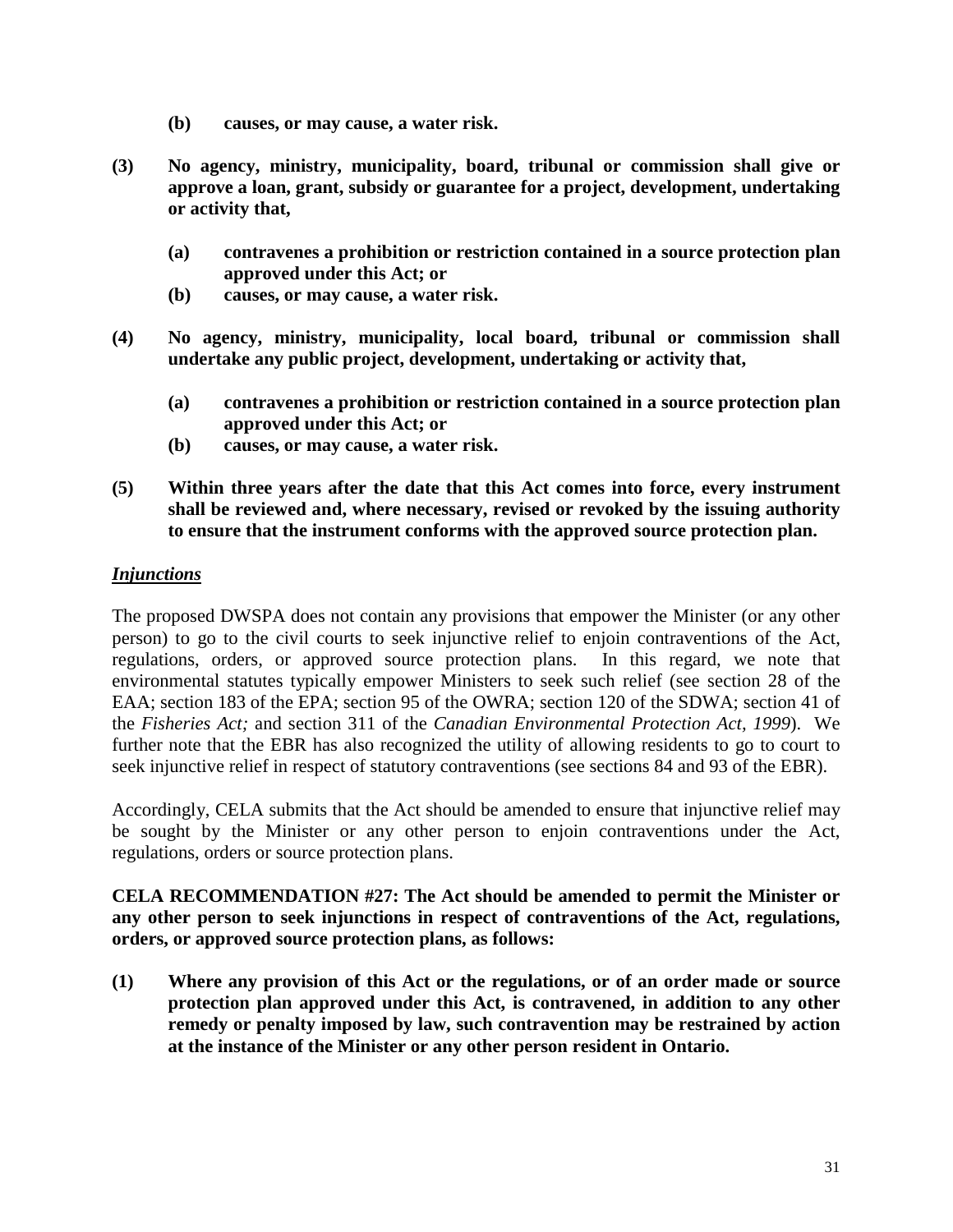- <span id="page-32-0"></span>**(2) In an action under subsection (1), the court may issue a temporary or permanent injunction ordering any person named in the action to,**
	- **(a) refrain any act or thing that it appears to the court may constitute or be directed towards a contravention of this Act or the regulations, or a contravention of an order made or source protection plan approved under this Act; or**
	- **(b) do any act or thing that it appears to the court may prevent a contravention of this Act or the regulations, or a contravention of an order made or source protection plan approved under this Act.**
- **(3) No injunction may be issued in an action under subsection (1) except where 24 hours notice is given to the person named in the action, unless the court considers that the urgency of the situation is such that service of notice is not in the public interest.**
- **(4) Where a plaintiff obtains an interlocutory injunction in an action under subsection (1), the court shall not require the plaintiff to provide an undertaking to pay damages in an amount greater than \$500.**

## *Extension of Time*

Section 13 of the proposed DWSPA confers discretion upon the Minister to grant extensions of time for doing things required under the Act. While CELA has no objection in principle to granting time extensions where necessary or appropriate, CELA submits that this discretion must be utilized sparingly and judiciously by the Minister to ensure that the Act is implemented in a timely manner across Ontario.

Accordingly, CELA submits that section 13 should specify some criteria or factors to be taken into account by the Minister when deciding whether or not grant time extensions. In our view, the Minister should not grant sweeping "across the board" time extensions; instead, the Minister should carefully consider each request for a time extension on a case-by-case basis, and should only grant extensions where there has been public notice/comment on the proposed extension to ensure that the request is *bona fide* and necessary to achieve the purposes of the Act.

In addition, CELA submits that this extension power should be slightly re-worded so as to expressly give the Minister authority to specify new deadlines or to impose further terms regarding the time extension. We further submit that the Act should impose an outside limit (i.e. one year) on the duration of time extensions granted by the Minister.

### **CELA RECOMMENDATION #28: The Act should be amended to tighten up the Minister's authority to grant time extensions, as follows:**

- **(1) The Minister may, in writing, extend the time for doing anything under this Act or regulations, before or after the time for doing the thing has expired.**
- **(2) The Minister shall not grant a time extension under subsection (1) unless:**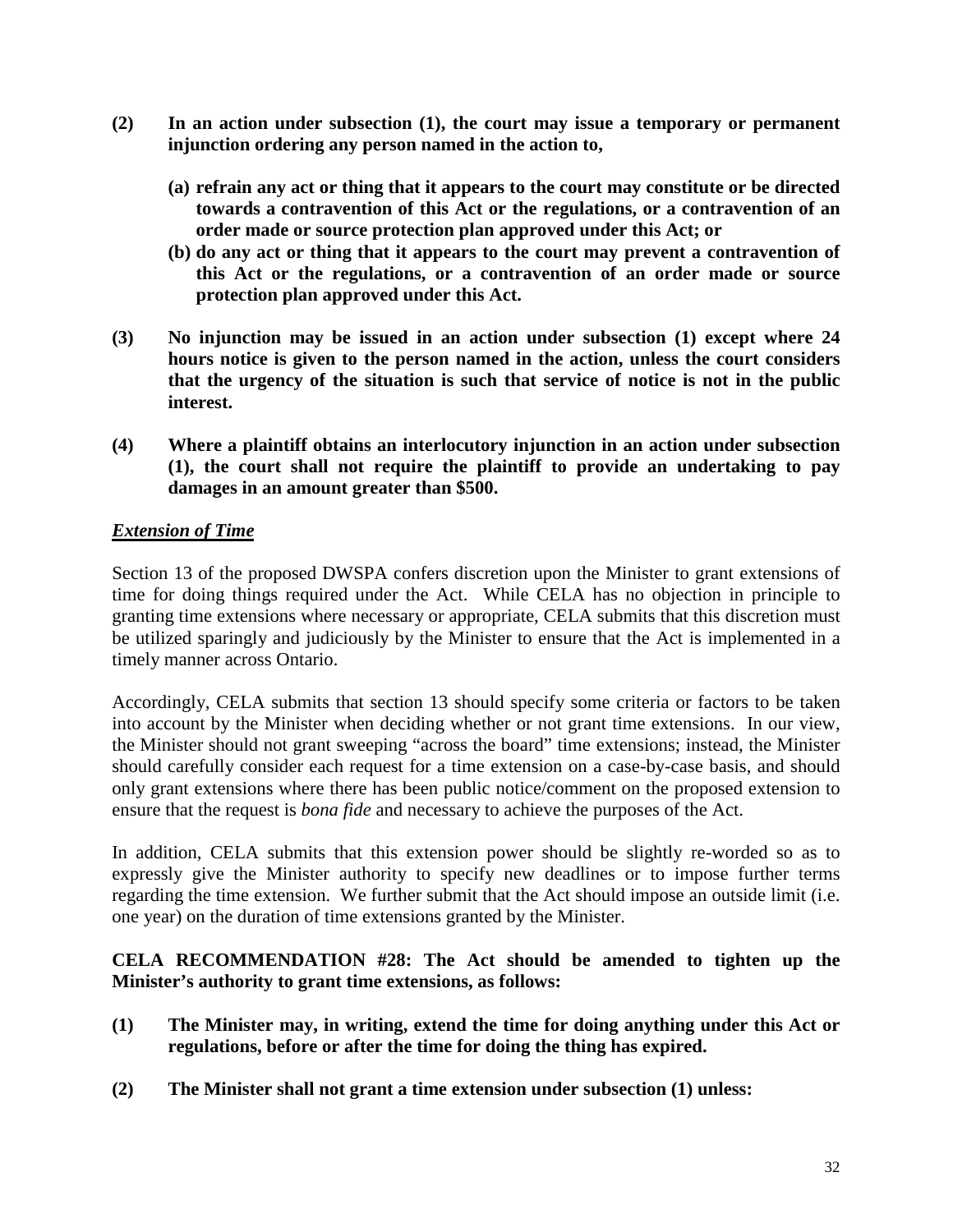- <span id="page-33-0"></span>**(a) the person requesting the time extension has applied in writing to the Minister for the extension and has provided reasons in support of the request;**
- **(b) the person requesting the time extension has provided public notice and comment opportunities in relation to the proposed extension; and**
- **(c) the Minister is satisfied that a time extension is in the public interest and is necessary in order to achieve the purposes of this Act.**
- **(3) In granting a time extension under subsection (1), the Minister may specify such further deadlines or impose such terms as the Minister considers advisable.**
- **(4) Despite subsection (3), the Minister shall not grant a time extension under subsection (1) for a term that that exceeds one year.**

#### *Delegation*

Section 14 of the proposed DWSPA generally empowers the Minister to delegate his/her powers and duties to Ministry employees. CELA has no objection in principle to this delegation power, but submits that the Ministerial power to approve source protection plans should not be delegated to Ministry employees. In our view, this is an extremely important power that should remain vested in the Minister in order to enhance accountability and to ensure overall general consistency in plan approvals. CELA further suggests that the delegation power should be relocated within the DWSPA to the administrative provisions that create the powers and duties under the Act, as discussed above.

#### *Power of Entry*

Section 15 of the proposed DWPSA empowers representatives of SPBs to enter private property for specific source protection purposes. CELA has no objection to such provisions, and notes that they are analogous to other statutory provisions that confer similar entry powers upon provincial or municipal officials in order to protect public health or the environment (see section 41 of the *Health Protection and Promotion Act*; section 49 of the *Planning Act*; section 12 of the *Building Code Act*; sections 137 and 428 of the *Municipal Act, 2001*; section 28 of the NEPDA; section 13 of the *Nutrient Management Act*; sections 95 and 156 of the EPA; section 15 of the OWRA; and section 81 of the SDWA). We further note that staff of CA's are already empowered to enter property and to enforce regulations under the CAA in relation to fill, construction and alteration to waterways (see section 28(20) of the CAA). Thus, section 15 of the proposed DWSPA is generally consistent with current provincial legislation.

However, if faced with obstruction during a visit to private property, the SPB representative should be empowered to request police assistance if necessary to carry out his/her duties under the Act (see section 25 of the OWRA).

**CELA RECOMMENDATION #29: The Act should be amended to empower an SPB employee or agent to request police assistance in order to collect source protection**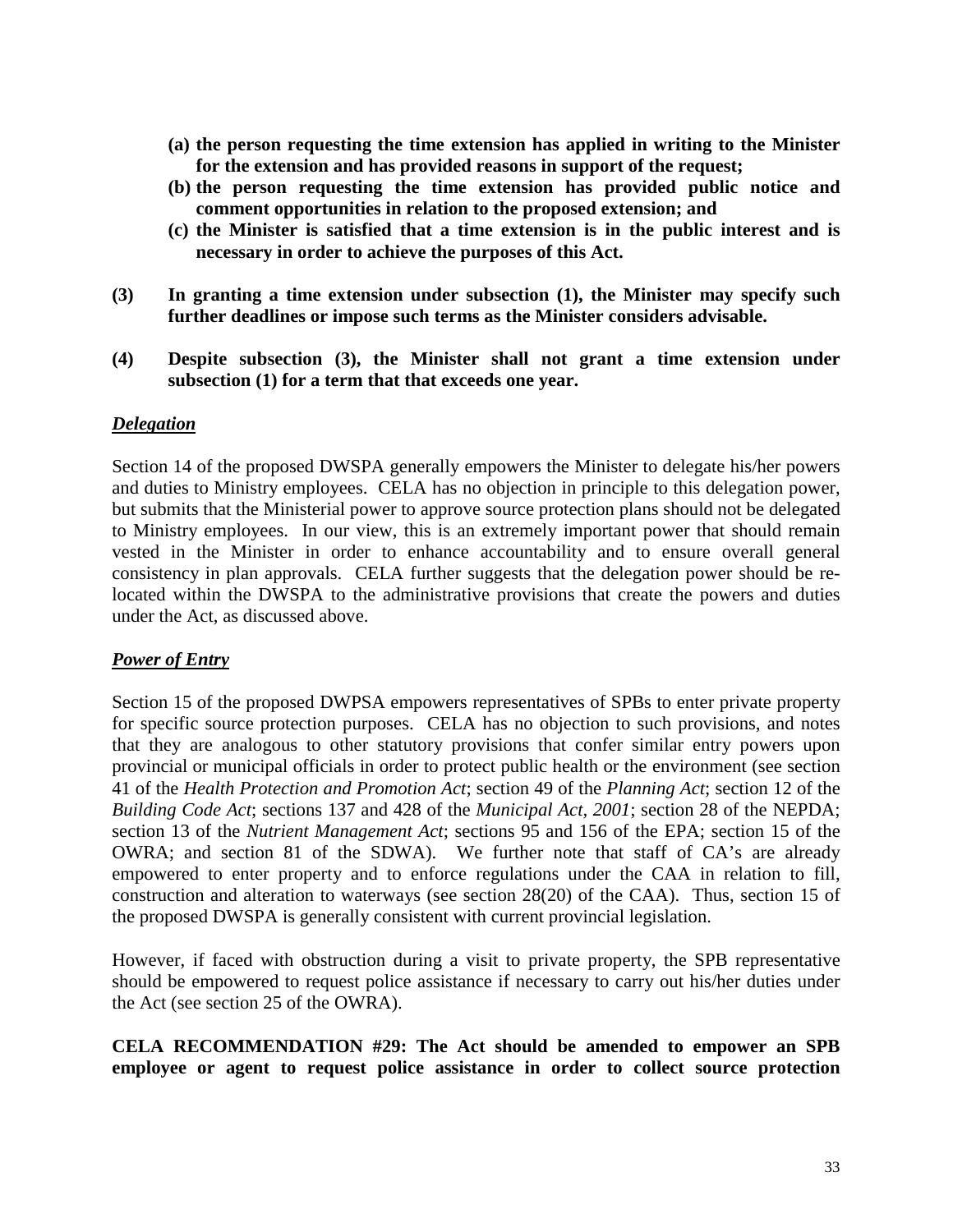<span id="page-34-0"></span>**information or to ascertain the presence of a water risk on, in or under property, as follows:**

- **(1) A person who enters upon property under this Act may take such steps or issue such directions as may be required to accomplish the purpose of the entry, and may, if obstructed in so doing, call for the assistance of any member of the Ontario Provincial Police Force or the police force in the area where the assistance is required.**
- **(2) Where a request for police assistance is made under subsection (1), it is the duty of every member of a police force to render such assistance forthwith.**

### *Investigation and Enforcement*

The proposed DWSPA does not contain any provisions that empower provincial officers to undertake inspection and enforcement activities to ensure compliance with the Act. As noted above, CELA recommends that the Act must contain specific offence and penalty provisions to address contraventions of the Act, regulations, orders and approved source protection plans. If so, then it will be necessary to expand the Act to include not only information-gathering powers by the SPBs (see section 15 of the DWSPA), but also provincial inspection and enforcement powers that are typically contained within Ontario's environmental statutes (see Parts VIII and IX of the SDWA; Parts IV to VI of the *Nutrient Management Act*; sections 15 to 25 of the OWRA; Part IV of the EAA; and Part XV of the EPA).

At a minimum, these provincial powers should address: inspections by provincial officers; searches of vehicles or vessels; power to administer other Acts; entry to dwellings; identification of provincial officers; seizure, detention or removal of things; use of force or investigative devices; and mandatory orders.

## **CELA RECOMMENDATION #30: The Act should be amended to include inspection and enforcement powers that provincial officers possess under Ontario's other environmental laws.**

#### *Regulations*

Section 16 of the proposed DWSPA confers wide-ranging discretion upon the Minister to promulgate regulations in relation to various source protection matters. It appears to CELA that the proposed topics listed in section 16 are sufficiently broad to address most matters that should be prescribed by regulation. However, if the draft Bill is expanded and enhanced prior to First Reading as recommended by CELA and other stakeholders, then it will be necessary to revisit the section 16 list to ensure it captures matters arising from the new provisions.

The fundamental difficulty that CELA has with the current wording of section 16 is that it simply states that the Minister "may" (not "shall") pass regulations in relation to the listed topics. Given that many important details are going to be left to the regulations, CELA submits that it is imperative for the Act to impose a mandatory duty on the Minister to make certain regulations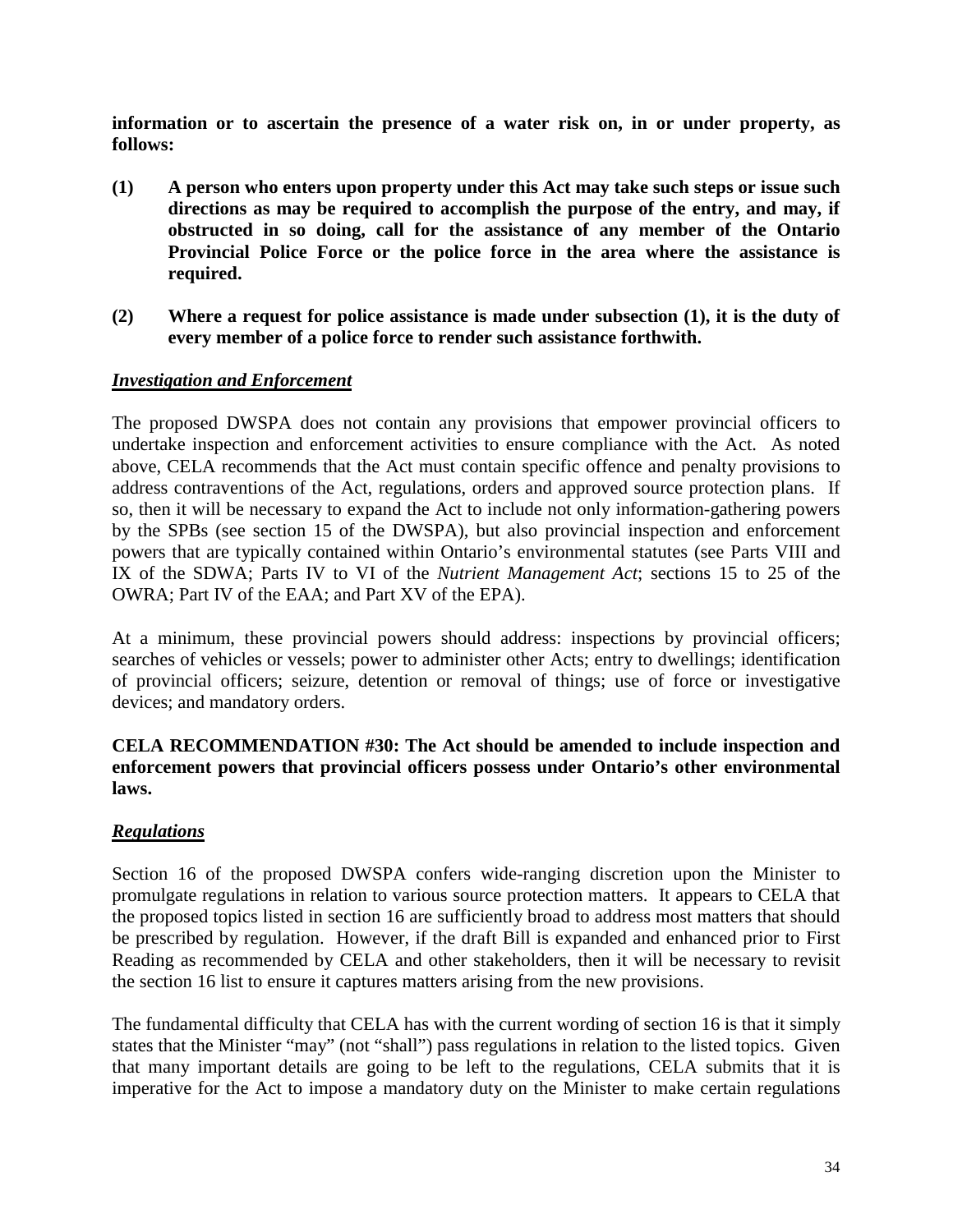<span id="page-35-0"></span>within a specified timeframe. In our view, secondary or less critical matters can be left to the discretion of the Minister (or, alternatively, of the Lieutenant Governor in Council), but the key implementation details – such as source protection plan content and public consultation requirements – cannot be left to the inherent uncertainty of the regulation-making process.

In this regard, we note that the SDWA imposed a positive duty on the Minister to make certain regulations or standards by deadlines prescribed by law (see sections 21 and 168(4) of the SDWA). Accordingly, we see no reason why the proposed DWSPA cannot impose similar duties upon the Minister. Indeed, if the Minister is serious about implementing source protection planning in a timely manner, then there should be no objection to including peremptory language and clear deadlines in the proposed DWSPA with respect to certain regulations.

## **CELA RECOMMENDATION #31: The Act should be amended to impose a mandatory duty upon the Minister to make regulations within 6 months of the Act's coming into force in relation to the following matters:**

- **(a) establishing, defining or revising the boundaries of source protection areas or regions;**
- **(b) designating a person or body as a source protection board for areas or regions not under the jurisdiction of a conservation authority;**
- **(c) governing the preparation, content and approval of terms of reference, assessment reports, and source protection plans, including regulations that specify timeframes or deadlines; and**
- **(d) describing the scope, nature and content of public consultation programs undertaken in relation to terms of reference, assessment reports, and source protection plans.**

# *Review of Act*

The proposed DWSPA does not contain any provisions that require a formal public review of the Act in a few years' time. Given that the Act represents Ontario's first significant attempt at source protection planning, CELA submits that it is appropriate for legislators, stakeholders and the public at large to formally review the Act every five years. Such a review would ensure that the Act remains current and effective, and it would facilitate changes that may be necessary to address material changes in circumstances or new information in relation to source protection planning.

In particular, the objective of this mandatory review is to examine the experience to date under the Act, to consider the annual reports filed under the Act, to identify the strengths and/or weaknesses of the Act, and to pursue opportunities to enhance or strengthen the legislation. On this point, CELA notes that it has become increasingly common for environmental laws to include built-in review mechanisms (see section 343 of the *Canadian Environmental Protection Act, 1999* and section 72 of the *Canadian Environmental Assessment Act*).

## **CELA RECOMMENDATION #32: The Act should be amended to include a built-in review mechanism, as follows:**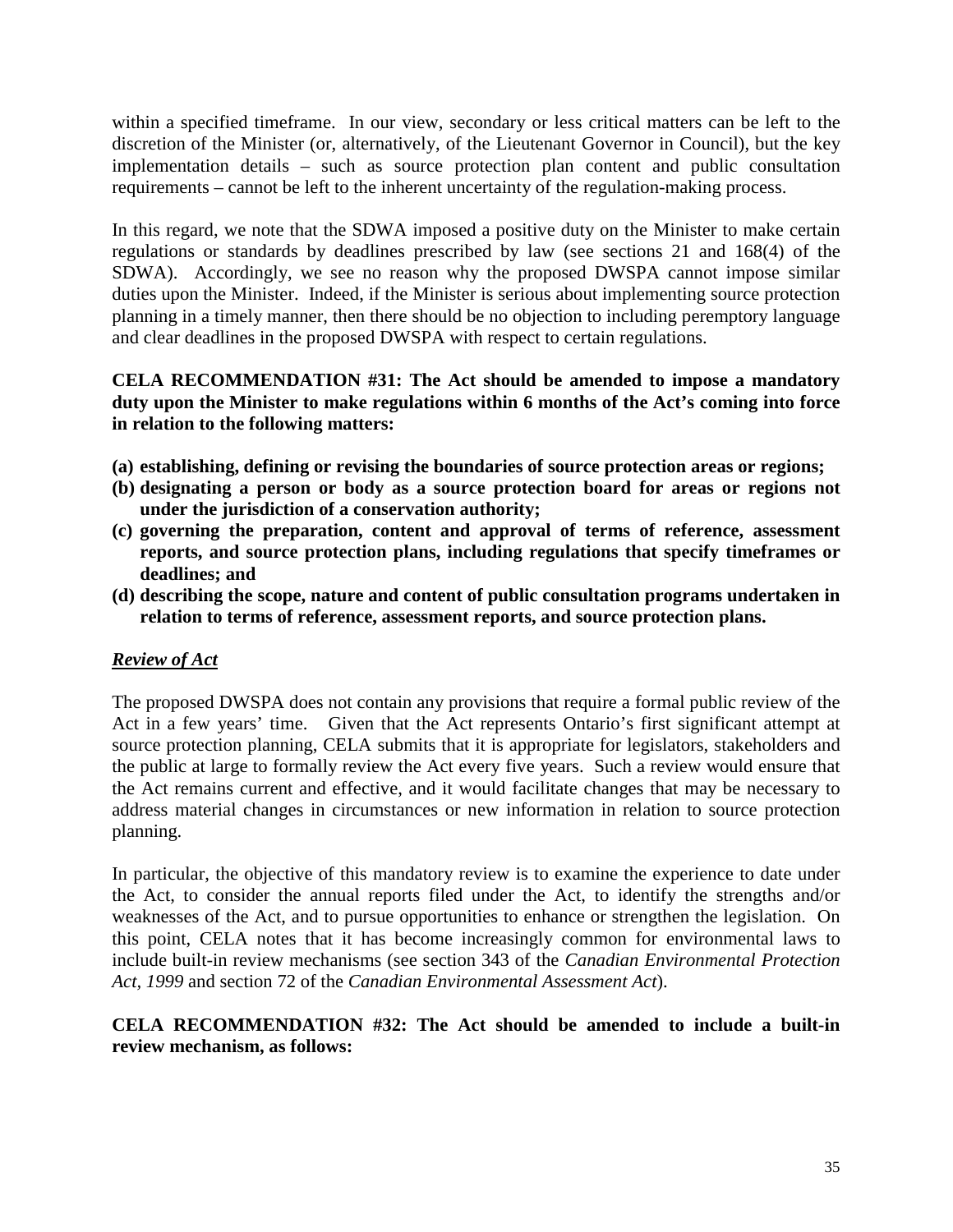- <span id="page-36-0"></span>**(1) Every five years after the coming into force of this Act, the administration of this Act shall be referred by the Minister to such committee of the Legislative Assembly as may be designated or established for such purpose.**
- **(2) The committee designated or established under subsection (1) shall, as soon as practicable, undertake a comprehensive public review of the provisions and operation of this Act, and shall table its report, including any recommended changes to this Act or its administration, with the Speaker of the Legislative Assembly within one year after the completion of the review.**

### *Consequential Amendments, Transition and Coming into Force*

As described above, CELA submits that the Ontario government must review and, where necessary, revise numerous provincial statutes to ensure that they are consistent with the source protection regime, and to ensure that they confer new or expanded powers upon public officials to implement and fund source protection efforts. This review/revision exercise should be undertaken forthwith so that any consequential amendments to other statutes can be directly incorporated within the DWSPA as it proceeds through the legislative process.

Given the sheer volume and complexity of this exercise, it is beyond the scope of this brief to identify in detail all of the other statutory amendments that are necessary to ensure conformity with the DWSPA. Moreover, CELA anticipates that the forthcoming reports of two provincial source protection committees will include recommendations regarding other legislative reforms. Accordingly, CELA is content to await the delivery of these two reports before commenting on the form and content of these additional legislative reforms.

Nevertheless, for the purposes of facilitating discussion on this important matter, CELA offers the following illustrative examples of the types of legislative amendments that could be considered by the Ontario government:

#### *(a) Conservation Authorities*

Possible legislative reforms include:

- amending section 20 of the CAA to specifically require CA's to undertake programs to further the protection of drinking water sources;
- amending section 21 of the CAA to empower CA's to undertake works or projects, or to aquire or use lands, for the protection of drinking water sources;
- amending section  $28(1)$  of the CAA to empower CA's to make and enforce regulations related to protection of drinking water sources; and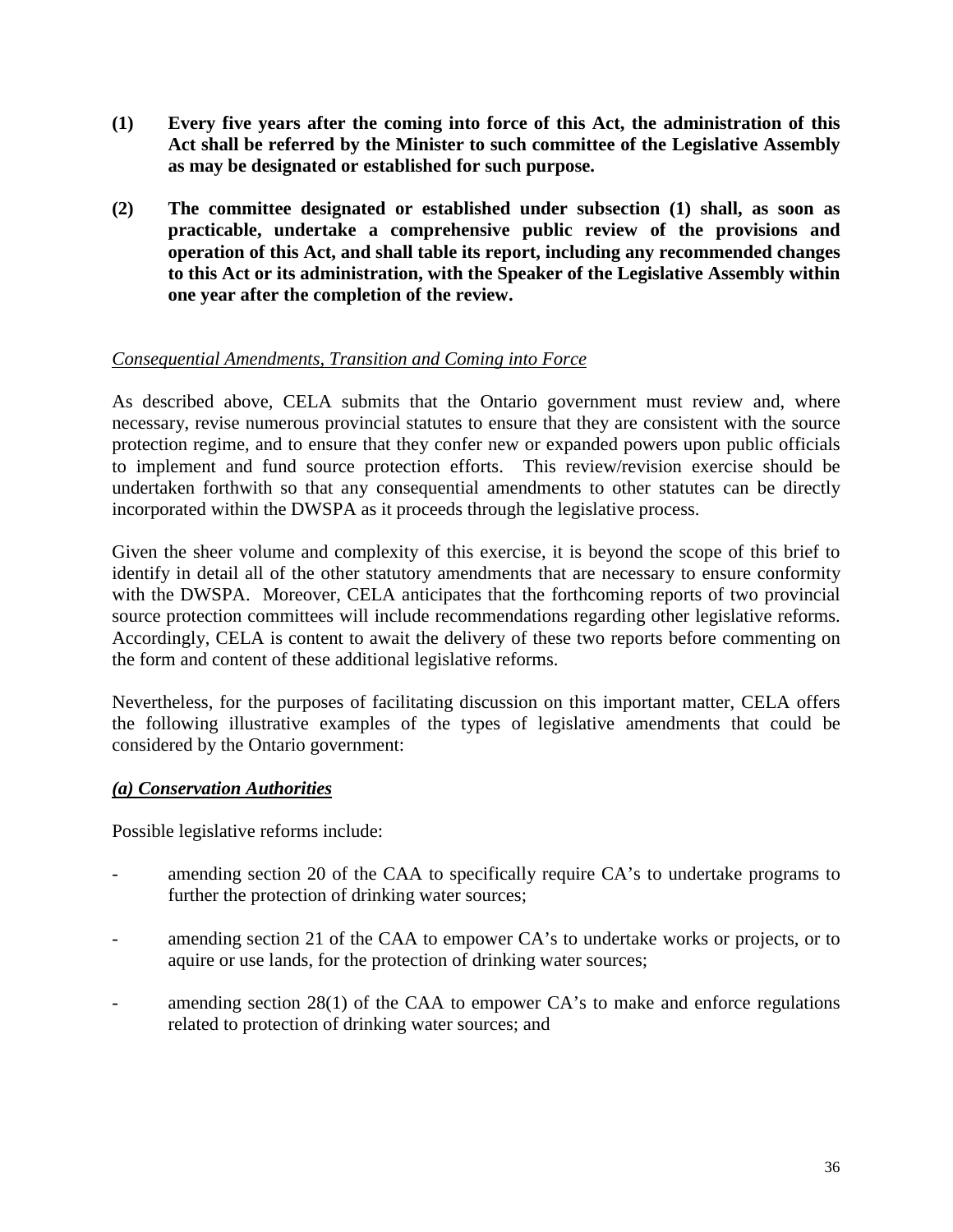<span id="page-37-0"></span>amending section  $28(10)$  of the CAA to ensure that CA regulations can limit or affect domestic, livestock or municipal uses of water in accordance with an approved source protection plan.

# *(b) Municipalities*

Possible legislative reforms include:

- amending section 16 of the *Planning Act* to expressly include drinking water source protection as a mandatory item to be included in official plans;
- amending section 26 of the *Planning Act* to ensure that within one year of the approval of a source protection plan, official plans (and implementing by-laws) shall be reviewed and revised in order to conform with the content of the source protection plan. Section 26 should also be amended to ensure that the five-year reviews of official plans consider the need for further revisions to ensure ongoing conformity with the DWSPA, regulations and approved source protection plans;
- amending section 34 of the *Planning Act* to expressly empower municipalities to pass bylaws that prohibit or restrict land uses and structural development to protect drinking water sources:
- amending section 11 of the *Municipal Act* to include drinking water source protection as a "sphere" within municipal jurisdiction; and
- amending Part III of the *Municipal Act* to expressly empower municipalities to pass bylaws imposing disclosure requirements, licencing/registration obligations, and contingency planning duties upon high risk land uses or activities within areas of high and medium vulnerability.

## *(c) Provincial Government*

Possible legislative amendments include:

- amending section 7 and 23 of the *Aggregate Resources Act* to prohibit the Minister from issuing or renewing a licence or permit that does not conform with the DWSPA, regulations or approved source protection plans;
- amending sections 27, 66, and 73 of the *Aggregate Resources Act* to ensure that municipal by-laws can prohibit or regulate the establishment or operation of a pit or quarry in accordance with an approved source protection plan;
- amending section 1 of the *Conservation Land Act* to include in the definition of "conservation lands" areas that are held or managed for drinking water source protection purposes, and amending section 3 to facilitate the creation and transfer of conservation easements for drinking water source protection purposes;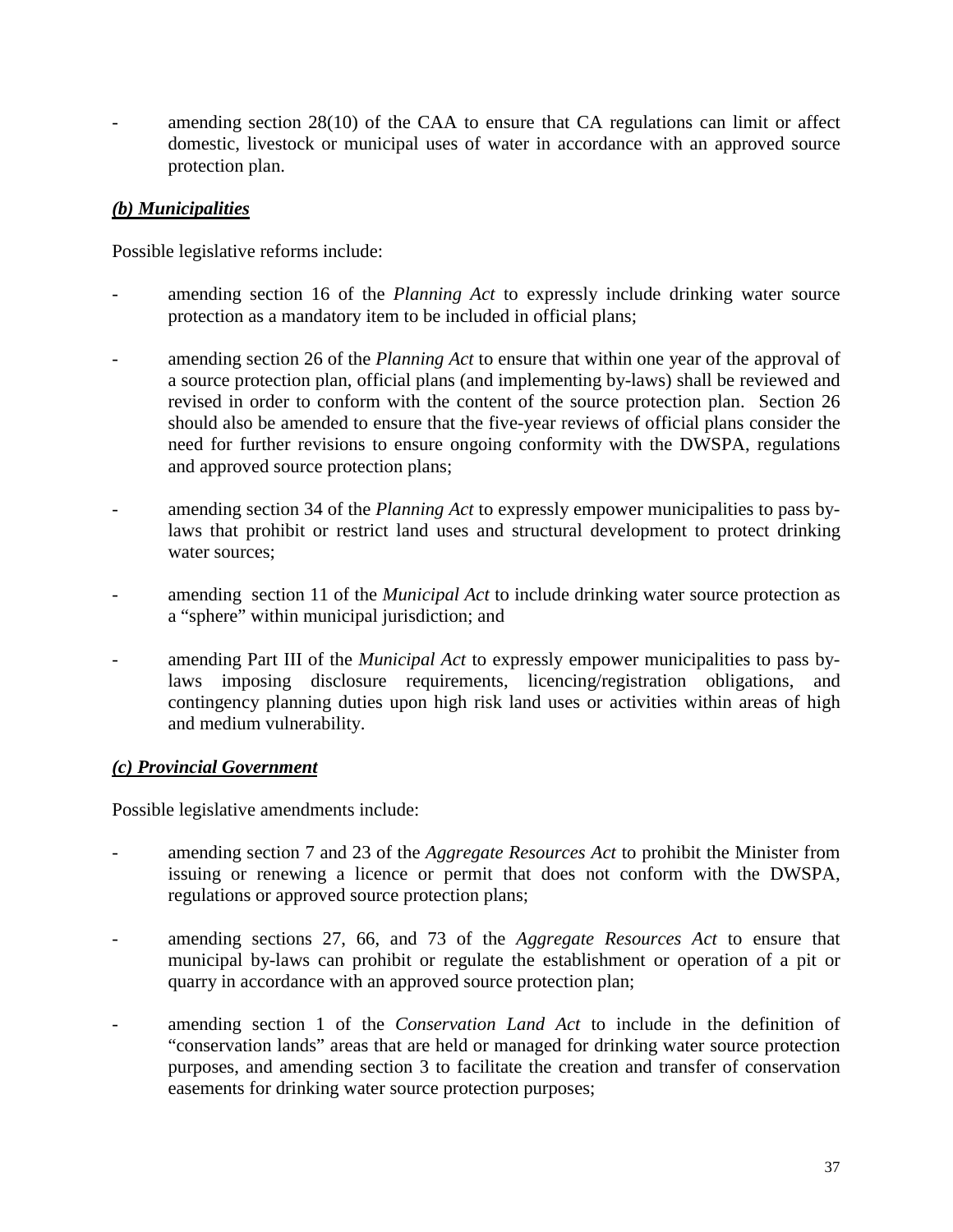- amending section 9 and Part III of the *Crown Forest Sustainability Act* to prohibit the Minister from approving forest management plans, and from issuing forest resource licences, that do not conform to the DWSPA, regulations or approved source protection plans;
- amending sections 2, 3 and 4 of the *Drainage Act* to prohibit the construction, operation or expansion of drainage works that do not conform with the DWSPA, regulations or approved source protection plan;
- amending Parts II and III of the EAA to explicitly require consideration of drinking water source protection during individual and Class EA processes, and to prohibit the issuance of EAA approvals or exemptions that do not conform with the DWSPA, regulation or approved source protection plans;
- amending sections  $6(2)$ ,  $13(2)$ ,  $14(2)$ , and  $15(2)$  of the EPA to delete agricultural exemptions regarding the disposal of animal wastes;
- amending section 27 of the EPA to prohibit the Director from issuing or renewing certificates of approval for waste management systems or waste disposal sites within areas of high vulnerability;
- amending section 168.12(2) of the EPA to ensure that municipalities do not incur liability merely because they take action on brownfield sites to address threats to drinking water sources;
- amending section 14 of the *Lakes and Rivers Improvement Act* to prohibit the Minister from approving a dam that does not conform with the DWSPA, regulations or approved source protection plans;
- amending section 36 of the *Lakes and Rivers Improvement Act* to prohibit the deposit or discharge of substances into lakes or rivers under circumstances that contravene the DWSPA, regulations or approved source protection plans;
- amending Parts IV, V and VII of the *Mining Act* to prohibit the Minister from issuing or renewing licences, leases or approvals for oil/gas operations or mining operations that do not conform with the DWSPA, regulations or approved source protection plans;
- amending section 4 of the *Pesticides Act* to prohibit the discharge of a pesticide into the environment that causes, or is likely to cause, impairment of a drinking water source;
- amending section  $34(3)$  of the OWRA to prohibit the Director from issuing or renewing permits to take water in areas of high vulnerability;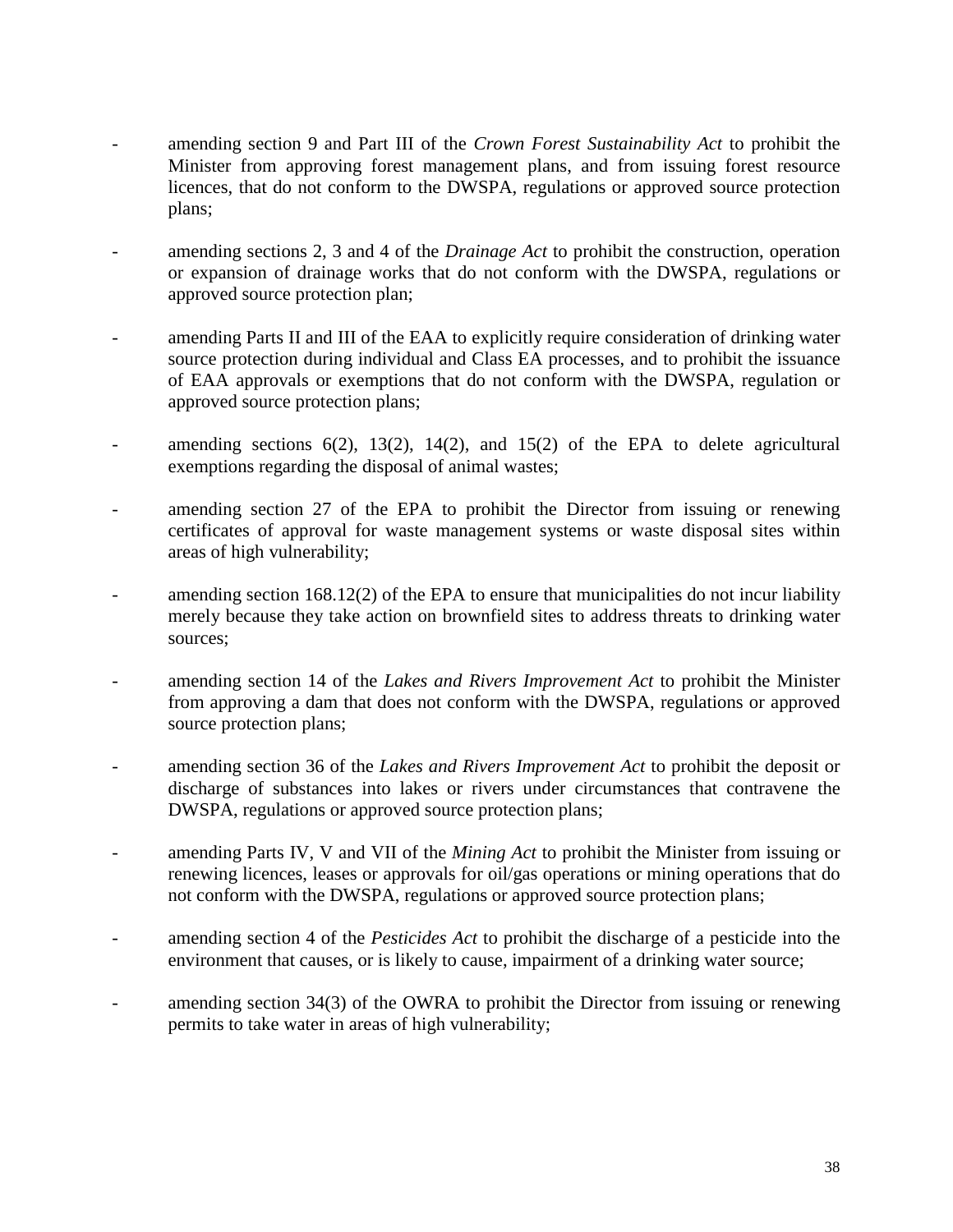- amending sections 52 and 53 of the OWRA to prohibit the Director from issuing or renewing approvals for water works or sewage works that do not conform with the DWSPA, regulations or approved source protection plans;
- amending section 89.6 of the OWRA to ensure that municipalities do not incur liability merely because they take action on brownfield sites to address threats to drinking water sources;
- amending sections 57 and 58 of the EBR to require the Environmental Commissioner to review and report upon the status and implementation of source protection plans;
- amending section 61 of the EBR to specify that the grounds for an Application for Review include inconsistency or conflict between an Act, policy, regulation or instrument and the requirements of the DWSPA, regulations or source protection plan;
- amending Part II of the *Nutrient Management Act* to specify that nutrient management standards, strategies and plans shall conform with the DWSPA, regulations and approved source protection plans;
- amending section 61 of the *Nutrient Management Act* to specify that municipal by-laws are not superseded where the subject-matter of the by-law implements an approved source protection plan;
- amending sections 10 and 11 of the *Oil, Gas and Salt Resources Act* to prohibit the issuance of licences or permits that do not conform with the DWSPA, regulations or approved source protection plans;
- amending section 2 of the *Planning Act* to list drinking water source protection as a matter of provincial interest;
- amending section 47 of the *Planning Act* to expressly empower the Minister to make a zoning order intended to protect drinking water sources;
- amending section 51 of the *Planning Act* to prohibit the approval of plans of subdivision that do not conform with the DWSPA, regulations, or approved source protection plans;
- amending Part I of the *Public Lands Act* to empower the Minister to undertake source protection planning for public lands if designated as a source protection board under the DWSPA;
- amending section 27 of the *Public Lands Act* to prohibit the deposit of any thing or substance on public lands under circumstances that contravene the DWSPA, regulations or approved source protection plans; and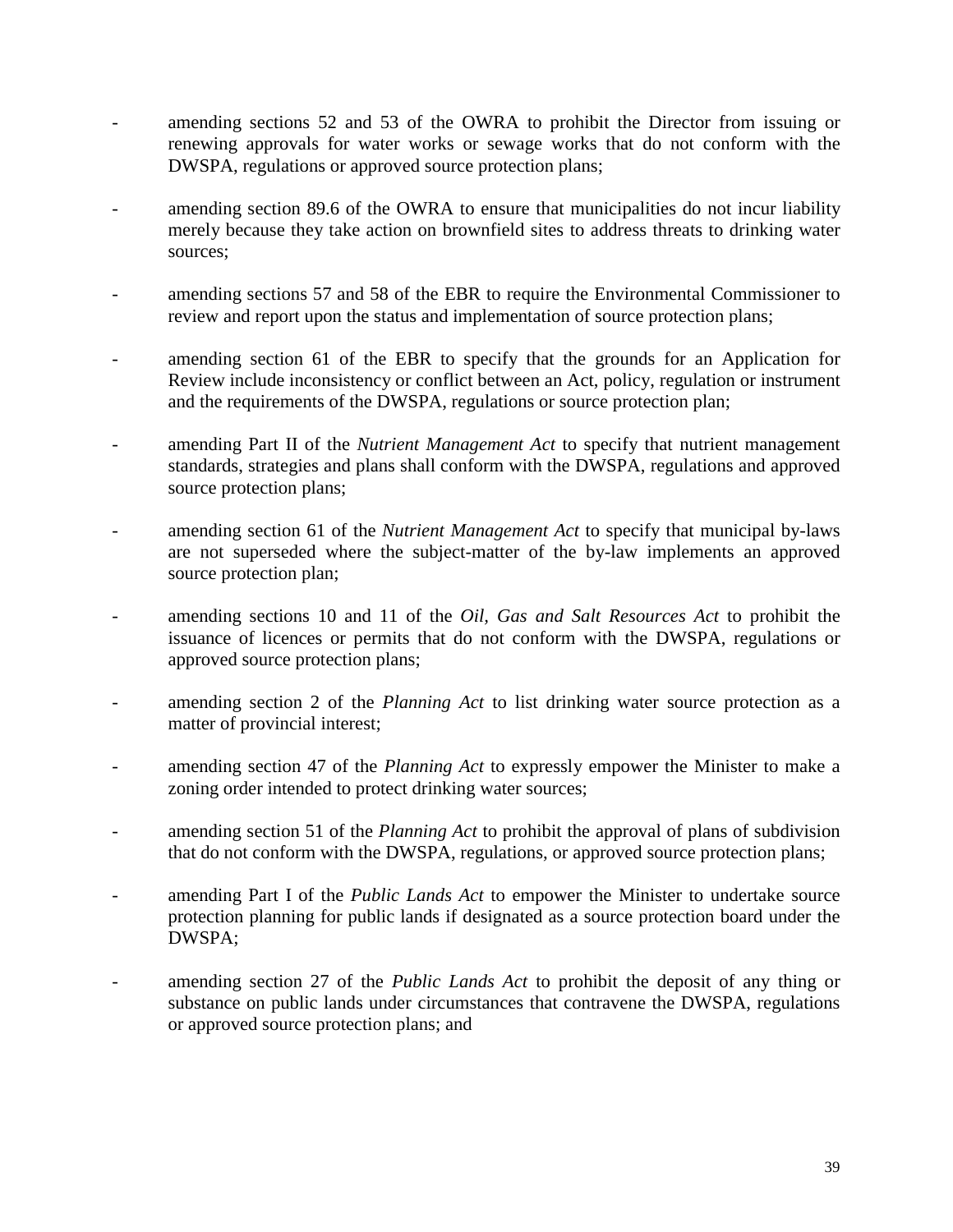- amending Part V of the *Public Lands Act* to prohibit the Minister from constructing or operating dams on public lands that do not conform with the DWSPA, regulations, or approved source protection plans.

It should be recalled that the foregoing list is not intended to be an exhaustive compilation of necessary statutory reforms that must accompany the DWSPA. Instead, this list is simply a collection of illustrative examples to assist the Ontario government in identifying the breadth and scope of amendments that may be necessary to fully implement source protection plans across southern and northern Ontario.

It should be further noted that several of the foregoing examples include new constraints on the ability of public officials to issue instruments for certain projects, undertakings or activities. This raises the question of what should happen to applications that have been filed – but not decided – by the time that the DWPSA has been passed and proclaimed in force. In CELA's view, the general principle should be that unless the project, undertaking or activity has received final approval to proceed, it is automatically subject to the new rules and standards under the DWPSA. Even where final approval to proceed has already been granted, CELA submits that the Ontario government must systematically review and, and where necessary, revise (or revoke) existing instruments to ensure compliance with the DWSPA, regulations and source protection plans, as described above. In CELA's view, this provincial review/revision of existing instruments should be completed within three years.

## **CELA RECOMMENDATION #33: The Act should be amended to include transitional provisions, as follows:**

- **(1) Every statutory power of decision that is exercised by a municipal council, local board, planning authority, agency, board, commission or tribunal under prescribed Acts shall conform with this Act, regulations, and approved source protection plans.**
- **(2) Subsection (1) applies with respect to applications, matters or proceedings commenced on or after this Act comes into force.**
- **(3) Subsection (1) applies to applications, matters or proceedings commenced before this Act comes into force if a decision has not been made before that date in respect of the application, matter or proceeding.**
- **(4) For the purposes of subsection (3), a decision shall be deemed to be made,**
	- **(a) in the case of an instrument, on the day that the approval authority, or appellate body, decided to approve or uphold the issuance of the instrument;**
	- **(b) in the case of an amendment to an official plan or zoning by-law, on the day that the approval authority, or the Ontario Municipal Board, decided to approve or uphold the amendment; and**
	- **(c) in all other cases, on such days as may be prescribed by regulation.**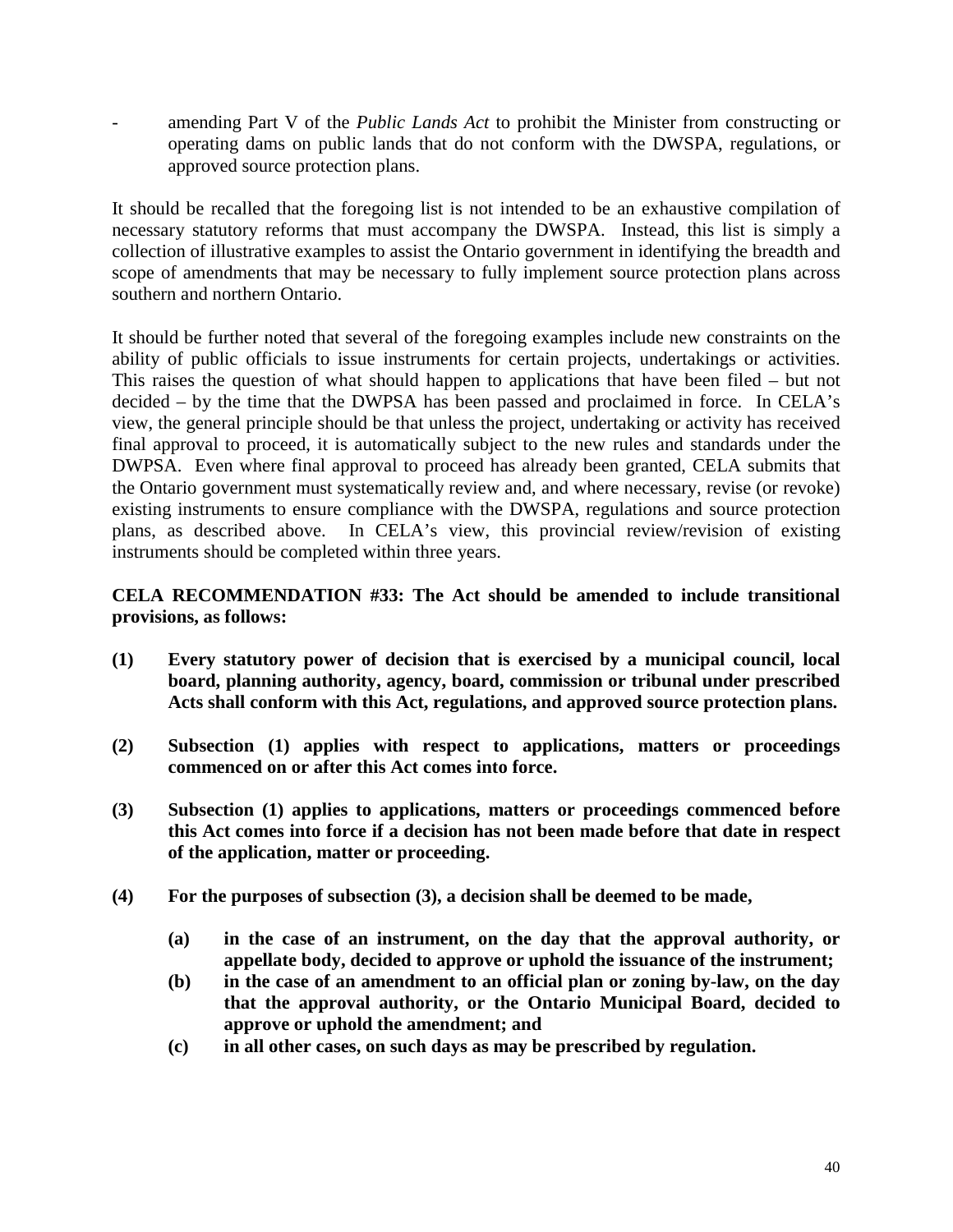#### <span id="page-41-0"></span>**(5) In subsection (1), "statutory power of decision" has the same meaning as the** *Judicial Review Procedure Act.*

Finally, CELA notes that section 17 of the proposed DWSPA simply provides that the Act "comes into force on a day to be named by the Lieutenant Governor". In effect, this broad wording confers complete discretion as to when – or whether – the Act will actually be in force. Given the urgency of source protection planning, there is, to our knowledge, no legal or policy reason that justifies delaying the proclamation of the Act to some unknown date in the near (or far) future. Indeed, given the considerable delay that has occurred with respect to proclaiming other recent environmental statutes (i.e. the *Sustainable Water and Sewage Services Act*), CELA derives no comfort from governmental assurances that the proposed DWSPA will experience speedy passage and proclamation.

In CELA's view, it would be far more preferable for the Act to specify that it comes into force on the day that it receives Royal Assent. Among other things, this approach would certainly provide an impetus for the Ministry to prepare the key regulations as soon as possible in order to expedite the development and implementation of source protection plans. Alternatively, the Act could specify that it comes into force within three months of receiving Royal Assent. In any event, it is important to ensure that the proclamation of the Act is not unduly delayed for political or other reasons.

**CELA RECOMMENDATION # 34: The Act should be amended to specify that it comes into force on the day that it receives Royal Assent, or, alternatively, that it comes into force within three months after the day that it receives Royal Assent.**

## **PART III -- CONCLUSIONS AND RECOMMENDATIONS**

For the foregoing reasons, CELA concludes that the proposed DWPSA is an important step in the right direction, but submits the Act needs to be substantially expanded to more fully address critical implementation and funding issues.

In particular, subject to the forthcoming recommendations from the two source protection committees, CELA makes the following recommendations in relation to the proposed DWSPA.

**CELA RECOMMENDATION #1: The Act should be amended to include definitions of "water", "watershed", and other key words and phrases arising from further amendments to the Act.**

**CELA RECOMMENDATION #2: The Act should be amended to include the following statement of legislative purpose:**

**(1) The purposes of this Act are to:**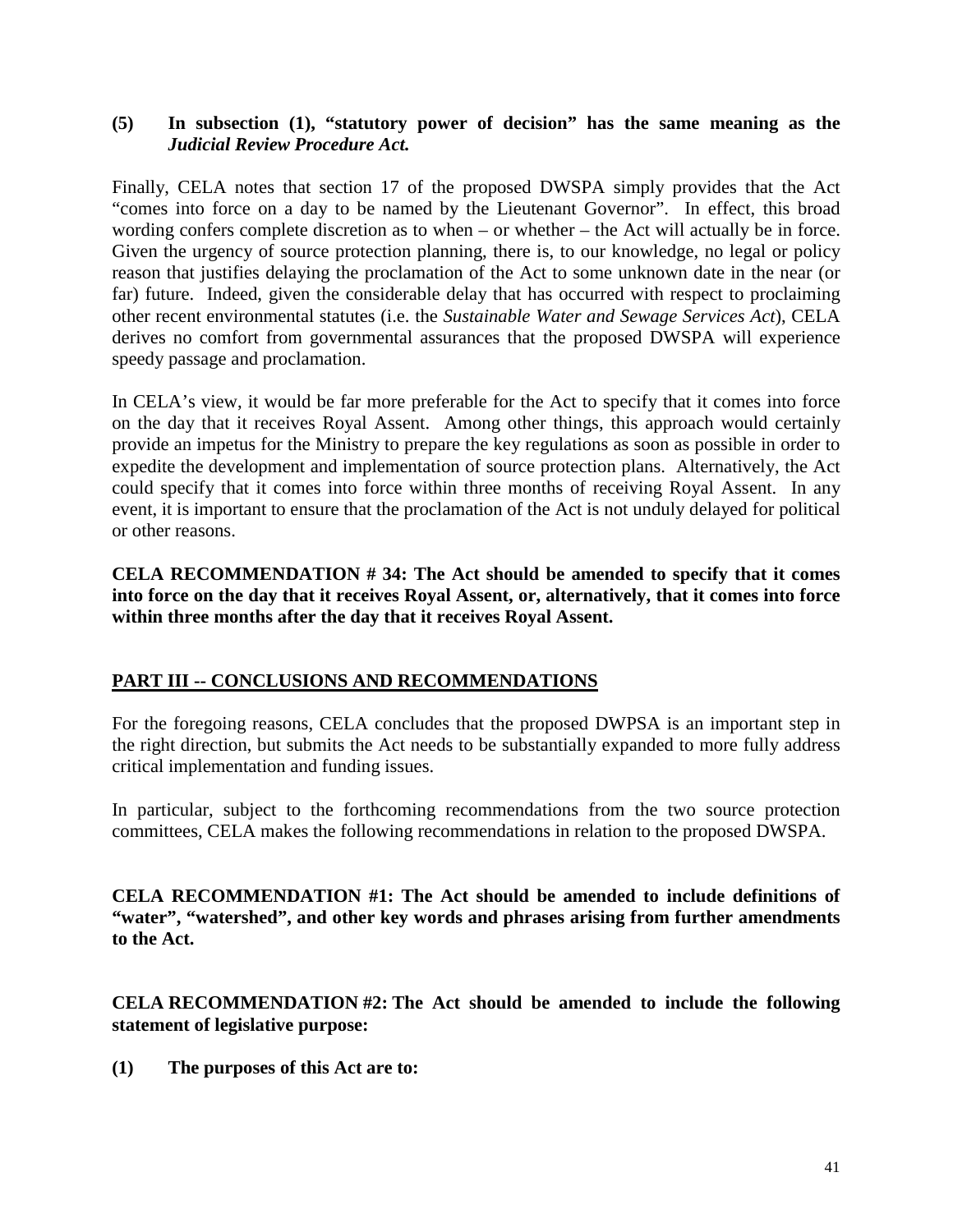- **(a) promote human health by protecting the quality and quantity of current and future sources of drinking-water;**
- **(b) facilitate ecosystem-based watershed management and ensure sustainable water uses; and**
- **(c) integrate source protection plans with other environmental and land use decision-making processes.**
- **(2) The purposes set out in subsection (1) include the following:**

.

- **(a) undertaking an ecosystem approach to identify and protect sources of drinkingwater against degradation or depletion;**
- **(b) conserving and restoring natural resources and ecological processes that are necessary to ensure water quality or quality;**
- **(c) identifying, prohibiting, eliminating, and mitigating water risks;**
- **(d) preventing or reducing the discharge of contaminants into the environment that may create a water risk; and**
- **(e) ensuring meaningful public participation in the development and implementation of source protection planning.**
- **(3) Where water risks have been identified under this Act, the lack of full scientific certainty shall not be used as a reason to avoid or defer measures to prohibit, eliminate or mitigate such risks.**
- **(4) No action taken under this Act is invalid by reason only that the action was taken in relation to water risks caused by activities or things outside of Ontario's borders.**

**CELA RECOMMENDATION #3: The Act should be amended to clearly specify that the Act binds the Crown.**

**CELA RECOMMENDATION #4: The Act should be amended to include a paramountcy clause as follows:**

- **(1) Where a conflict appears between any provision of this Act or the regulations and any other Act or regulation in a matter related to drinking-water sources or a matter specifically dealt with under this Act or the regulations, the provision of this Act or the regulations shall prevail.**
- **(2) Subsection (1) applies irrespective of when the other Act is enacted or the regulation is made under the other Act.**
- **(3) Subsection (1) does not apply if the other Act referred to in subsection (1) expressly states that a provision of that Act or of a regulation under it prevails over the provisions of this Act or the regulations.**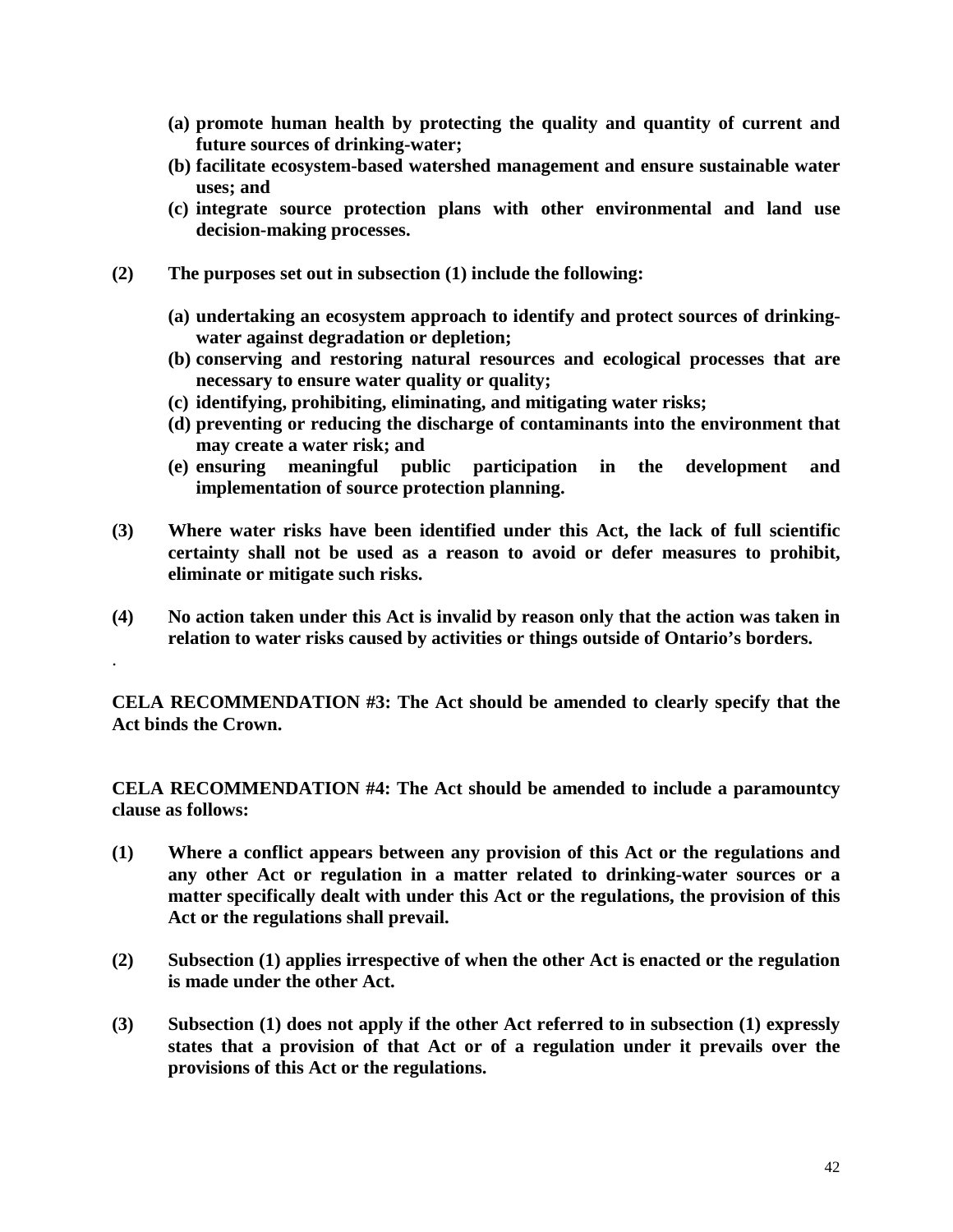**CELA RECOMMENDATION #5: The Ontario government should systematically review all provincial statutes to ensure consistency with the Act, and any necessary revisions to these other statutes should be accomplished via consequential amendments specified within the Act.**

**CELA RECOMMENDATION #6: The Act should be amended to designate the Minister as being responsible for the administration of the Act, and should empower the Minister to undertake various steps, measures or programs in relation to source protection, as follows:**

- **(1) The Minister shall be responsible for overseeing the quality and quantity of sources of drinking-water in Ontario and, in that capacity and for the administration of this Act and the regulations, the Minister may:**
	- **(a) investigate concerns and recommend standards regarding the identification, protection or restoration of sources of drinking-water;**
	- **(b) conduct or fund research programs, and prepare or publish statistics relating to the identification, protection or restoration of sources of drinking-water;**
	- **(c) convene or fund conferences, seminars, educational and training programs relating to the identification, protection or restoration of sources of drinkingwater;**
	- **(d) develop and disseminate model terms of reference, assessment reports, or source protection plans;**
	- **(e) provide or fund technical advice regarding the preparation or implementation of source protection plans;**
	- **(f) appoint committees to perform such advisory functions as the Minister considers advisable;**
	- **(g) engage in joint discussions and initiatives with other jurisdictions and levels of government regarding the identification, protection or restoration of sources of drinking-water; and**
	- **(h) perform such other functions or carry such other duties as may be assigned from time to time by the Lieutenant Governor in Council.**
- **(2) The Minister may in writing delegate any of his powers or duties under this Act to an employee of the Ministry specified in the delegation, other than the power to approve a source protection plan and the power to make a regulation under this Act.**
- **(3) The Minister may enter into agreements with such persons, entities or organizations as the Minister considers appropriate for the purposes of this Act.**

**CELA RECOMMENDATION #7: The Act should be amended to impose a mandatory duty upon the Minister to establish and administer a special purpose "Source Protection Fund", as follows:**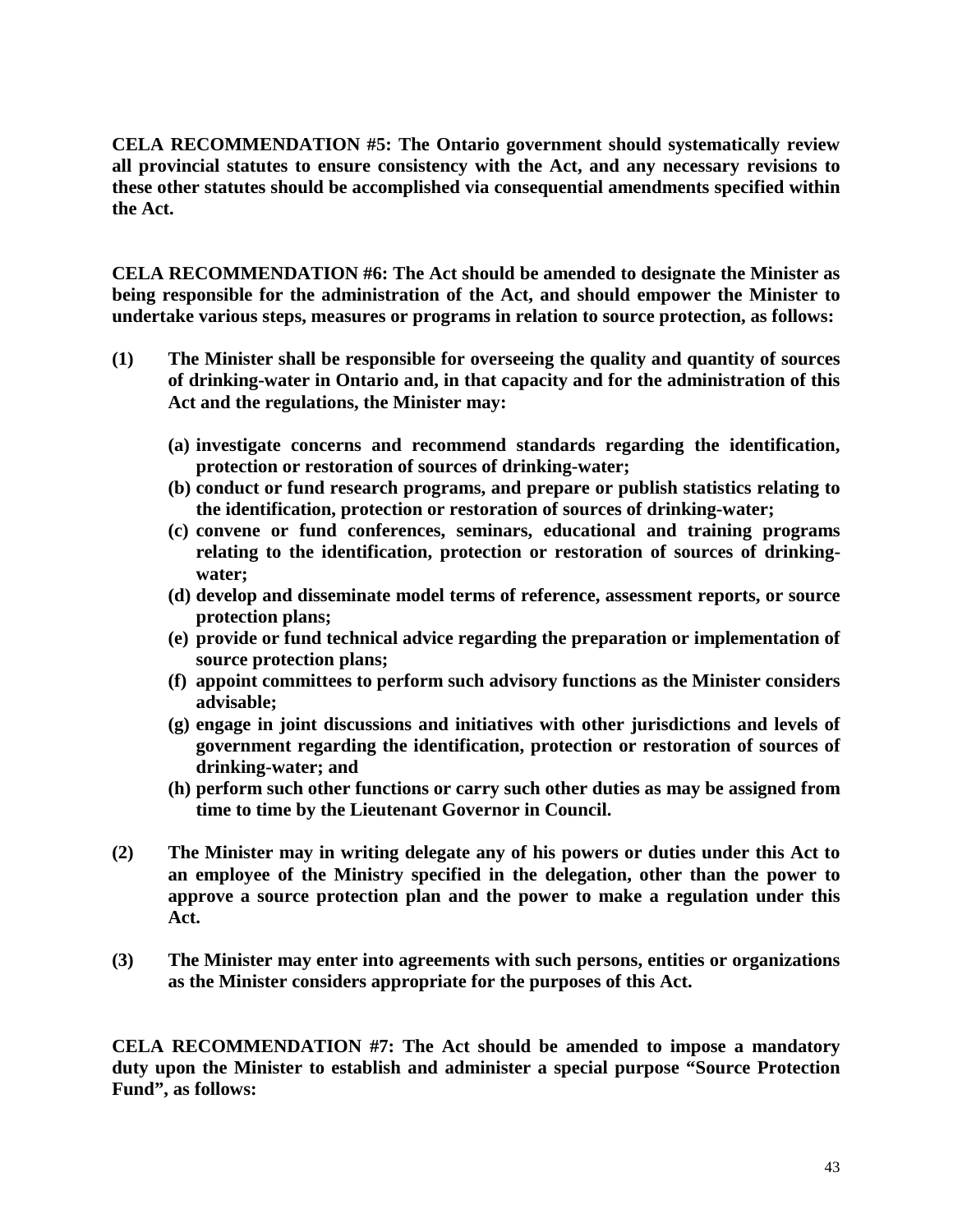- **(1) Within 90 days after this Act comes into force, the Minister shall establish a special purpose account, known as the "Source Protection Fund", in the Consolidated Revenue Fund.**
- **(2) All amounts received by the Crown under this Act, and under such other Acts as may be prescribed by regulation, shall be held in the Source Protection Fund, including all fines, fees, and proceeds from sales under this Act and other prescribed Acts, including sales of things forfeited to the Crown.**
- **(3) Money standing to the credit of the Source Protection Fund is, for the purpose of the** *Financial Administration Act***, money paid to Ontario for a special purpose.**
- **(4) The Minister shall direct that money be paid out of the Source Protection Fund to source protection boards under this Act at a level sufficient to enable such boards to develop terms of reference, assessment reports, and source protection plans in accordance with this Act and the regulations.**
- **(5) The Minister shall direct that money be paid out of the Source Protection Fund, in such amounts and upon such terms as the Minister considers advisable, to any person, agency, ministry, municipality, entity or organization that requests financial assistance in order to implement an approved source protection plan.**
- **(6) The Minister shall ensure that a report is prepared annually on the operation and financial affairs of the Source Protection Fund.**
- **(7) The Minister shall submit the report required by subsection (6) to the Lieutenant Governor in Council and shall table the report with the Speaker of the Legislative Assembly.**

**CELA RECOMMENDATION #8: The Act should be amended to impose a mandatory duty on the Minister to establish drinking water source protection areas in areas not covered by CA's within 45 days after the Act comes into force, as follows:**

**(1) Within 45 days after this Act comes into force, the Minister shall, by regulation, establish drinking water source protection areas in the parts of Ontario not covered by conservation authorities listed in the Schedule to this Act.**

**CELA RECOMMENDATION #9: The Act should be amended to impose a mandatory duty on the Minister to designate a person or body as the source protection board in non-CA areas within 45 days of the Act's coming into force, as follows:**

**(1) Within 45 days after this Act comes into force, the Minister shall, by regulation, designate persons or bodies as source protection boards for source protection areas**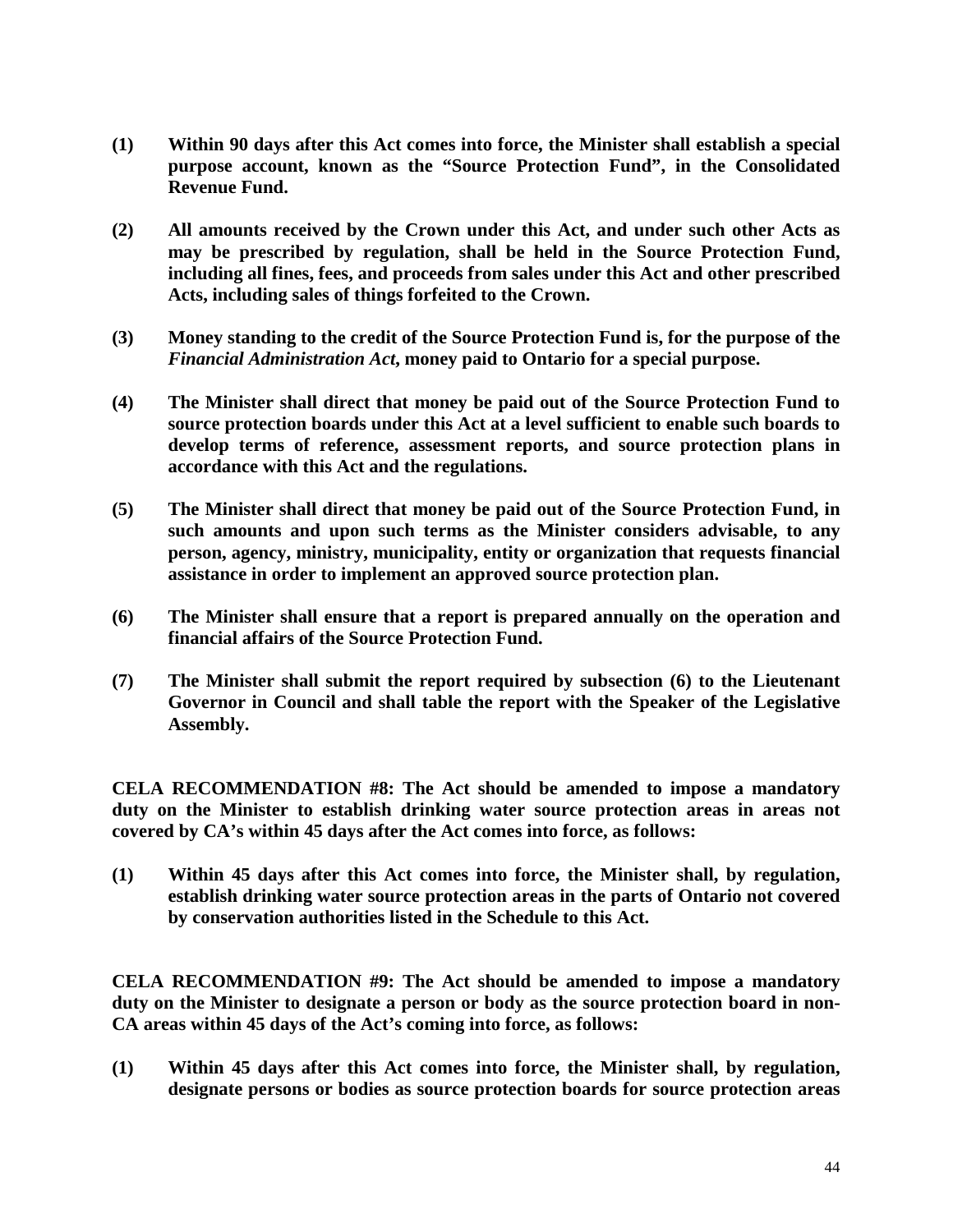**in the parts of Ontario not covered by conservation authorities listed in the Schedule to this Act.**

**CELA RECOMMENDATION #10: The Act should be amended to specify that within 90 days after the Act comes into force, the source protection board shall appoint the members of the source protection committee as follows:**

- **(a) one-third of the committee members shall be municipal representatives;**
- **(b) one-third of the committee members shall be provincial, First Nations and federal representatives; and**
- **(c) one-third of the committee members shall be representatives of local public health agencies, environmental organizations and other stakeholder interests.**

**CELA RECOMMENDATION #11: The Act should be amended to provide that in the exercise of its powers and duties, the source protection committee may,**

- **(a) obtain technical or scientific assistance related to source protection planning;**
- **(b) establish sub-committees or working groups consisting of experts or other persons interested in, or potentially affected by, source protection planning;**
- **(c) enter into agreements with such persons, entities or levels of government as the committee considers advisable;**
- **(d) conduct seminars or publish educational information related to source protection planning; and**
- **(e) perform such other functions or tasks as may be specified by the source protection board or prescribed by the regulations.**

**CELA RECOMMENDATION #12: The Act should be amended to provide that when deciding whether to establish or amend a source protection region, the Minister shall consider the following factors:**

- **(a) the purposes of the Act;**
- **(b) any comments submitted by any person, entity or conservation authority regarding the source protection region;**
- **(c) the watershed boundaries and linkages within the source protection region; and**
- **(d) whether consolidating source protection areas will facilitate the pooling of resources, the sharing of expertise, or otherwise ensure efficient and effective source protection planning.**

**CELA RECOMMENDATION #13: The Act should be amended to expressly impose public consultation requirements upon source protection committees, as follows:**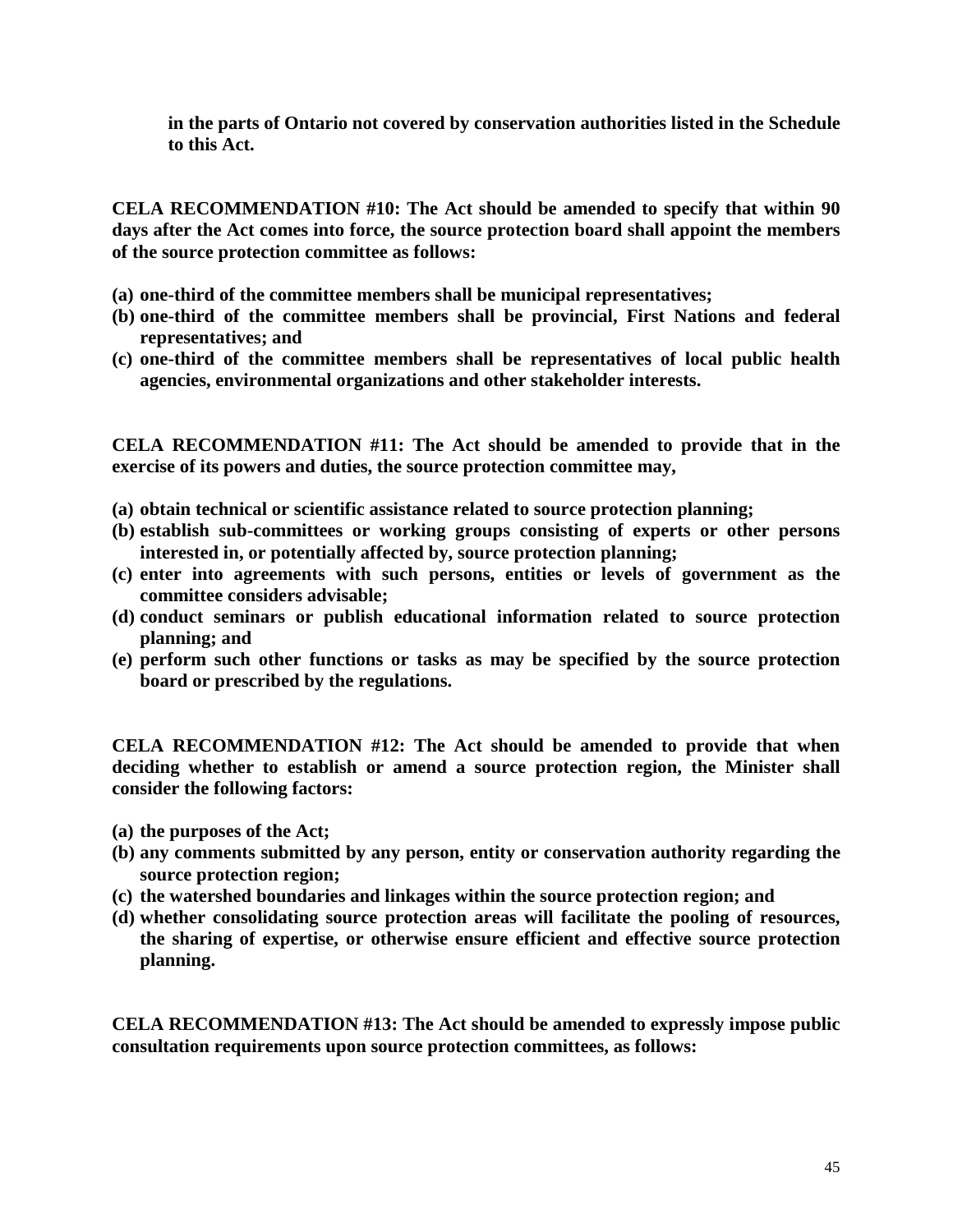- **(1) When preparing proposed terms of reference, assessment reports, and source protection plans under this Act, the source protection committee shall consult with such persons as may be interested in or affected by the matters under consideration by the board.**
- **(2) Without limiting the generality of subsection (1), the source protection committee shall provide notice of proposed terms of reference, assessment reports, and source protection plans as early as practicable in the planning process through the following means:**
	- **(a) media releases or advertisements;**
	- **(b) mailings to local residents;**
	- **(c) door to door flyers;**
	- **(d) notice on the board's website and EBR registry;**
	- **(e) actual notice to community leaders, political representatives, and nongovernmental organizations;**
	- **(f) any means of providing notice that would facilitate more informed public consultation; and**
	- **(g) any means of providing notice as may be prescribed by the regulations.**
- **(3) The notice required under subsection (2) shall include the following:**
	- **(a) a brief description of the proposal;**
	- **(b) a statement of the manner by which and time within that members of the public may submit comments on the proposal;**
	- **(c) a description of where and when members of the public may review written information about the proposal;**
	- **(d) any other information that the source protection committee considers appropriate; and**
	- **(e) any other information as may be prescribed by the regulations.**
- **(4) The notice required under subsection (2) shall be provided,**
	- **(a) at least 45 days before the source protection board decides whether to adopt and submit to the proposed terms of reference or assessment report to the Minister; and**
	- **(b) at least 90 days before the source protection board decides whether to adopt and submit the proposed source protection plan to the Minister.**
- **(5) The source protection committee that is required to give notice under subsection (2) shall undertake one or more of the following means of obtaining public comments on the proposed terms of reference, assessment reports and source protection plans:**
	- **(a) public meetings or workshops;**
	- **(b) focus groups;**
	- **(c) open houses;**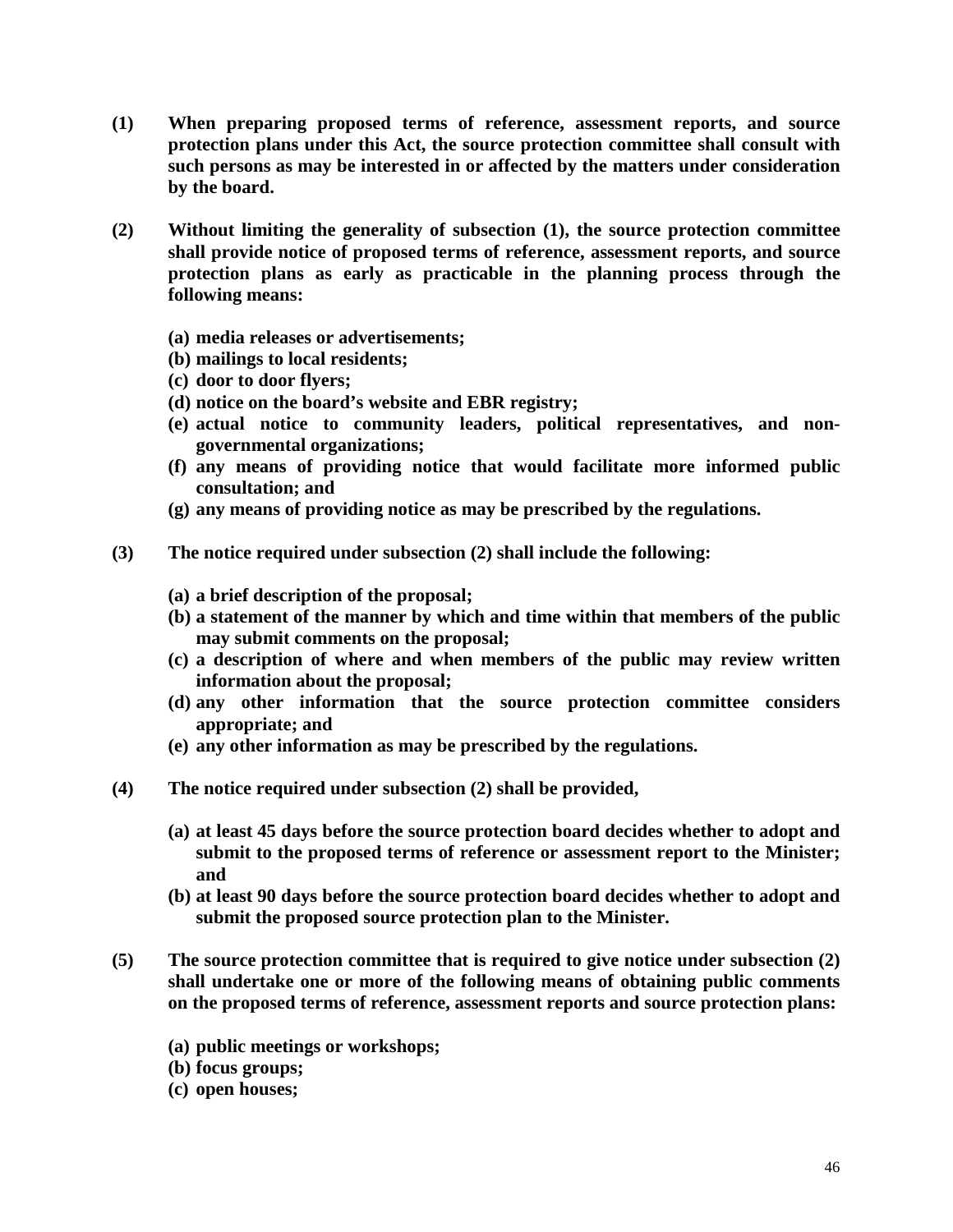**(d) mediation;**

- **(e) any other process that would facilitate more informed public consultation on the proposal; and**
- **(f) any other process as may be prescribed by the regulations.**
- **(6) The source protection committee that is required to give notice under subsection (2) shall consider and, where reasonable or appropriate, address or accommodate all comments received from members of the public, and shall document the committee's response to public comments on proposed terms of reference, assessment reports, and source protection plans.**

**CELA RECOMMENDATION #14: The Act should be amended to specify that the terms of reference shall include a work plan for identifying and protecting vulnerable or sensitive sources of drinking water pending the approval and implementation of the source protection plan.**

**CELA RECOMMENDATION #15: The Act should be amended to impose clear deadlines for the preparation and approval of terms of reference, as follows:**

- **(1) The source protection committee shall prepare and submit proposed terms of reference to the source protection board no later than six months after the day that the committee was appointed under this Act.**
- **(2) The source protection board shall approve, or shall amend and approve, the proposed terms of reference within 30 days of receipt from the source protection committee.**
- **(3) The source protection board shall submit the terms of reference to the Minister no later than 7 days after the day that the board approves the terms of reference.**
- **(4) The Minister may make such amendments to the terms of reference as he or she considers appropriate,**
	- **(a) within 30 days after receiving the approved terms of reference from the source protection board; or**
	- **(b) at any time if there is a change in circumstances or new information concerning the preparation of an assessment report or source protection plan under this Act.**

**CELA RECOMMENDATION #16: The Act should amended to specify that assessment reports shall:**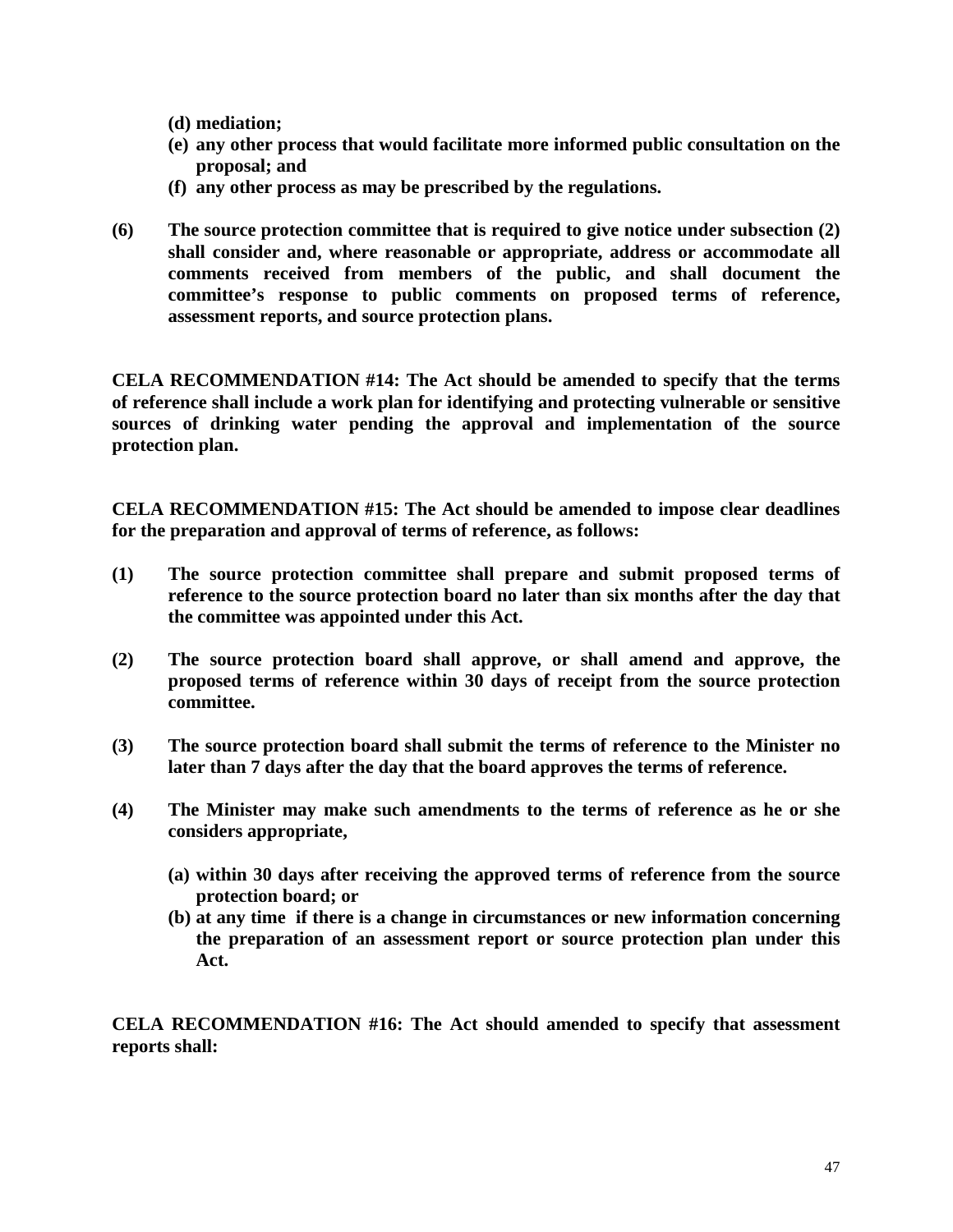- **(a) map the location of all existing wells that are in use or abandoned, and aquifer protection zones, within the watershed;**
- **(b) identify and evaluate cumulative impacts and assimilative capacity within the watershed;**
- **(c) assess whether surface water within the watershed currently meets the Provincial Water Quality Objectives; and**
- **(d) assess whether groundwater within the watershed currently meets the Ontario Drinking-Water Quality Standards.**

**CELA RECOMMENDATION #17: The Act should be amended to impose clear deadlines for the preparation and approval of assessment reports, as follows:**

- **(1) The source protection committee shall prepare and submit the proposed assessment report to the source protection board no later than 12 months after the day that the terms of reference were approved under this Act.**
- **(2) The source protection board shall approve, or shall amend and approve, the proposed assessment report within 60 days of receipt from the source protection committee.**
- **(3) The source protection board shall submit the assessment report to the Minister no later than 7 days after the day that the board approves the assessment report.**
- **(4) The Minister shall approve, or shall amend and approve, the assessment report within 30 days of receipt from the source protection board.**

**CELA RECOMMENDATION #18: The Act should be amended to expand the minimum content requirements for source protection plans, as follows:**

- **(1) The source protection plan shall include:**
	- **(a) the terms of reference;**
	- **(b) the assessment report;**
	- **(c) measurable objectives, goals and targets for the plan;**
	- **(d) hydrological and hydrogeological information regarding contaminant pathways and time of travel within the watershed;**
	- **(e) maps that identify,**
		- **1. areas of high, medium and low vulnerability and sensitive water resources;**
		- **2. natural features that contribute to the protection of drinking water sources;**
		- **3. baseline conditions and watershed characteristics;**
		- **4. existing and potential land uses within the watershed;**
		- **5. areas of significant water takings and areas experiencing low water conditions;**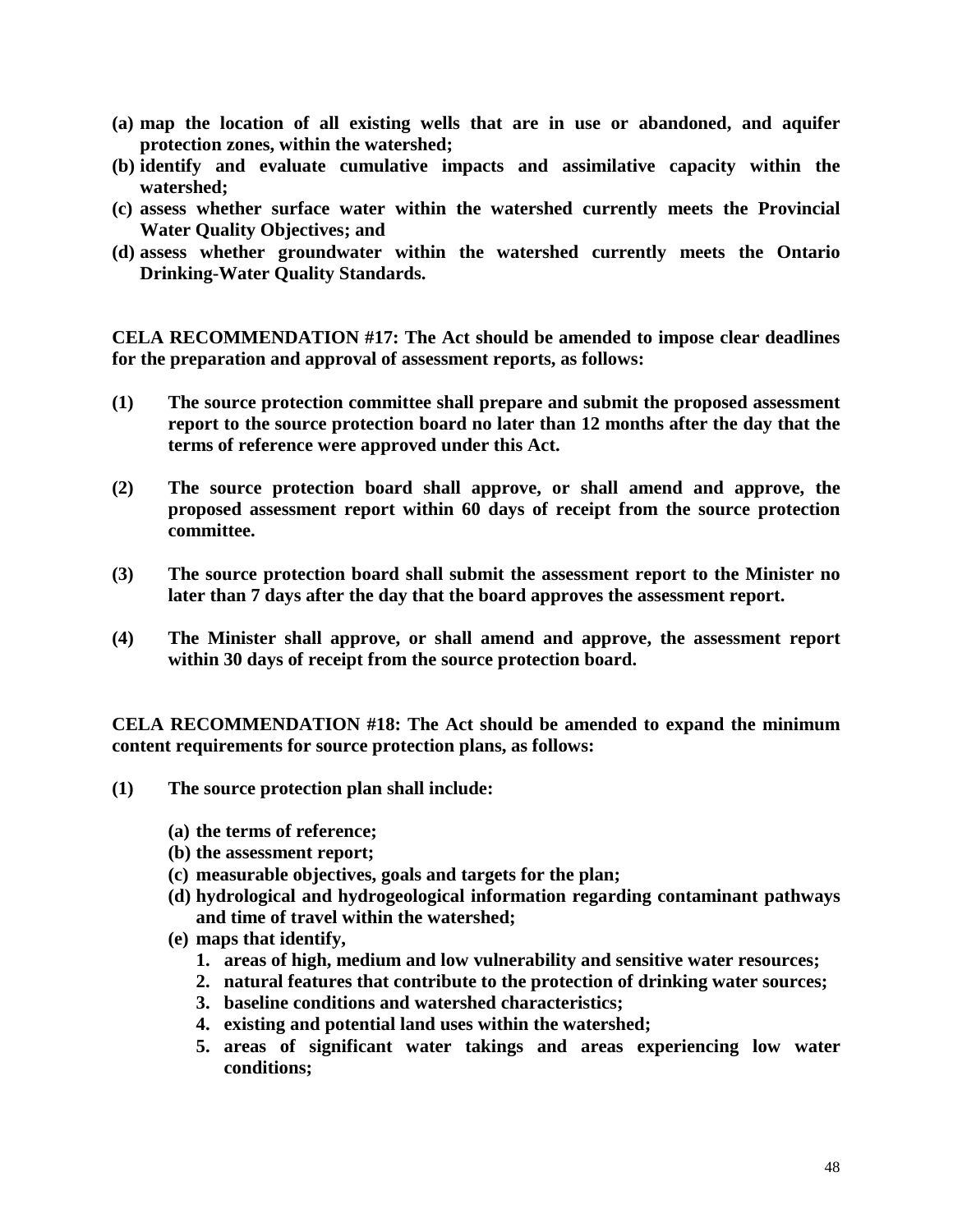- **6. major point and non-point sources of contaminants and high risk land uses that pose a direct threat to drinking water sources**
- **(f) an implementation plan and schedule for mandatory and voluntary measures to prohibit, manage or mitigate things or activities identified as water risks within the watershed;**
- **(g) a plan for addressing remediation or restoration opportunities;**
- **(h) a monitoring and reporting plan;**
- **(i) a description of how and when the plan will be reviewed and updated;**
- **(j) a description of outstanding issues or unresolved concerns will be addressed; and**
- **(k) such other matters as may be prescribed by the regulations.**
- **(2) The implementation plan and schedule required under subsection (1) shall identify the persons or bodies responsible for implementing mandatory and voluntary measures set out in the source protection plan.**
- **(3) The implementation plan and schedule required under subsection (1) shall include mandatory measures to prohibit the following things and activities in areas of high vulnerability:**
	- **(a) new or expanded waste management systems or waste disposal sites ;**
	- **(b) new or expanded underground fuel storage tanks;**
	- **(c) new or expanded facilities for chemical production or storage;**
	- **(d) new or expanded major industrial, commercial, insitutional or residential development;**
	- **(e) new or expanded septic systems or sewage works;**
	- **(f) new or expanded intensive livestock operations;**
	- **(g) applications of biosolids, septage and manure;**
	- **(h) new or expanded water takings;**
	- **(i) other high risk land uses or activities as identified in the assessment report;**
	- **(j) such further matters as may be prescribed by regulation.**
- **(4) The implementation plan and schedule required under subsection (1) shall include mandatory measures to manage or mitigate the following things and activities in areas of high and medium vulnerability:**
	- **(a) existing land uses or activities that pose a water risk;**
	- **(b) re-development of brownfield sites; and**
	- **(c) such further matters as may be prescribed by the regulations.**
- **(5) The implementation plan and schedule required under subsection (1) shall include mandatory and voluntary measures to address existing land uses and activities within areas of low vulnerability.**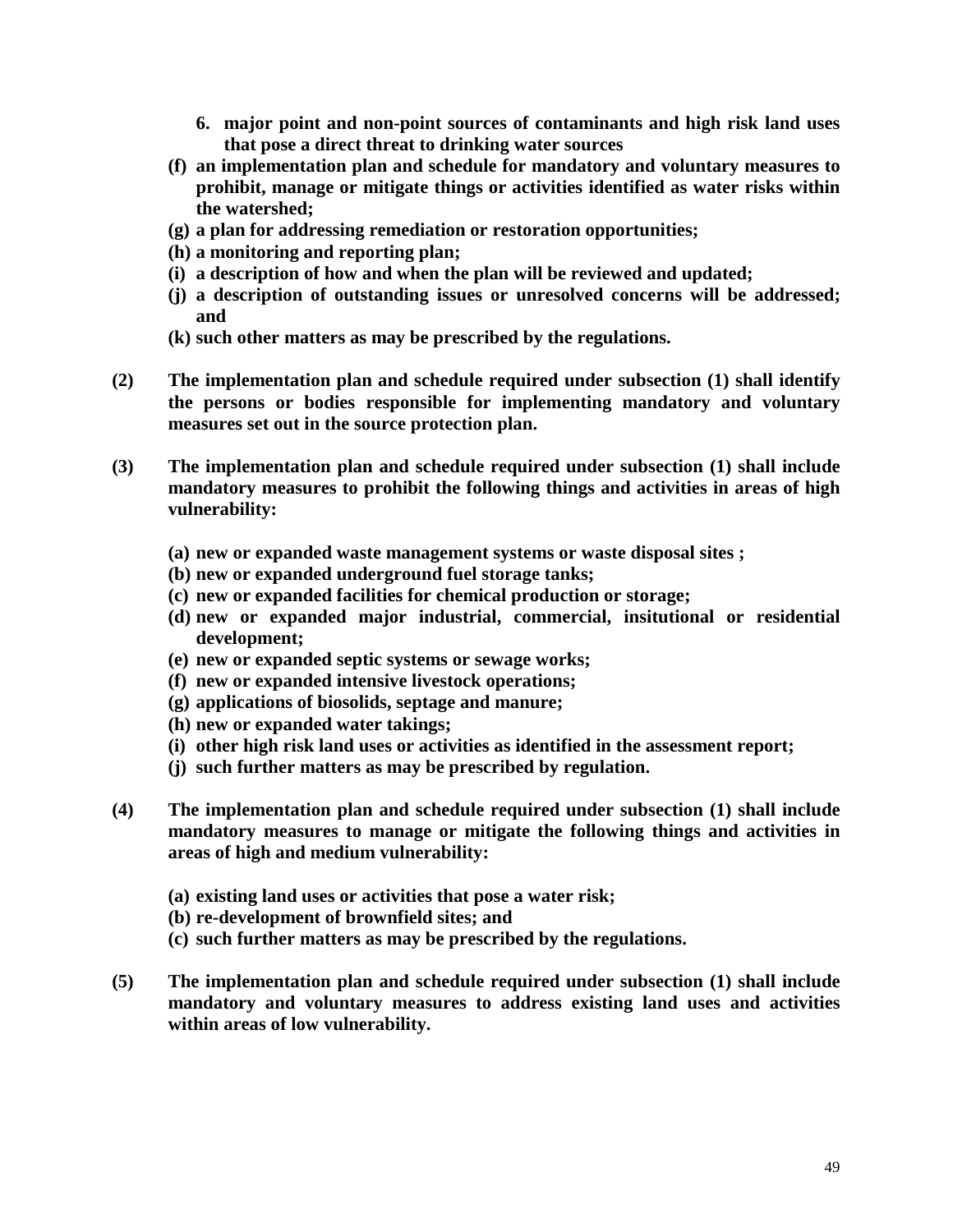**(6) Nothing in this Act prevents a source protection plan from containing mandatory measures in relation to things and activities that have not been identified in this Act or prescribed in the regulations as requiring mandatory measures.**

**CELA RECOMMENDATION #19: The Act should be amended by deleting subsection 8(7)(a).**

**CELA RECOMMENDATION #20: The Act should be amended to impose clear deadlines for the preparation and approval of source protection plans, as follows:**

- **(1) The source protection committee shall prepare and submit the proposed source protection plan to the source protection board no later than 2 years after the day that the assessment report was approved under this Act.**
- **(2) The source protection board shall approve, or shall amend and approve, the proposed source protection plan within 90 days of receipt from the source protection committee.**
- **(3) The source protection board shall submit the source protection plan to the Minister no later than 7 days after the day that the board approves the source protection plan.**
- **(4) The Minister shall approve, or shall amend and approve, the source protection plan within 60 days of receipt from the source protection board.**

**CELA RECOMMENDATION #21: The Act should be amended to ensure the enforceability of cost recovery orders issued by the Minister, as follows:**

- **(1) An order requiring a source protection board to repay funding under this Act may be filed with a local registrar of the Superior Court of Justice and enforced as if it were an order of the court.**
- **(2) Section 129 of the** *Courts of Justice Act* **applies in respect of an order requiring a source protection board to repay funding under this Act, and for that purpose, the date of filing the order shall be deemed to be the date of the order.**
- **(3) No appeal lies to the Environmental Review Tribunal in respect of an order requiring a source protection board to repay funding under this Act.**

**CELA RECOMMENDATION #22: The Act should be amended to more fully entrench an appeal right, as follows:**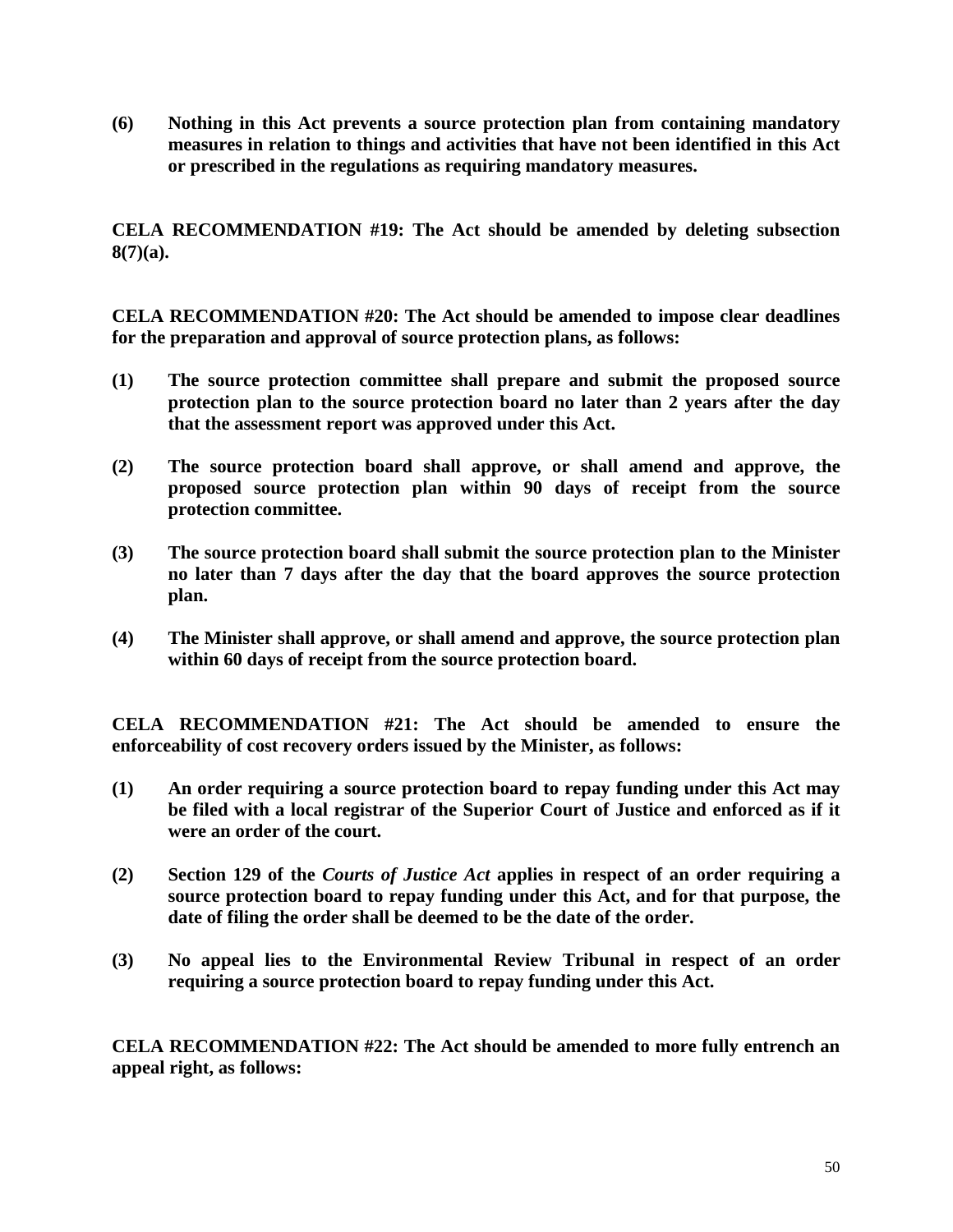- **(1) The notice of appeal shall,**
	- **(a) identify the specific part of the approved source protection plan to which the notice applies, if the notice does not apply to the entire plan;**
	- **(b) set out the grounds for the appeal;**
	- **(c) be served upon the Minister and the source protection board; and**
	- **(d) be filed, accompanied by the prescribed fee, with the Tribunal within 15 days after the day that the Minister gives notice of the approval on the EBR Registry.**
- **(2) At the Tribunal hearing, the person who filed the appeal is not entitled to appeal any part of the approved source protection plan, or to rely upon any ground, that is not set out in the notice of appeal, except with leave by the Tribunal.**
- **(3) After holding a hearing, the Tribunal shall not allow the appeal nor grant any relief unless Tribunal finds that the approved source protection plan,**
	- **(a) fundamentally fails to comply with this Act or the regulations;**
	- **(b) was prepared in contravention of the terms of reference, including the public consultation requirements; or**
	- **(c) inadequately addresses water risks identified in the assessment report.**
- **(4) The filing of the notice of appeal does not stay the operation of the approved source protection plan, or any part of the plan, unless otherwise ordered by the Tribunal upon application by the person who filed the notice.**
- **(5) The person filing the notice of appeal, the Minister, the source protection board, and any other person specified by the Tribunal are parties to the hearing.**
- **(6) Despite the** *Statutory Powers Procedure Act* **and subsection (3), the Tribunal may, on its own motion or on motion by any party, dismiss all or any part of an appeal without holding a hearing if the Tribunal is of the opinion that,**
	- **(a) the notice of appeal does not disclose any grounds upon which the Tribunal could allow the appeal or grant any relief under this Act;**
	- **(b) the appeal is not made in good faith, is frivolous or vexatious, or is made only for the purpose of delay;**
	- **(c) the appellant did not pay the prescribed fee for filing the notice of appeal; or**
	- **(d) the appellant did not comply with directions from the Tribunal, or did not respond to requests by the Tribunal for further information within the time specified by the Tribunal.**
- **(7) Any party to the hearing may appeal the decision of the Tribunal on a question of law to the Divisional Court in accordance with the rules of court.**
- **(8) Any party to the hearing may appeal the decision of the Tribunal on any matter other than a question of law to the Lieutenant Governor in Council, or such**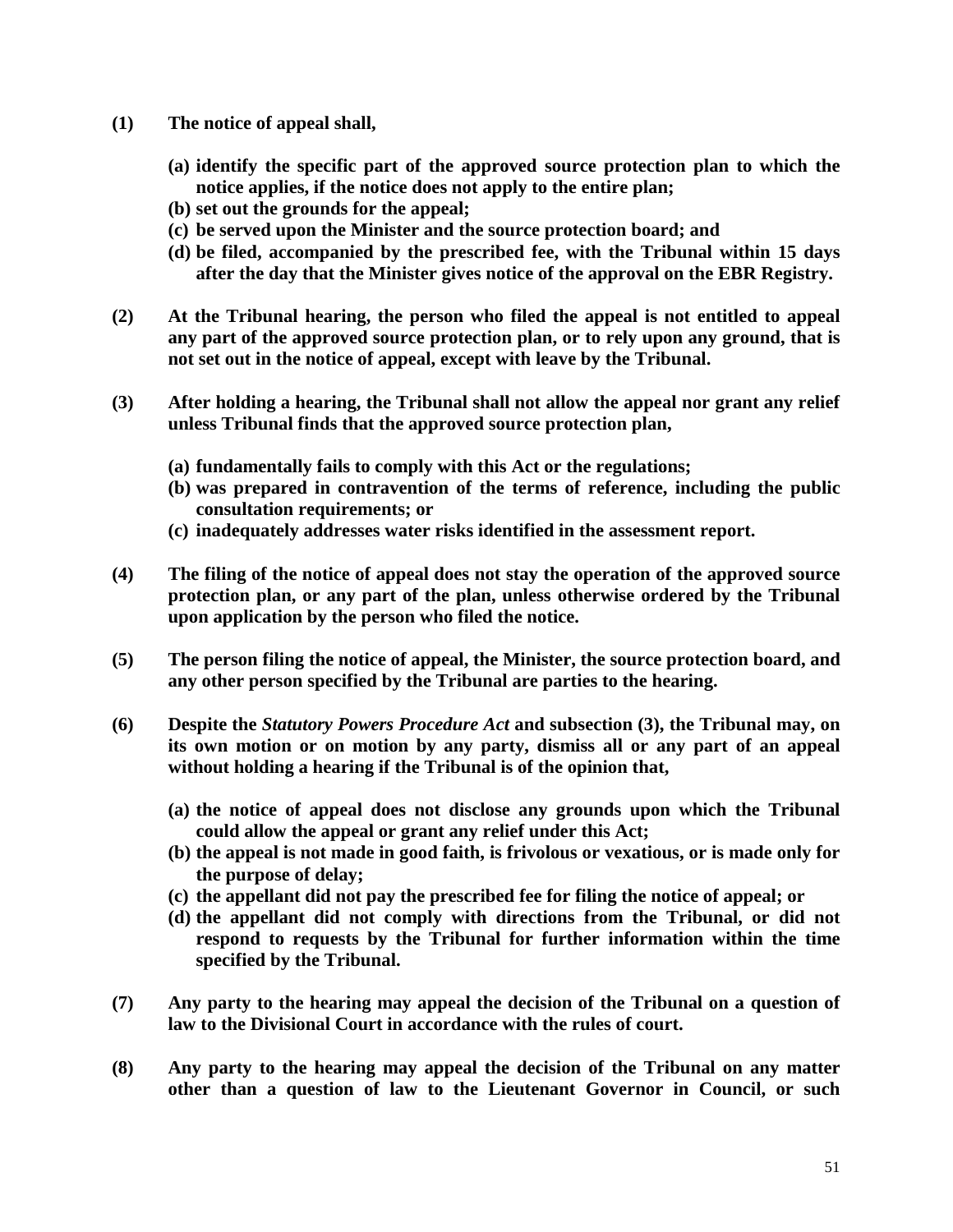**ministers of the Crown as may be designated by the Lieutenant Governor in Council, within 30 days of the Tribunal's decision.**

- **(9) In an appeal under subsection (7), the Lieutenant Governor in Council, or the designated ministers, may,**
	- **(a) confirm, alter or revoke the decision of the Tribunal;**
	- **(b) substitute his, her or their decision for the decision of the Tribunal; or**
	- **(c) require the Tribunal to hold a new hearing respecting all or part of the source protection plan under appeal.**
- **(10) Where a decision of the Tribunal is appealed to the Divisional Court or to the Lieutenant Governor in Council, the Divisional Court or the Lieutenant Governor in Council may,**
	- **(a) stay the operation of the Tribunal's decision; or**
	- **(b) set aside a stay ordered by the Tribunal under subsection (4).**

**CELA RECOMMENDATION #23: The Act should be amended to expand and enhance annual reporting obligations upon the source protection board and Minister, as follows:**

- **(1) The annual progress report shall include,**
	- **(a) information on the quality and quantity of the source water within the watershed, including the water budget;**
	- **(b) a description of water risks identified within the watershed;**
	- **(c) a summary of all surface water and groundwater monitoring programs undertaken by or for the board;**
	- **(d) an identification and discussion of any regulated drinking water contaminants detected in the source water in the watershed;**
	- **(e) an assessment of the effectiveness of the mandatory and voluntary measures contained within the source protection plan;**
	- **(f) discussion of any non-compliance with mandatory measures contained within the source protection plans, and steps taken to address such non-compliance;**
	- **(g) discussion of potential changes to the source protection plan to address new or emerging threats to the source water in the watershed;**
	- **(h) directions for contacting the board for further information; and**
	- **(i) any other matter as may be prescribed by the regulations.**
- **(2) The source protection board shall ensure that the annual progress report is available to the public after it is submitted to the Minister, and shall,**
	- **(a) post the annual progress report on the board's website;**
	- **(b) submit a copy of the annual progress report to the Environmental Commissioner;**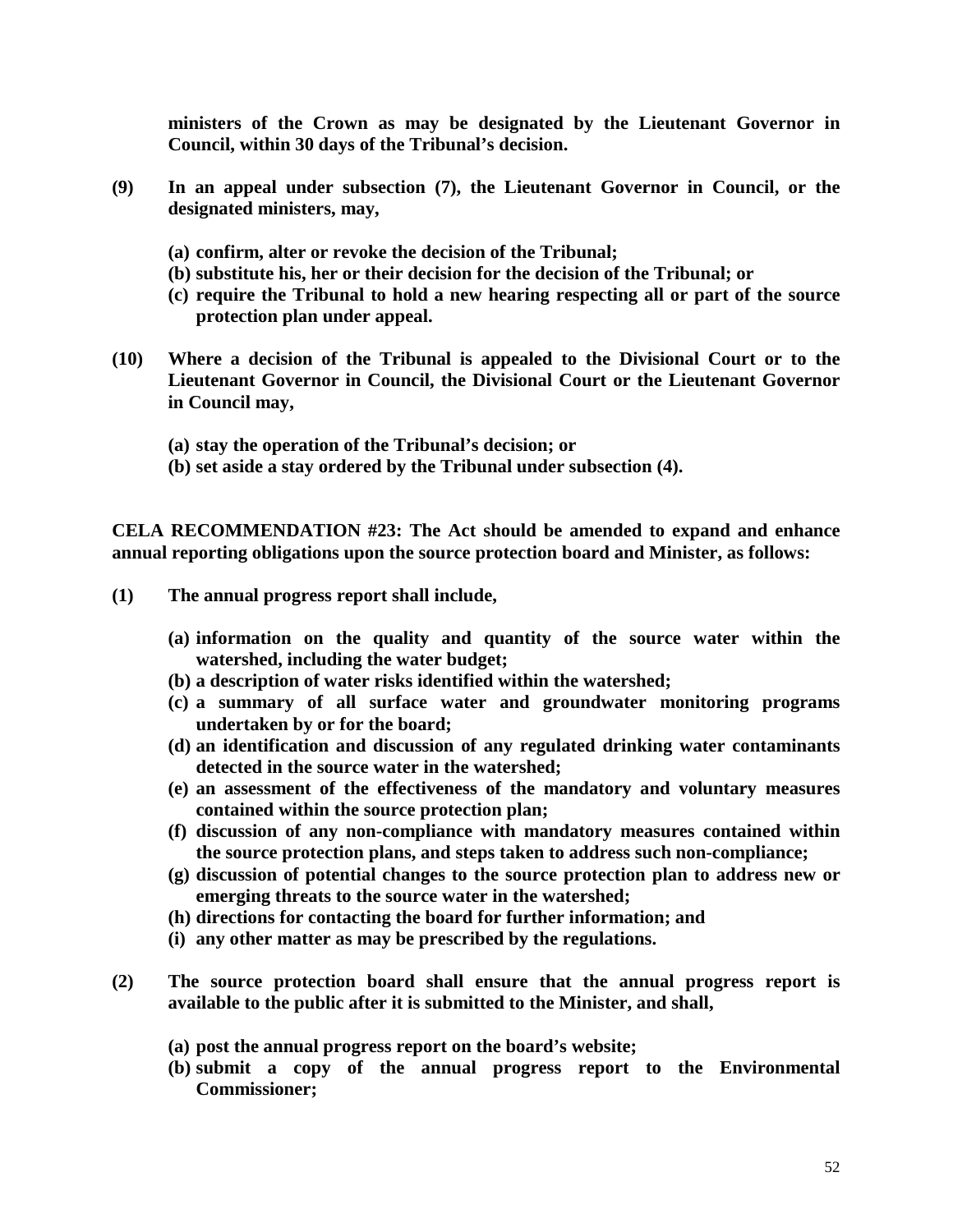- **(c) provide copies of the annual report free of charge upon request by any person; and**
- **(d) ensure that all records, data, or documents discussed or summarized in the annual progress report are posted electronically on the board's website, and available for public inspection in the board offices during regular business hours.**
- **(3) The annual progress report for a calendar year shall be submitted by the source protection board to the Minister and the Environmental Commissioner on or before April 1 of the following calendar year.**
- **(4) The Minister shall include a summary of all annual progress reports submitted under this Act in the annual report prepared by the Minister under section 3(4) of the** *Safe Drinking Water Act***.**
- **(5) The summary required under subsection (4) shall include:**
	- **(a) an overview of the status of source protection plan implementation and monitoring programs across Ontario;**
	- **(b) a description of provincial activities undertaken in support of source protection plan implementation and monitoring;**
	- **(c) issue identification and trend analysis respecting source protection plan implementation and monitoring; and**
	- **(d) any other matter as may be prescribed by the regulations.**

**CELA RECOMMENDATION #24: The Act should be amended to impose a duty on source protection committees to publicly review and, where appropriate, revise approved source protection plans, as follows:**

- **(1) The source protection committee shall, at least every five years from the date that the source protection plan is approved by the Minister, ensure that a public review of the plan is undertaken for the purpose of determining the need for a revision of the plan.**
- **(2) Where the source protection committee determines under subsection (1) that there is a need to revise the plan, the committee shall immediately prepare proposed revisions, and the provisions of this Act regarding public consultation and the preparation and approval of source protection plans apply with necessary modifications to such revisions.**
- **(3) Despite subsection (1), the Minister may, at any time, direct the source protection committee to undertake a review of the approved source plan, and when so directed, the committee shall cause the review to be undertaken forthwith.**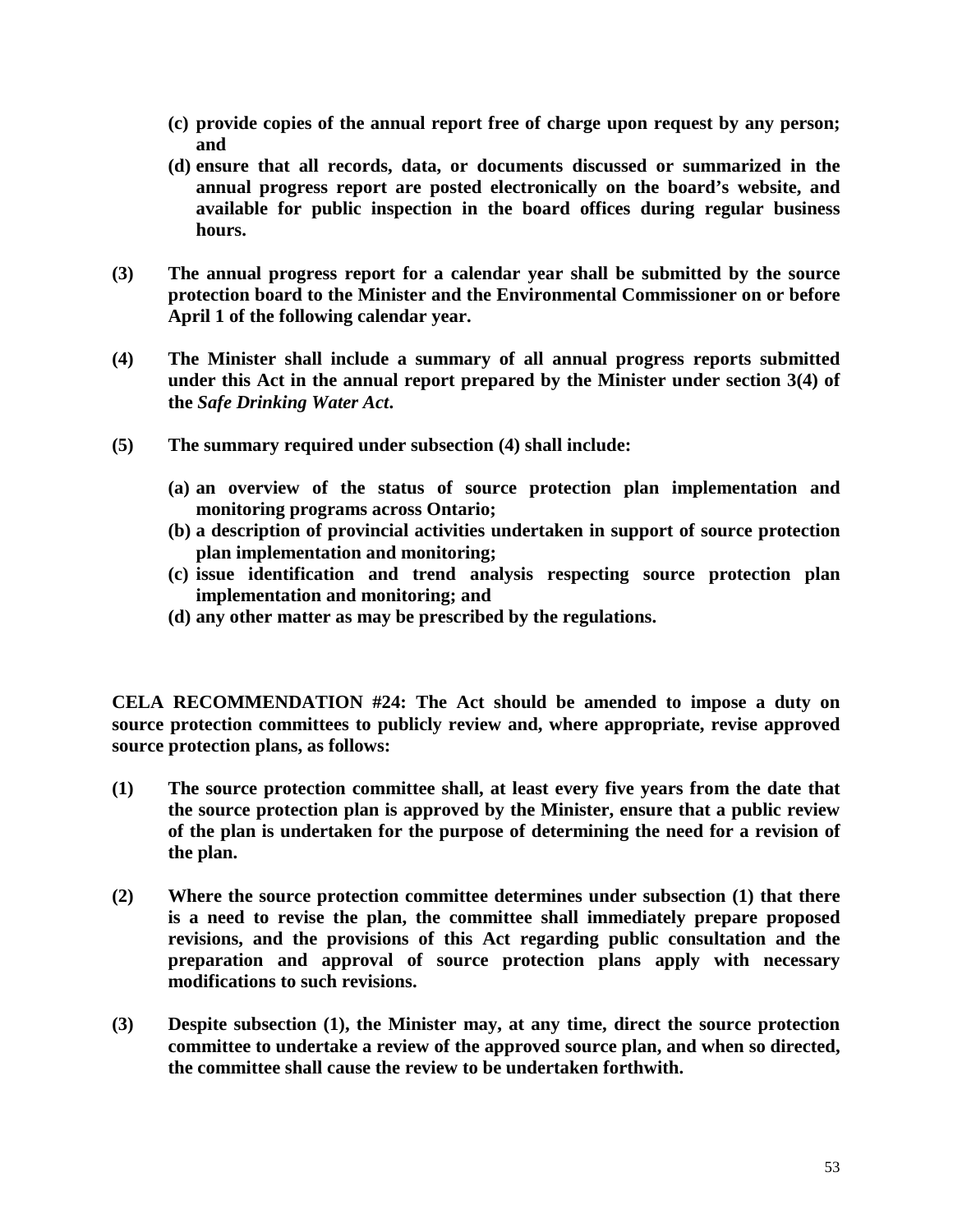**CELA RECOMMENDATION #25: The Act should be amended to create offences and impose penalties in order to ensure compliance with the Act, regulations, and approved source protection plans, as follows:**

- **(1) Every person who contravenes this Act or the regulations is guilty of an offence.**
- **(2) Every person who contravenes a prohibition or restriction contained in a source protection plan approved under this Act is guilty of an offence.**
- **(3) Every person who fails to comply with an order made under this Act is guilty of an offence.**
- **(4) An individual who is guilty of an offence under subsections (1), (2) or (3) is liable, on conviction,**
	- **(a) in the case of a first conviction, a fine of not more than \$50,000 for each day or part of a day on which the offence occurs or continues; and**
	- **(b) in the case of a subsequent conviction, to a fine of not more than \$100,000 for each day or part of a day on which the offence occurs or continues.**
- **(5) A corporation that is guilty of an offence described in subsections (1), (2) or (3) is liable, on conviction,**
	- **(a) in the case of a first conviction, a fine of not more than \$100,000 for each day or part of a day on which the offence occurs or continues; and**
	- **(b) in the case of a subsequent conviction, a fine of not more than \$200,000 for each day or part of a day on which the offence occurs or continues.**
- **(6) If a corporation commits an offence under subsections (1), (2) or (3), a director, officer, employee or agent of the corporation who directed, authorized, assented to, acquiesced in or failed to take all reasonable care to prevent the commission of the offence, or who participated in the commission of the offence, is guilty of an offence under subsections (1), (2) or (3), whether the corporation has been prosecuted for the offence or not.**
- **(7) The court that convicts a person under subsections (1), (2) or (3) may, on its own initiative or on motion of counsel for the prosecutor, make one or more of the following orders:**
	- **(a) an order prohibiting the continuation or repetition of the offence by the person;**
	- **(b) an order imposing requirements that the court considers appropriate the prevent similar unlawful conduct or to contribute to the person's rehabilitation; or**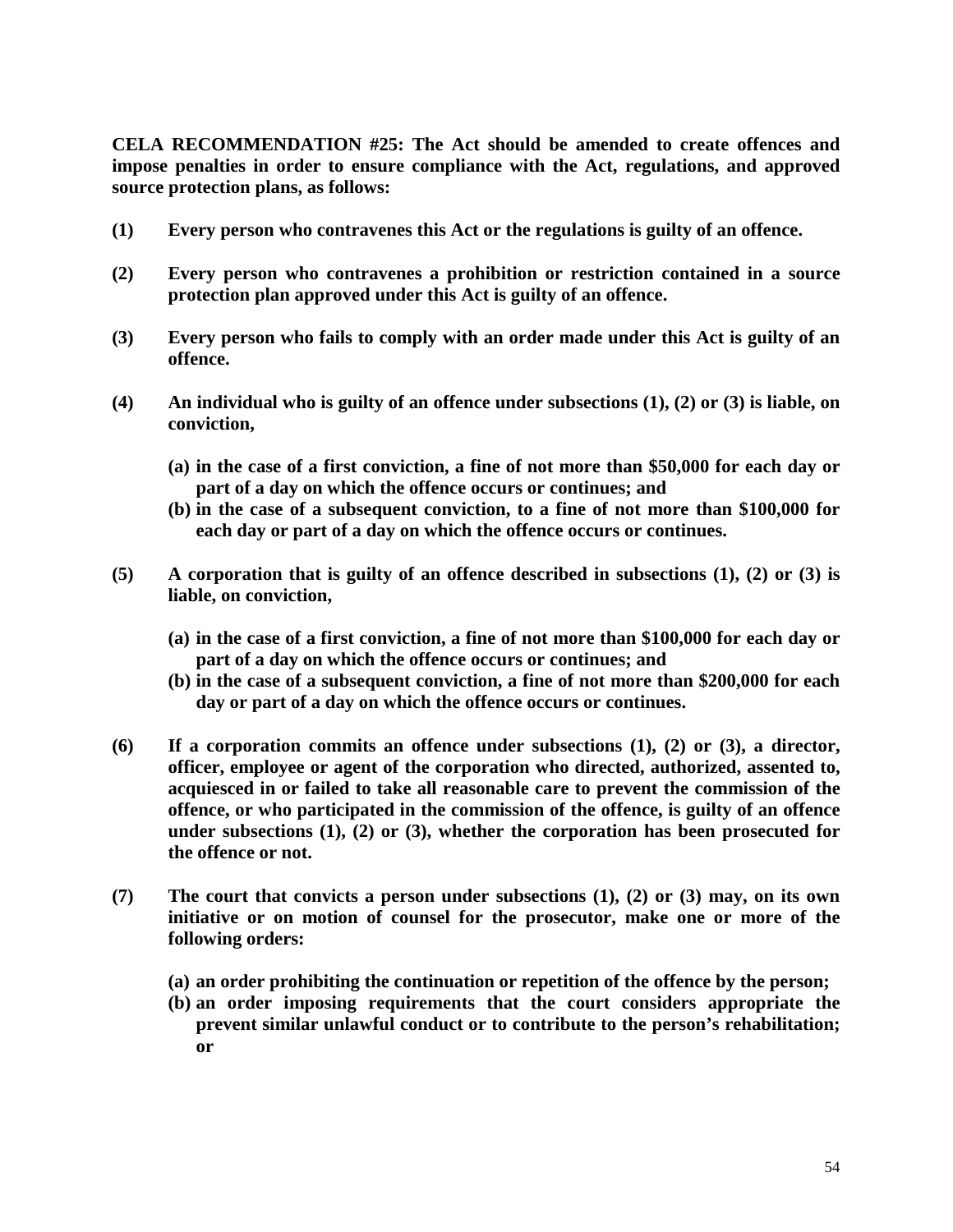- **(c) an order requiring the person, within the period and upon terms specified in the order, to,**
	- **1. comply with the Act, regulations, approved source protection plan or order;**
	- **2. take specified actions to prevent, decrease or eliminate water risks that have been caused, or may be caused, by the commission of the offence;**
	- **3. restore or rehabilitate any source of drinking-water that has been, or may be, degraded or depleted by the commission of the offence;**
	- **4. pay to the Minister an amount of money as compensation, in whole or in part, for the cost of any remedial or preventive action taken or caused to be taken on behalf of the Minister as a result of the commission of the offence;**
	- **5. pay to the Minister an amount of money the court considers appropriate for the purpose of promoting the identification, protection or restoration of sources of drinking-water; or**
	- **6. publish, in any manner the court considers appropriate, the facts relating to the commission of the offence.**
- **(8) Subsection (7) is in addition to any other remedy or penalty provided by law.**
- **(9) A proceeding under subsections (1), (2) or (3) shall not be commenced more than two years after the day on which the offence was alleged to have been committed.**

**CELA RECOMMENDATION #26: The Act should be amended to prohibit the issuance of statutory instruments, or the provision of public funding, for developments, undertakings, or activities that contravene an approved source protection plan or that otherwise create water risks, as follows:**

**(1) In this section,**

**"instrument" means any document of legal effect issued under an Act or regulation, and includes a permit, licence, approval, by-law, authorization, direction or order issued under an Act or regulation; and**

**"issuing authority" means the person, agency, ministry, or municipality that has issued or granted an instrument.**

- **(2) Despite any other general or special Act, no person, agency, ministry, municipality, board, tribunal or commission shall issue or amend an instrument for a project, development, undertaking or activity that,**
	- **(a) contravenes a prohibition or restriction contained in a source protection plan approved under this Act; or**
	- **(b) causes, or may cause, a water risk.**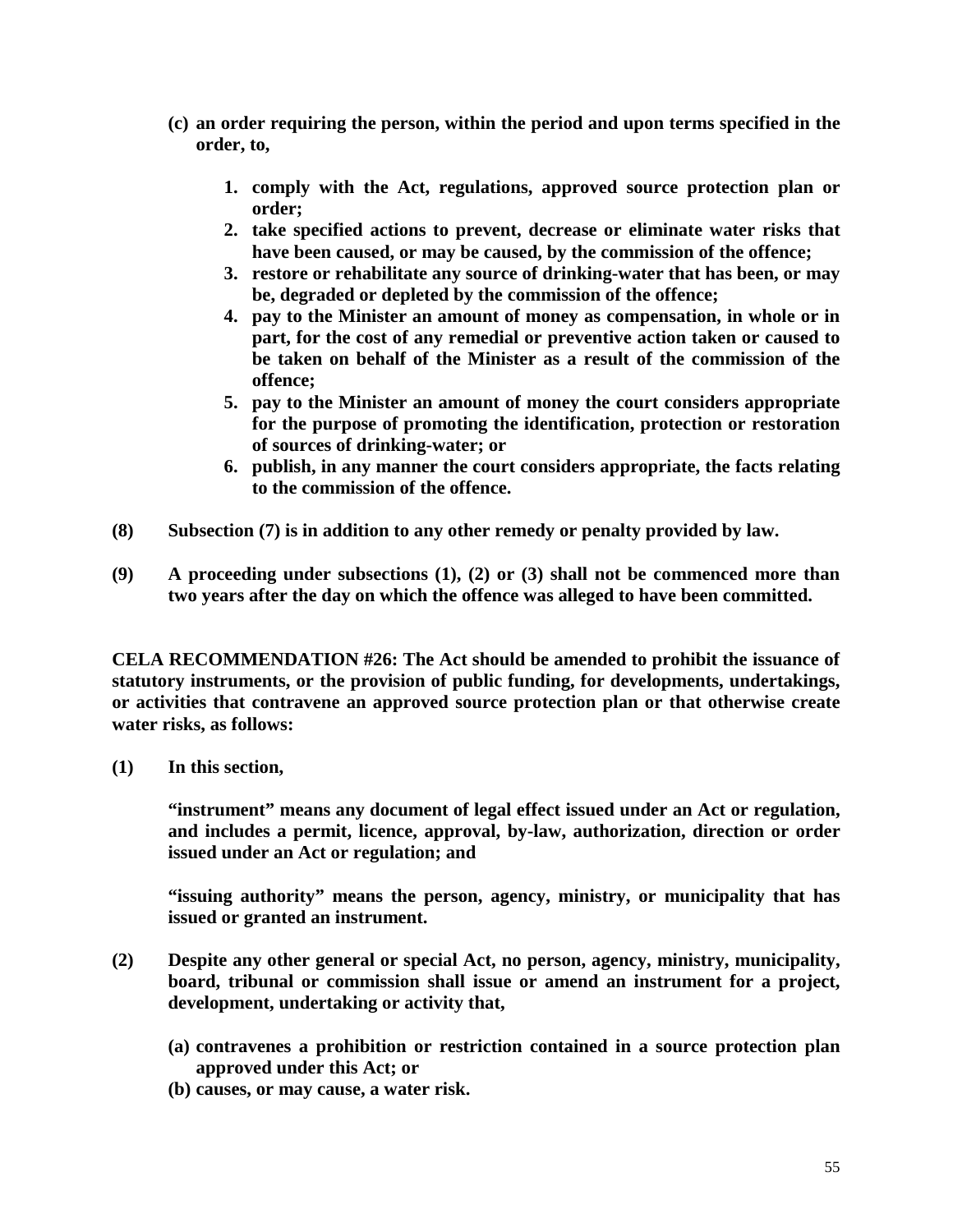- **(3) No agency, ministry, municipality, board, tribunal or commission shall give or approve a loan, grant, subsidy or guarantee for a project, development, undertaking or activity that,**
	- **(a) contravenes a prohibition or restriction contained in a source protection plan approved under this Act; or**
	- **(b) causes, or may cause, a water risk.**
- **(4) No agency, ministry, municipality, local board, tribunal or commission shall undertake any public project, development, undertaking or activity that,**
	- **(a) contravenes a prohibition or restriction contained in a source protection plan approved under this Act; or**
	- **(b) causes, or may cause, a water risk.**
- **(5) Within three years after the date that this Act comes into force, every instrument shall be reviewed and, where necessary, revised or revoked by the issuing authority to ensure that the instrument conforms with the approved source protection plan.**

**CELA RECOMMENDATION #27: The Act should be amended to permit the Minister or any other person to seek injunctions in respect of contraventions of the Act, regulations, orders, or approved source protection plans, as follows:**

- **(1) Where any provision of this Act or the regulations, or of an order made or source protection plan approved under this Act, is contravened, in addition to any other remedy or penalty imposed by law, such contravention may be restrained by action at the instance of the Minister or any other person resident in Ontario.**
- **(2) In an action under subsection (1), the court may issue a temporary or permanent injunction ordering any person named in the action to,**
	- **(a) refrain any act or thing that it appears to the court may constitute or be directed towards a contravention of this Act or the regulations, or a contravention of an order made or source protection plan approved under this Act; or**
	- **(b) do any act or thing that it appears to the court may prevent a contravention of this Act or the regulations, or a contravention of an order made or source protection plan approved under this Act.**
- **(3) No injunction may be issued in an action under subsection (1) except where 24 hours notice is given to the person named in the action, unless the court considers that the urgency of the situation is such that service of notice is not in the public interest.**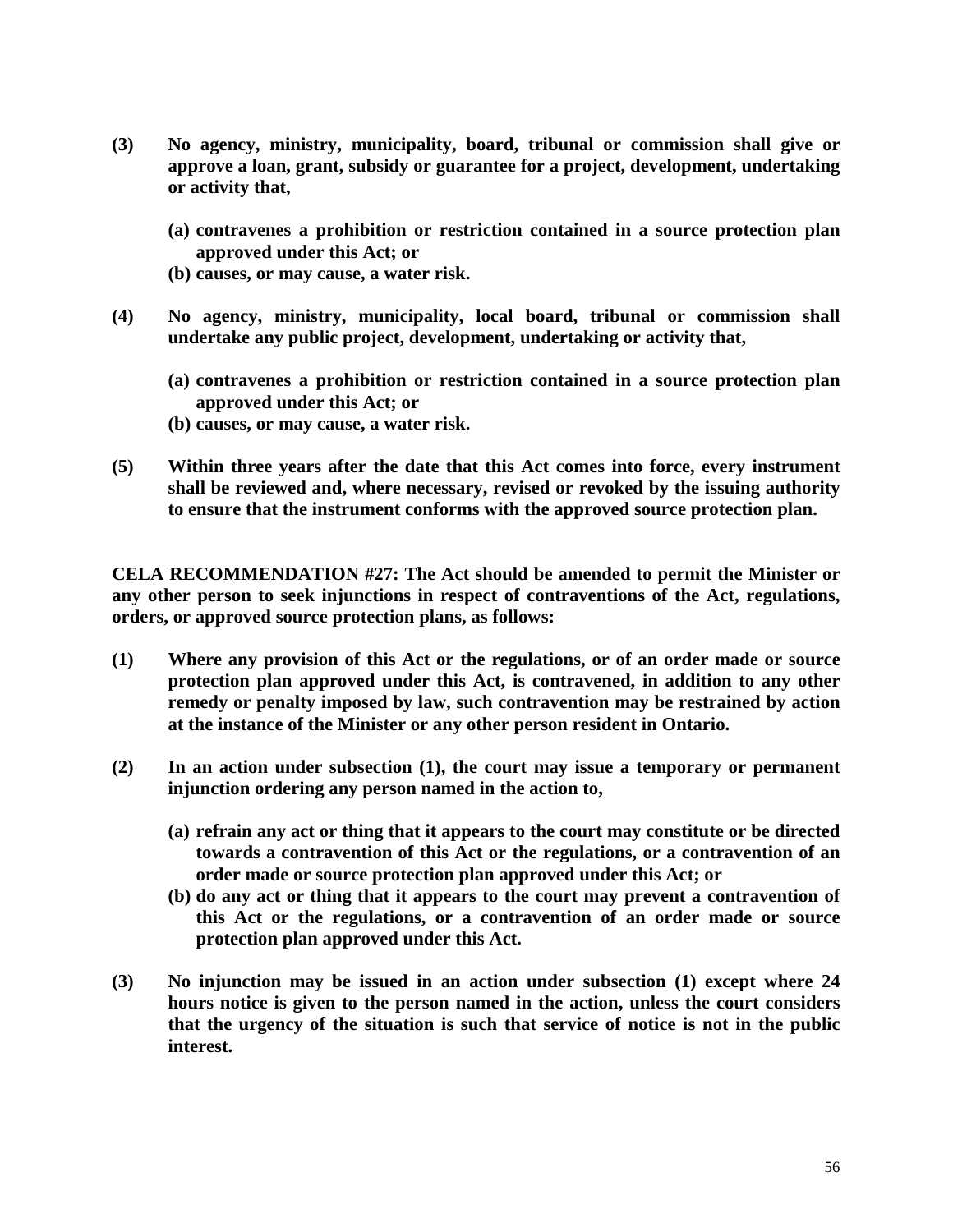**(4) Where a plaintiff obtains an interlocutory injunction in an action under subsection (1), the court shall not require the plaintiff to provide an undertaking to pay damages in an amount greater than \$500.**

**CELA RECOMMENDATION #28: The Act should be amended to tighten up the Minister's authority to grant time extensions, as follows:**

- **(1) The Minister may, in writing, extend the time for doing anything under this Act or regulations, before or after the time for doing the thing has expired.**
- **(2) The Minister shall not grant a time extension under subsection (1) unless:**
	- **(a) the person requesting the time extension has applied in writing to the Minister for the extension and has provided reasons in support of the request;**
	- **(b) the person requesting the time extension has provided public notice and comment opportunities in relation to the proposed extension; and**
	- **(c) the Minister is satisfied that a time extension is in the public interest and is necessary in order to achieve the purposes of this Act.**
- **(3) In granting a time extension under subsection (1), the Minister may specify such further deadlines or impose such terms as the Minister considers advisable.**
- **(4) Despite subsection (3), the Minister shall not grant a time extension under subsection (1) for a term that that exceeds one year.**

**CELA RECOMMENDATION #29: The Act should be amended to empower an SPB employee or agent to request police assistance in order to collect source protection information or to ascertain the presence of a water risk on, in or under property, as follows:**

- **(1) A person who enters upon property under this Act may take such steps or issue such directions as may be required to accomplish the purpose of the entry, and may, if obstructed in so doing, call for the assistance of any member of the Ontario Provincial Police Force or the police force in the area where the assistance is required.**
- **(2) Where a request for police assistance is made under subsection (1), it is the duty of every member of a police force to render such assistance forthwith.**

**CELA RECOMMENDATION #30: The Act should be amended to include inspection and enforcement powers that provincial officers possess under Ontario's other environmental laws.**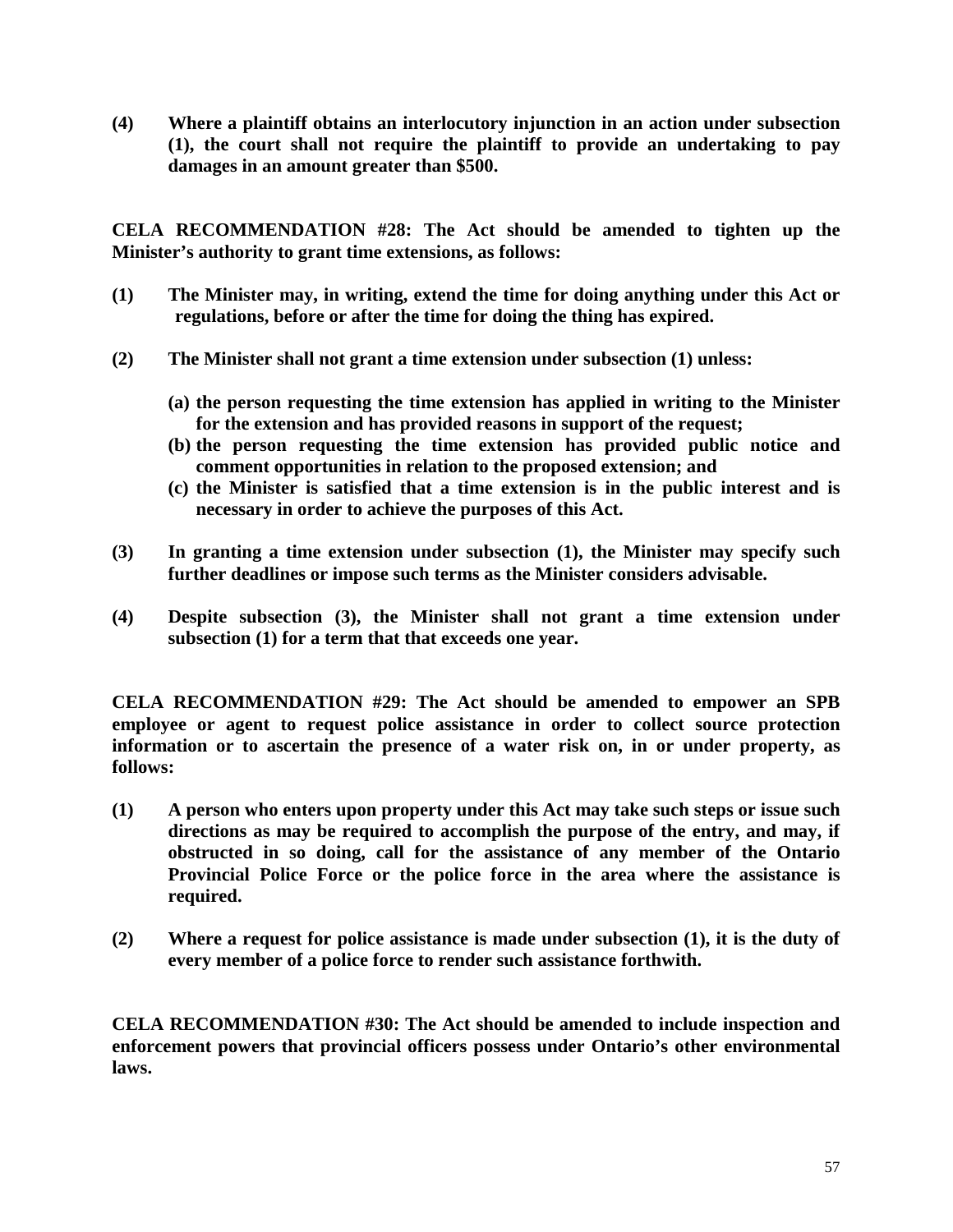**CELA RECOMMENDATION #31: The Act should be amended to impose a mandatory duty upon the Minister to make regulations within 6 months of the Act's coming into force in relation to the following matters:**

- **(a) establishing, defining or revising the boundaries of source protection areas or regions;**
- **(b) designating a person or body as a source protection board for areas or regions not under the jurisdiction of a conservation authority;**
- **(c) governing the preparation, content and approval of terms of reference, assessment reports, and source protection plans, including regulations that specify timeframes or deadlines; and**
- **(d) describing the scope, nature and content of public consultation programs undertaken in relation to terms of reference, assessment reports, and source protection plans.**

**CELA RECOMMENDATION #32: The Act should be amended to include a built-in review mechanism, as follows:**

- **(1) Every five years after the coming into force of this Act, the administration of this Act shall be referred by the Minister to such committee of the Legislative Assembly as may be designated or established for such purpose.**
- **(2) The committee designated or established under subsection (1) shall, as soon as practicable, undertake a comprehensive public review of the provisions and operation of this Act, and shall table its report, including any recommended changes to this Act or its administration, with the Speaker of the Legislative Assembly within one year after the completion of the review.**

**CELA RECOMMENDATION #33: The Act should be amended to include transitional provisions, as follows:**

- **(1) Every statutory power of decision that is exercised by a municipal council, local board, planning authority, agency, board, commission or tribunal under prescribed Acts shall conform with this Act, regulations, and approved source protection plans.**
- **(2) Subsection (1) applies with respect to applications, matters or proceedings commenced on or after this Act comes into force.**
- **(3) Subsection (1) applies to applications, matters or proceedings commenced before this Act comes into force if a decision has not been made before that date in respect of the application, matter or proceeding.**
- **(4) For the purposes of subsection (3), a decision shall be deemed to be made,**